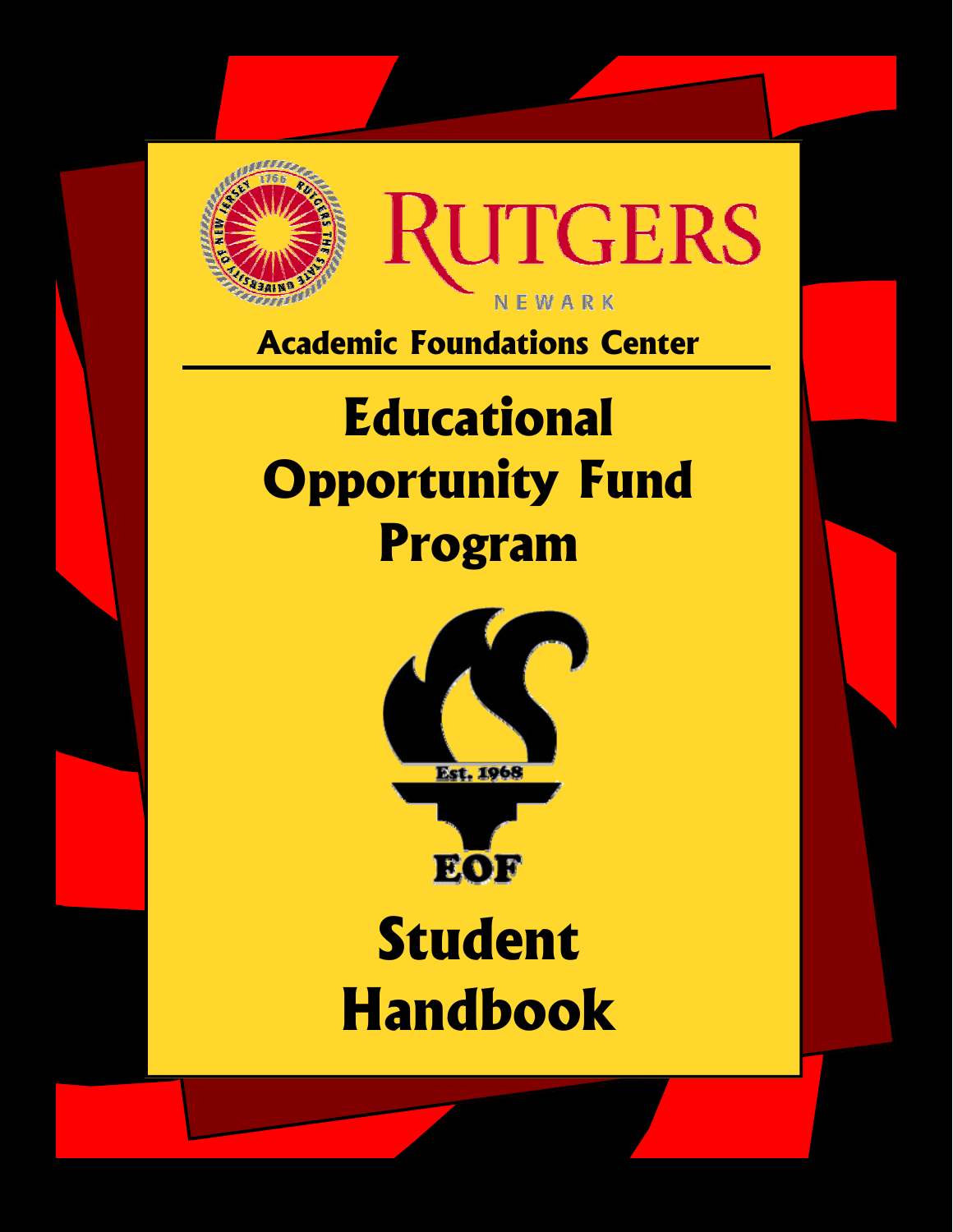



# **Educational Opportunity Fund Program**

# **STUDENT HANDBOOK**

Academic Foundations Center Educational Opportunity Fund Program Bradley Hall, Room 134 110 Warren Street Newark, New Jersey 07102 (973) 353-3574 www.afc.rutgers.edu

Revised: 2009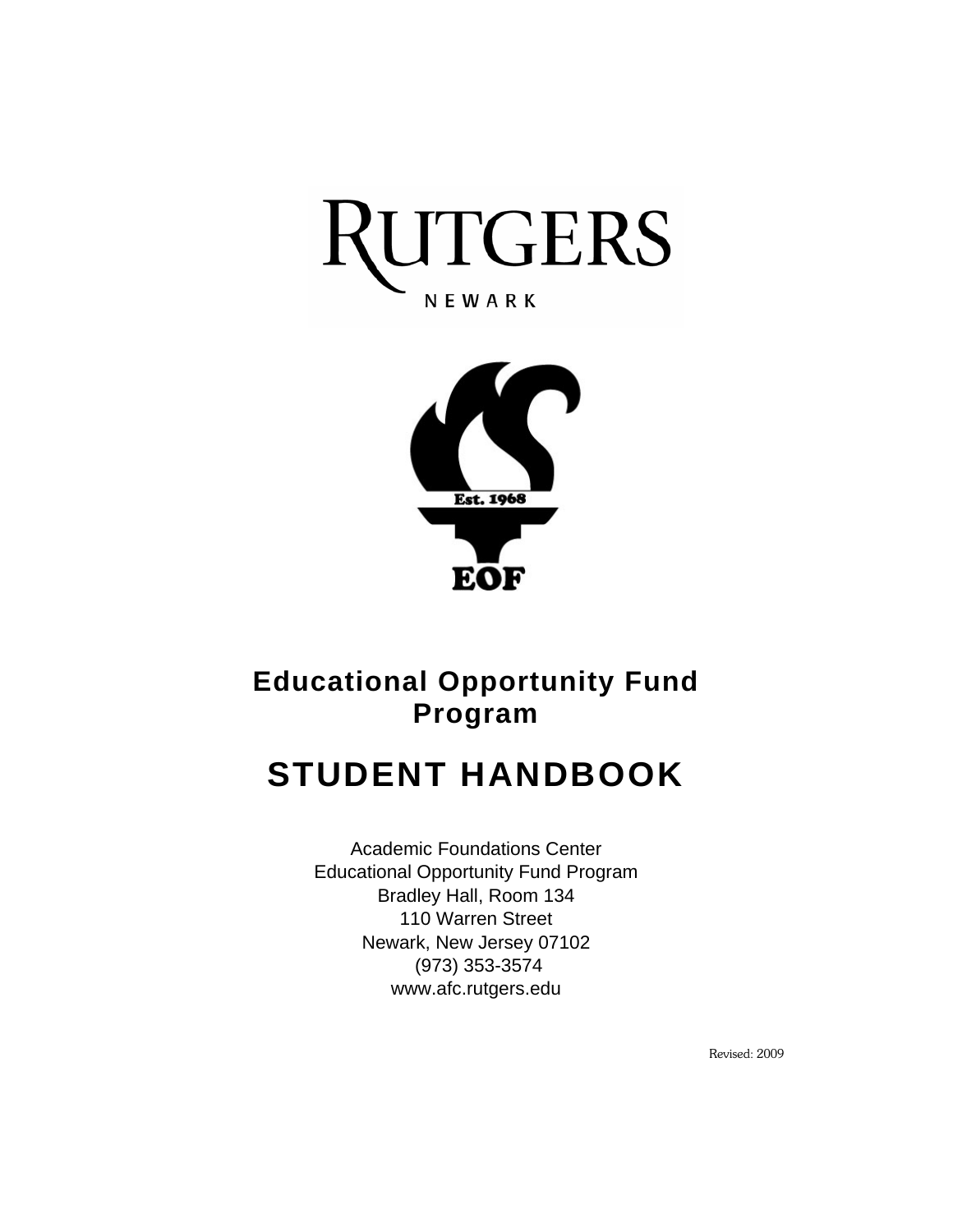# **Table of Contents**

|           | <b>Academic Foundations Center</b>                                  | 4              |
|-----------|---------------------------------------------------------------------|----------------|
| $\bullet$ | <b>Mission</b>                                                      | 4              |
| $\bullet$ | Vision                                                              | 4              |
|           | <b>Educational Opportunity Fund Program</b>                         | 4              |
| $\bullet$ | Program Description                                                 | $\overline{4}$ |
| $\bullet$ | <b>Mission</b>                                                      | 4              |
| $\bullet$ | History of the Educational Opportunity Fund Program                 | $\mathbf 5$    |
| $\bullet$ | <b>EOF Program Requirements</b>                                     | $\overline{5}$ |
| $\bullet$ | <b>EOF Funding</b>                                                  | 6              |
|           | <b>EOF Grant Awards</b>                                             | 6              |
| $\bullet$ | <b>Full-Time Funding</b>                                            | 6              |
| $\bullet$ | Part-Time Funding                                                   | 6              |
| ٠         | Re-Enrollment                                                       | 7              |
| $\bullet$ | <b>Maximum Payments</b>                                             | 7              |
| $\bullet$ | Advisement & Registration                                           | 7              |
| $\bullet$ | Academic Review Committee                                           | 7              |
| ٠         | <b>Strategies for Academic Success</b>                              | 7              |
| $\bullet$ | <b>EOF Support Courses</b>                                          | 7              |
| ٠         | <b>Tutoring Services</b>                                            | 8              |
| $\bullet$ | Discount for Standardized Test Preparation Courses                  | 8              |
|           | <b>Book Loans</b>                                                   | 8              |
|           | <b>Summer Reimbursements</b>                                        | 8              |
| $\bullet$ | Summer Employment                                                   | 9              |
| $\bullet$ | Graduation                                                          | 9              |
| $\bullet$ | <b>Yearly Events</b>                                                | 10             |
|           | <b>Admissions</b>                                                   | 10             |
| $\bullet$ | Definition of a First-Year Student                                  | 10             |
| $\bullet$ | Entrance Requirements for First-Year Students                       | 10             |
| $\bullet$ | Required Credentials for First-Year Students                        | 11             |
| $\bullet$ | Academic Scholars Summer Institute                                  | 11             |
|           | Definition of a Transfer Student                                    | 11             |
|           | Required Credentials for Transfer Students                          | 11             |
|           | Admission to the EOF Program for Transfer Students                  | 12             |
|           | Definition of a School to School Transfer                           | 12             |
|           | Admission to the EOF Program for School to School Transfer Students | 12             |
|           | <b>EOF Eligibility Requirements</b>                                 | 13             |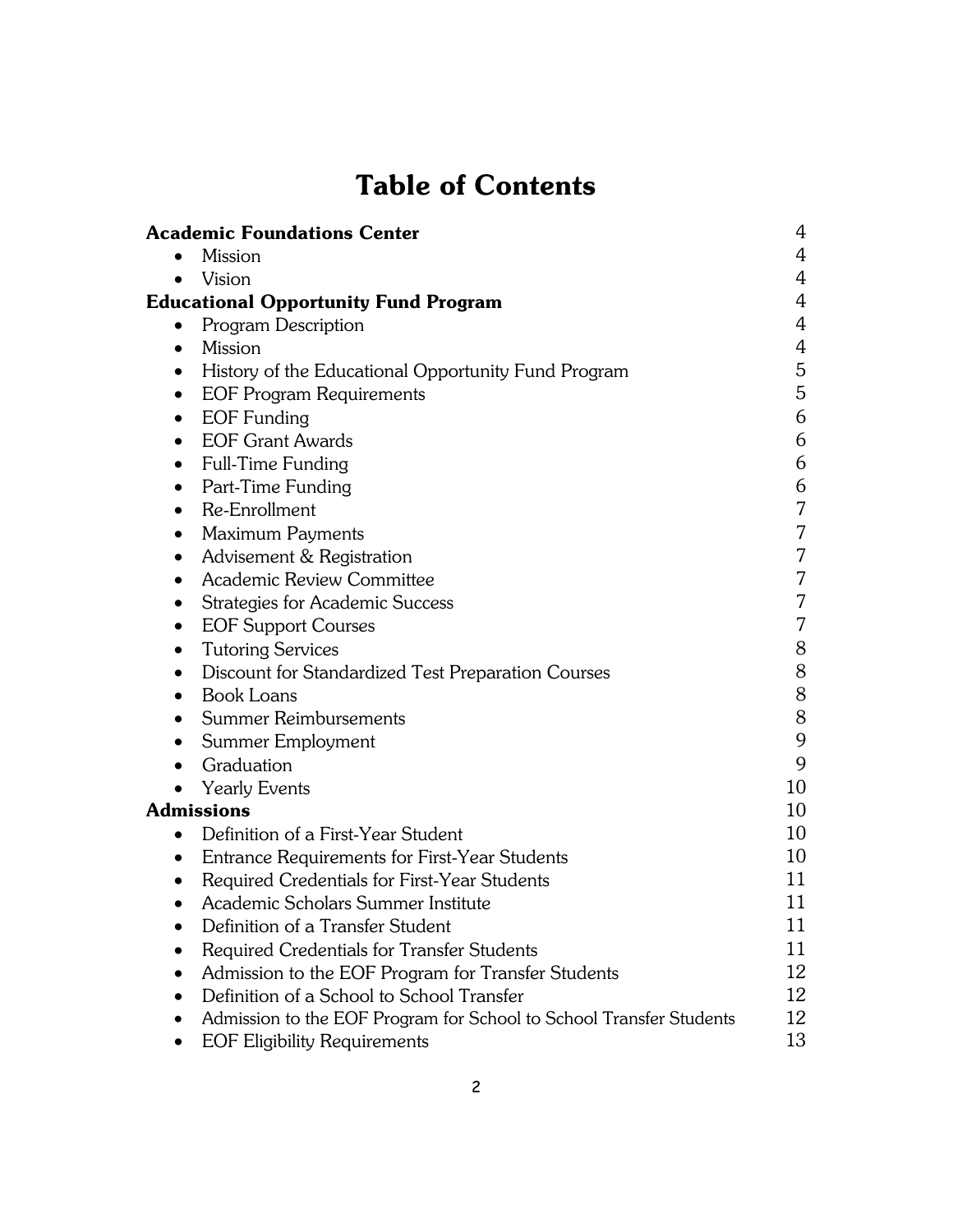| EOF Eligibility Scale for 2009-2010                                               | 13 |
|-----------------------------------------------------------------------------------|----|
| <b>Financial Aid</b>                                                              | 14 |
| Pell Grant<br>$\bullet$                                                           | 14 |
| Academic Competitiveness Grants (ACG)<br>$\bullet$                                | 14 |
| National Science & Mathematics Access to Retain Talent Grant (SMART)<br>$\bullet$ | 14 |
| Federal Supplemental Educational Opportunity Grant (FSEOG)<br>$\bullet$           | 14 |
| Tuition Aid Grant (TAG)<br>$\bullet$                                              | 14 |
| New Jersey Educational Opportunity Fund Program (EOF)<br>$\bullet$                | 15 |
| New Jersey Garden State Scholarship Program<br>$\bullet$                          | 15 |
| Federal Work Study Program (FWSP)<br>$\bullet$                                    | 15 |
| <b>Standards of Academic Progress</b><br>$\bullet$                                | 15 |
| Financial Aid Probation<br>$\bullet$                                              | 16 |
| <b>Appeal Procedures</b><br>$\bullet$                                             | 16 |
| <b>Newark College of Arts &amp; Sciences (NCAS)</b>                               | 17 |
| About the College<br>$\bullet$                                                    | 17 |
| Major Programs<br>$\bullet$                                                       | 17 |
| General Curriculum Requirements<br>$\bullet$                                      | 18 |
| <b>Rutgers Business School – Newark (RBS)</b>                                     | 20 |
| About the College<br>$\bullet$                                                    | 20 |
| <b>Major Programs</b><br>$\bullet$                                                | 20 |
| General Curriculum Requirements                                                   | 20 |
| <b>University College (UC)</b>                                                    | 20 |
| About the College<br>$\bullet$                                                    | 20 |
| Major Programs<br>$\bullet$                                                       | 21 |
| General Curriculum Requirements<br>$\bullet$                                      | 21 |
| <b>Academic Policies and Procedures</b>                                           | 23 |
| <b>Grades and Records</b><br>$\bullet$                                            | 23 |
| Cumulative Grade-Point Average<br>$\bullet$                                       | 23 |
| Class Standing<br>$\bullet$                                                       | 23 |
| Dean's List<br>$\bullet$                                                          | 24 |
| <b>Scholastic Standing</b><br>$\bullet$                                           | 24 |
| <b>EOF Staff Directory</b>                                                        | 25 |
| <b>Rutgers-Newark Student Services Directory</b>                                  | 26 |
| EOF Administrative Procedures & Policies (N.J.A.C. Title 9A:Chapter 11)           | 27 |

*Note: This document is subsumed by the Rutgers-Newark student handbook and the undergraduate catalog. The information contained in this handbook is subject to change without notice.*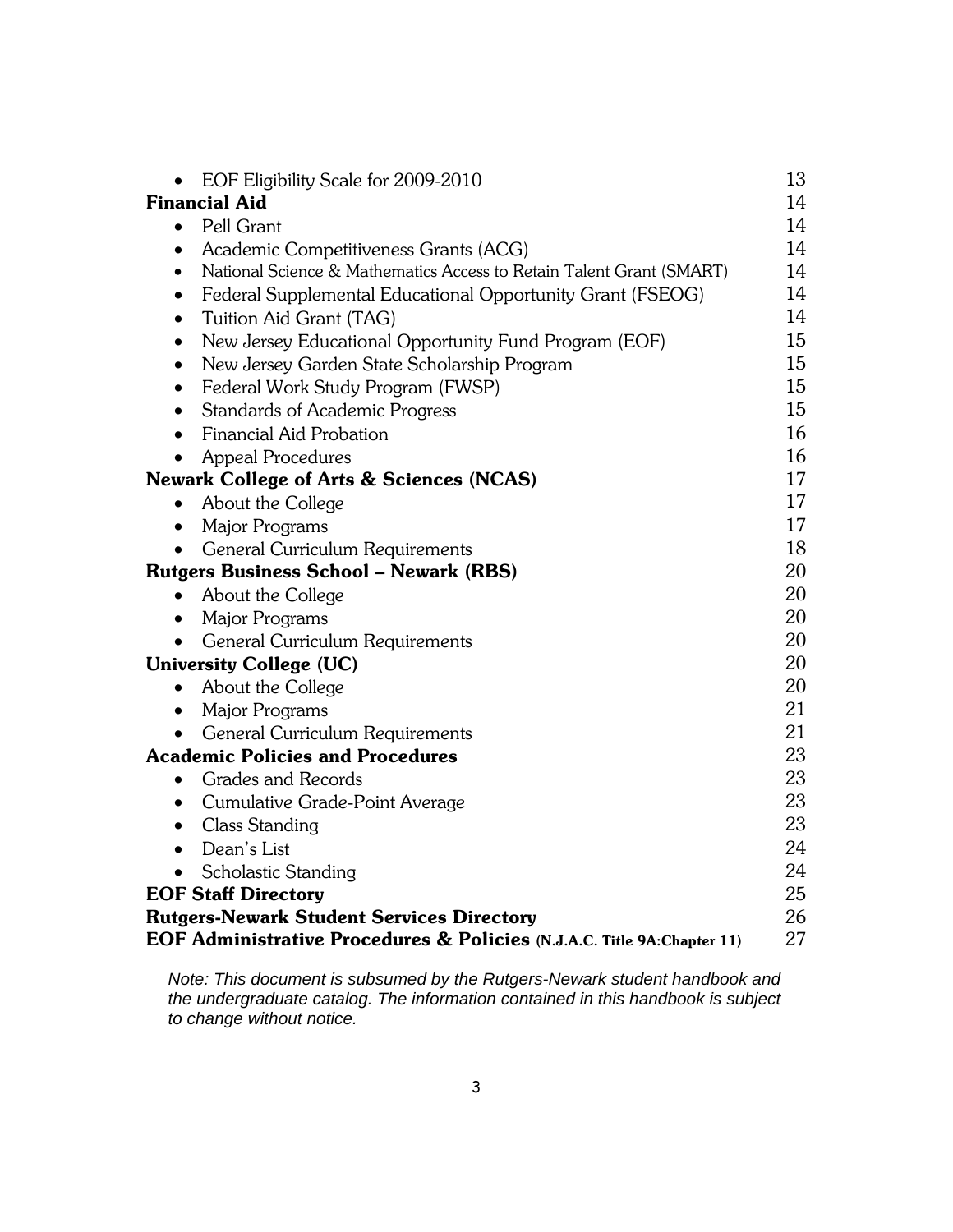# **Academic Foundations Center**

# **Mission**

The Academic Foundations Center provides educational opportunities, resources, and academic support programs primarily for underrepresented urban students to achieve personal success.

# **Vision**

The Academic Foundations Center empowers participants to achieve their full potential and realize their dreams. As educators, we recognize that students in urban communities must have opportunities to develop competencies essential to being future leaders in society. We commit ourselves to providing the academic and leadership skills necessary to build pathways to success for every individual who enters our learning community.

The Academic Foundations Center will take a vigorous leadership role in identifying and addressing the issues which are pivotal in making educational opportunity a reality for K-20 students at academic institutions.

# **Educational Opportunity Fund Program**

# **Program Description**

The New Jersey Educational Opportunity Fund was created by law in 1968 to ensure meaningful access to higher education for those who come from backgrounds of economic and educational disadvantage. The Fund assists low-income New Jersey residents who are capable and motivated but lack adequate preparation for college study. The Fund is distinctive in the comprehensiveness of its approach. To ensure the opportunity to attend college, the Fund provides supplemental financial aid to help cover college costs (such as books, fees, room and board) that are not covered by the state's Tuition Aid Grant program. To ensure a viable opportunity to succeed and graduate, the Fund supports a wide array of campus-based outreach and support services at 28 public and 13 independent institutions.

The Fund is governed by a Board of Directors, which is appointed by the Governor. The Board sets policy, approves all necessary regulations for program operation and student eligibility, develops the annual budget request for the statewide program, and supports EOF programs at public and independent colleges and universities.

# **Mission**

The New Jersey Educational Opportunity Fund contributes to the development of a collegeeducated public that reflects the diversity of New Jersey. In partnership with New Jersey colleges and universities, the Fund provides access to higher education and support for highly motivated students who exhibit the potential for success, but who come from families/communities disadvantaged by low income and the lack of access to the quality educational preparation necessary to attend college. EOF supports innovative educational initiatives, supplemental instruction, support services, and leadership development activities to improve the student's chance of academic success. In concert with other sources of student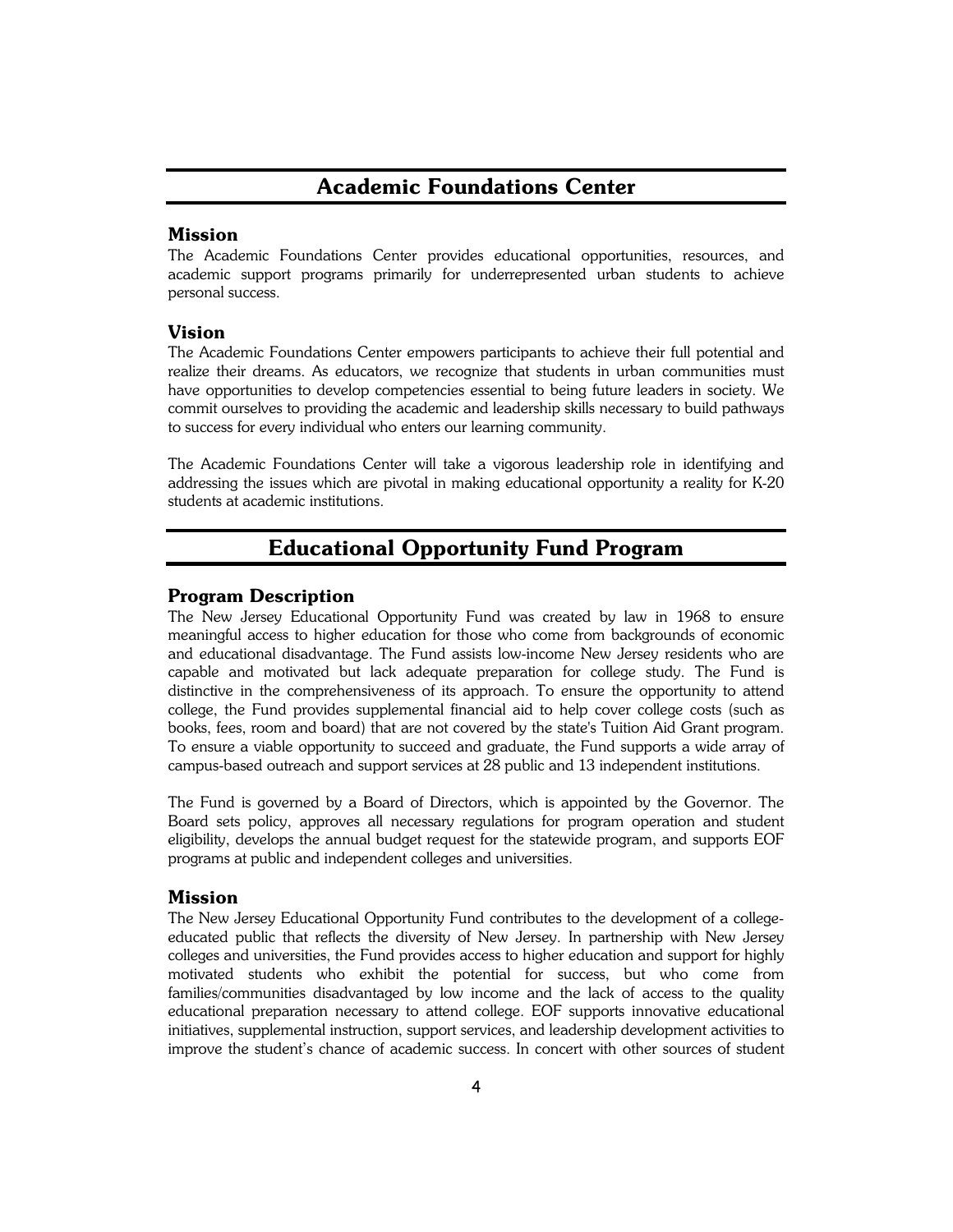financial assistance, the Fund also attempts to make college affordable for those students who find the costs of higher education an impediment to access and student persistence. (New Jersey Administrative Code, Title 9A: Higher Education, Chapter 11)

# **History of the Educational Opportunity Fund Program**

In November 1967, in the aftermath of the previous summer's riots in Newark, New Jersey's newly-appointed Chancellor of Higher Education, Ralph A. Dungan, directed a memorandum to the presidents of all of the state's institutions of higher education. In it, he outlined a proposed program of special assistance to young men and women from economically and educationally disadvantaged backgrounds. The presidents' response was immediate, widespread, and overwhelmingly favorable. Enthusiasm was particularly marked at those institutions that were participating in the federally supported Upward Bound Program, which sought to help high school students from disadvantaged backgrounds prepare for entry into college.

The following February, the Select Commission on Civil Disorders (the Lilly Commission, established in response to the events in Newark) made its report to Governor Richard Hughes, who subsequently submitted his Moral Recommitment message to the New Jersey State Legislature. The message called for the establishment of a broad range of programs to address the basic conditions the Commission had cited as contributing to the summer's unrest. Among those programs was the Educational Opportunity Fund, established by legislation sponsored by then - freshman legislator Thomas Kean.

EOF set the pace for many initiatives which today are widely incorporated into college life. Among the many powerful strategies implemented by EOF are precollege articulation, basic skills testing and remediation, systematic retention efforts, peer counseling and peer tutoring, academic support courses, multicultural curricula and human relations programming, student leadership development, and outcomes-based program evaluation.

EOF has also been a leader and a linchpin in the higher education system's effort to increase diversity. While participation is not limited to minority students, EOF sponsors more than one-third of the African American and Latino students at the state colleges and New Jersey's independent institutions, and over one-quarter of the African American and Latino students enrolled at New Jersey colleges and universities participate in the EOF program. EOF enrolls about 12.5% of the first-time, full-time New Jersey freshmen who enter the state's colleges and universities each fall. (http://www.state.nj.us/highereducation/eof.htm)

# **EOF Program Requirements**

As an EOF student, your funding is contingent upon your compliance with the following EOF rules and regulations. All students must schedule appointments with their assigned EOF counselor based on the following criteria:

- 1. Probation students (GPA is below 2.00) must see their counselor every two weeks.
- 2. Students who GPA is between 2.00 and 2.39 must see their counselor three times throughout the semester.
- 3. Students whose GPA is 2.40 and above must see their counselor twice a semester.
- 4. Students who have not earned a GPA (transfers and freshmen) must see their counselor twice a semester.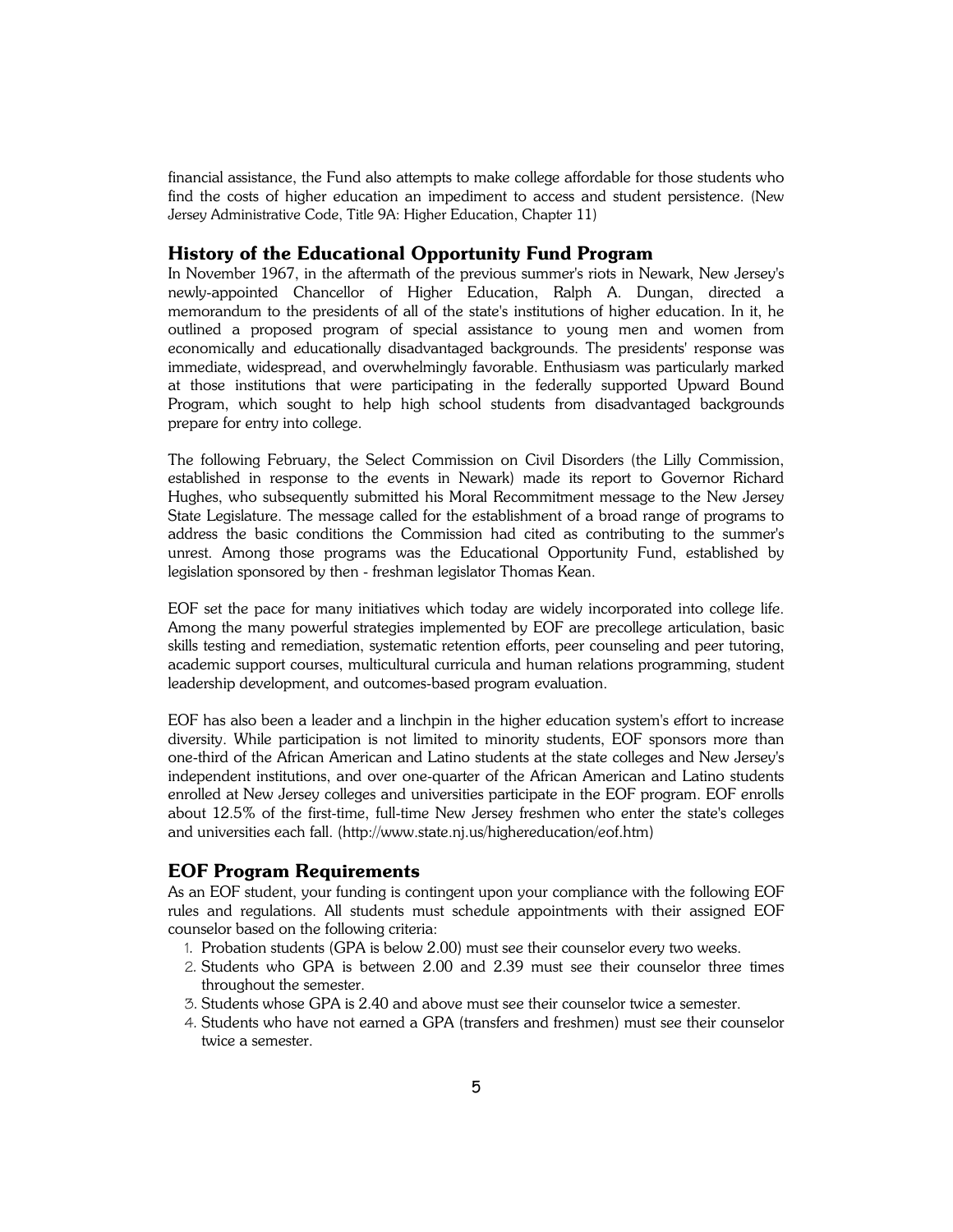Students who do not comply with the EOF Program Requirements are subject to be placed on academic hold until the program requirement is fulfilled.

# **EOF Funding**

EOF Funding is based upon compliance of the EOF Program Requirements as outlined above, and annually based upon satisfactory academic progress and continued financial eligibility. As an EOF student, the number of semesters of grant payment is cumulative; EOF students shall be eligible for no more than 12 semesters of payment over the course of their entire undergraduate careers. When a funded EOF student transfers from one participating institution to another, the semesters of payment at the second institution are added to those at the first and the total shall not exceed 12.

# **EOF Grant Award**

Listed below are the awards granted to eligible EOF students effective September 1, 2005.

| Award for full-time students            |                     |  |  |
|-----------------------------------------|---------------------|--|--|
| # of Credits                            | Amount              |  |  |
|                                         | \$575 (Commuter)    |  |  |
| 12.0 and above                          | \$700 (Off-Campus)  |  |  |
|                                         | \$700 (Residential) |  |  |
| Award for part-time students            |                     |  |  |
| # of Credits                            | Amount              |  |  |
|                                         | \$431 (Commuter)    |  |  |
| $9.0 - 11.5$                            | \$560 (Off-Campus)  |  |  |
|                                         | \$560 (Residential) |  |  |
|                                         | \$288 (Commuter)    |  |  |
| $6.0 - 8.5$                             | \$427 (Off-Campus)  |  |  |
|                                         | \$427 (Residential) |  |  |
| $0.5 - 5.5$                             | \$0                 |  |  |
| Award for graduating part-time students |                     |  |  |
| # of Credits                            | Amount              |  |  |
|                                         | \$575 (Commuter)    |  |  |
| $3.0 - 11.5$                            | \$700 (Off-Campus)  |  |  |
|                                         | \$700 (Residential) |  |  |

# **Full-Time Funding**

Students who are registered for 12 or more credits are entitled to the full amount of the EOF grant (As of September 1, 2005, Commuters receive \$575 per semester; Off-Campus and Residential students receive \$700 per semester).

# **Part-Time Funding**

Students who are registered for less than 12 credits may be eligible for the EOF grant, the student must complete an EOF Part-Time Funding Form (www.afc.rutgers.edu/eof.htm) and submit the form to their EOF Counselor for approval. Students who are registered for less than 12 credits and will be graduating the semester they are registered part-time may be eligible for the full amount of the EOF grant, the student must complete an EOF Part-Time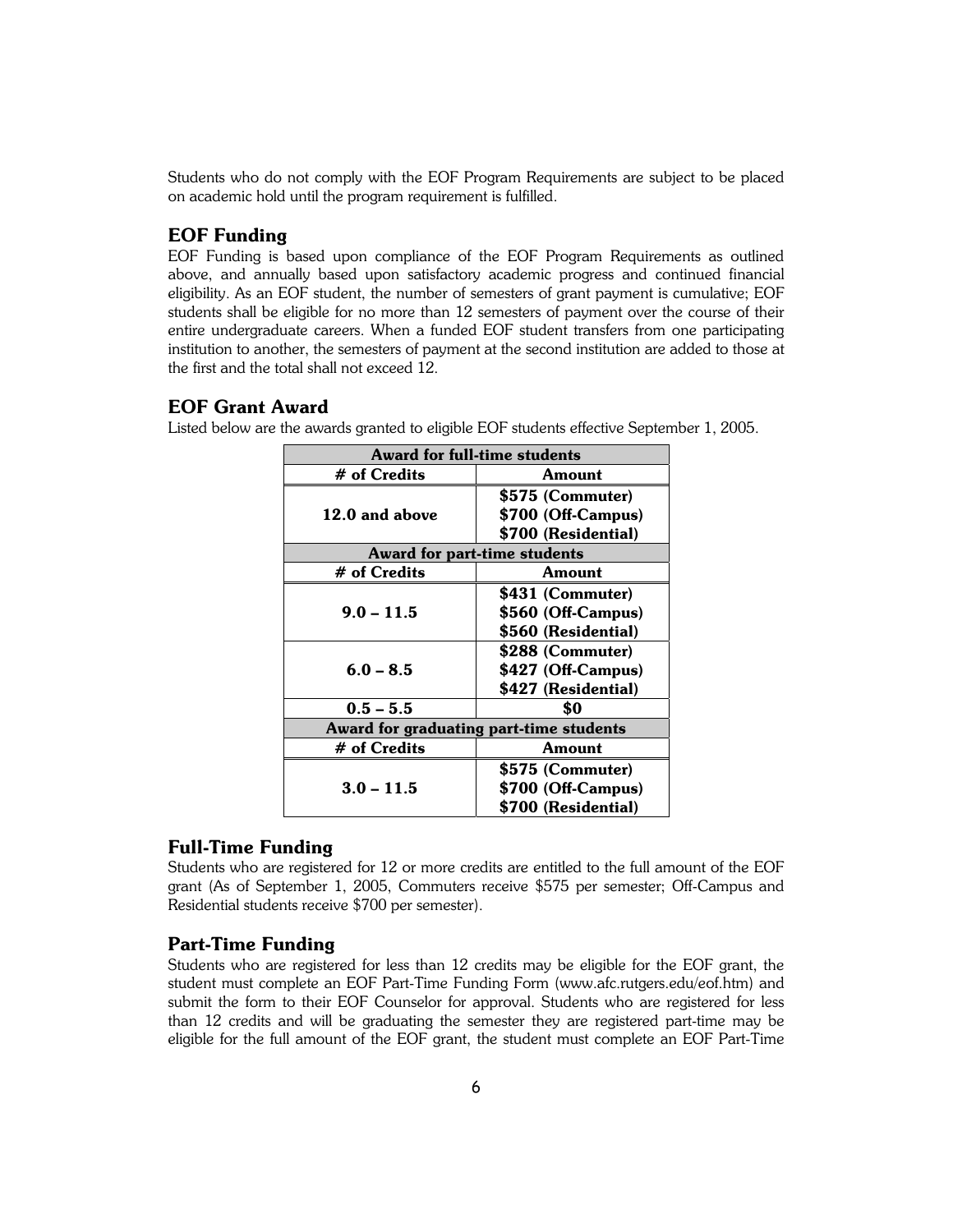Funding Form (www.afc.rutgers.edu/eof.htm) and submit the form to their EOF Counselor for approval. Deadlines for submission of documentation are as follows: Fall Semester: October 1<sup>st</sup>; Spring Semester: February 1<sup>st</sup>.

# **Re-Enrollment**

Students who are returning after one or more semesters must complete the EOF Re-Enrollment Form (www.afc.rutgers.edu/eof.htm) and submit the form to their EOF Counselor for approval. Deadlines for submission of documentation are as follows: Fall Semester: August  $15^{\text{th}}$ ; Spring Semester: January  $15^{\text{th}}$ .

## **Maximum Payments**

EOF students shall be eligible for no more than 12 semesters of payment over the course of their entire undergraduate careers. If a student has not reached 12 semesters and has received a Student Eligibility Notice (SEN) from the State of New Jersey's Higher Education Student Assistance Authority (HESAA) stating that they are ineligible because they have received the maximum number of payments, should forward a copy of their SEN to their EOF Counselor for approval.

# **Advisement and Registration**

The EOF Program places registration holds on students who have either a cumulative grade point average of below 2.00 or have cumulative credits below 30. Students must make appointments with their assigned Academic Advisor for advisement. Students must complete and obtain the appropriate signature on the Academic Foundations Center Advisement & Registration Form to register for the next semester.

# **Academic Review Committee**

The EOF Academic Review Committee reviews students on probation, students who have earned a cumulative grade point average below 2.00, and students on who are in danger of being placed on probation by reviewing student academic performance and progress. The Committee recommends an action plan for each student. Students who are on academic probation should meet with their EOF Counselor regularly as stated in the EOF Program Requirements. (Refer the Newark Undergraduate College Catalog for Scholastic Standing and Dismissal policies.)

# **Strategies for Academic Success**

First-year students are required to enroll in the Strategies for Academic Success course (003:101,102) for the fall and spring semester during their first year in college. The course is designed to assist students in their transition from high school to college. Classes focus on identifying and implementing strategies for success in college through critical thinking. The course material engage students in self-exploration, self-empowerment, and personal growth exercises to further enhance academic and personal goals.

# **EOF Support Courses**

The EOF Program offers support courses to first-year students enrolled in College Algebra and General Biology. The support courses aim to improve student academic performance. First-year students who volunteer to participate in the College Algebra and General Biology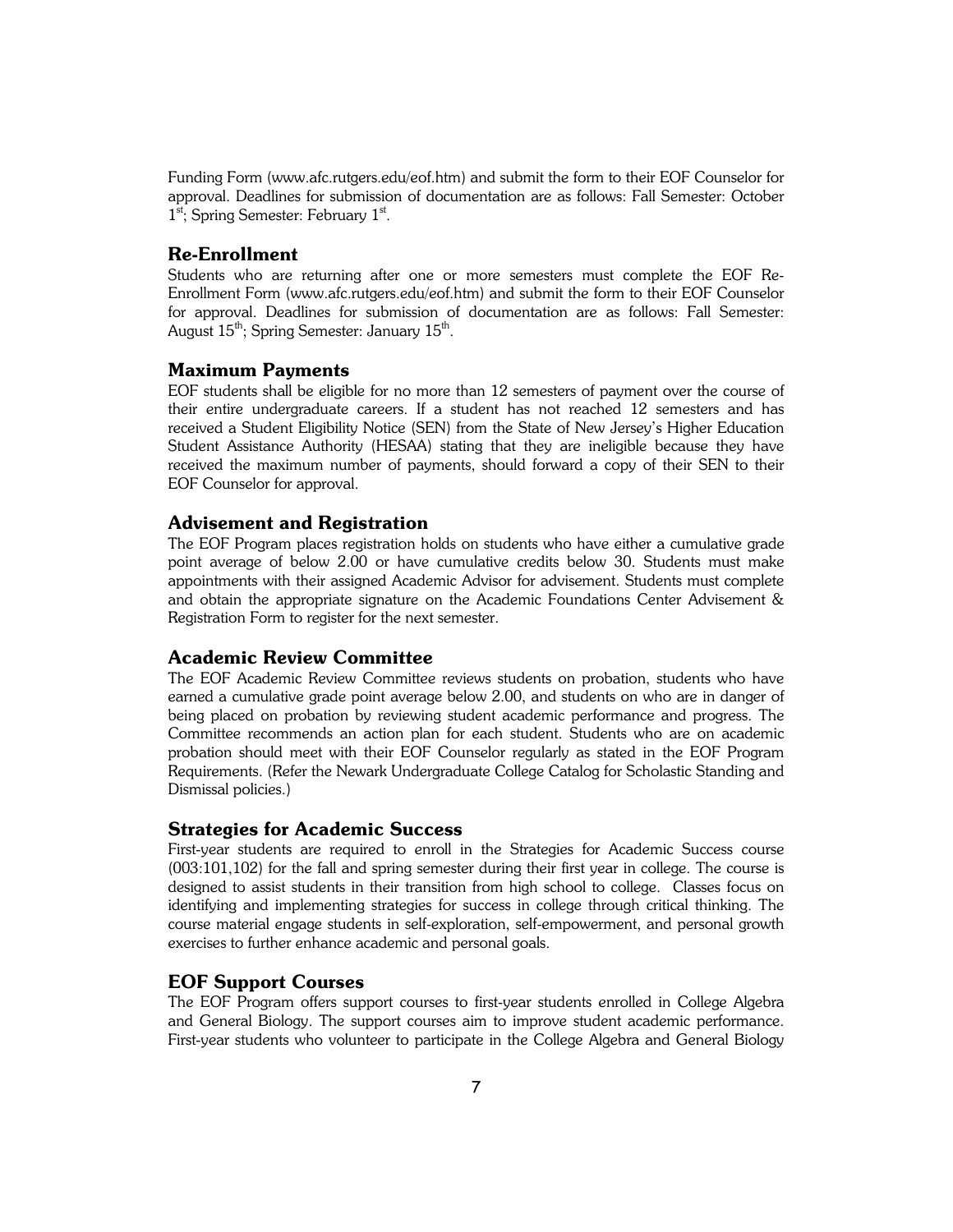support courses must enroll in the course during the Summer Academic Scholars Institute. Continuing students may be eligible to enroll in the support courses based upon their academic performance and EOF Counselor approval.

# **Tutoring Services**

Tutoring is available to Rutgers-Newark students through the Rutgers Learning Center (RLC) and the Writing Center. The primary mission of the Rutgers Learning Center (RLC) is to offer academic enrichment programming that aids Rutgers students to develop a competitive learning advantage in their programs of study. The interchange that is fostered among the students as they assist one another creates rich opportunities for learning attitudinal, motivational, intellectual, and behavioral factors responsible for success. The Writing Center offers tutoring and workshops to all undergraduate and graduate students currently enrolled in classes on the Rutgers-Newark campus. Tutors help students become more independent readers and writers capable of responding well to the demands of writing within the university.

# **Discount for Standardized Test Preparation Courses**

EOF students and EOF Alumni are eligible for a 50% discount on test preparation courses offered by Kaplan (www.kaplan.com). Applications (www.afc.rutgers.edu/eof.htm) are available on the EOF web-site and must be submitted to their EOF Counselor for approval.

# **Book Loans**

EOF students may be eligible to receive a book loan voucher for purchasing textbooks at the Rutgers Bookstore. Students are eligible based on financial need or extenuating circumstances. Students must complete an application and submit to their EOF Counselor for approval. Book loans are only offered if funds are available.

# **Summer Reimbursements**

The EOF Program provides a tuition reimbursement for one course taken during the summer. Students must complete an EOF Summer School Reimbursement Application. Applications are available March  $1<sup>st</sup>$  for each upcoming summer. Applications must be completed and submitted to their EOF Counselor for approval prior to the application deadline.

Contract Rules and Regulations:

- 1. Student must be an EOF grant recipient as of the spring semester preceding the summer.
- 2. Student must be in compliance with the rules and regulations set forth by the Rutgers-Newark EOF Program.
- 3. Student's EOF counselor must approve the summer reimbursement application.
- 4. Student must submit both the signed Contract and Request Form to be eligible for a reimbursement.
- 5. Student must earn a grade of "C" or better by the last day of summer session to receive a reimbursement.
- 6. Students receiving "T" grades must have a "C" or higher to be reimbursed. Students with temporary grades less than "C" by the last day of summer session will not be reimbursed.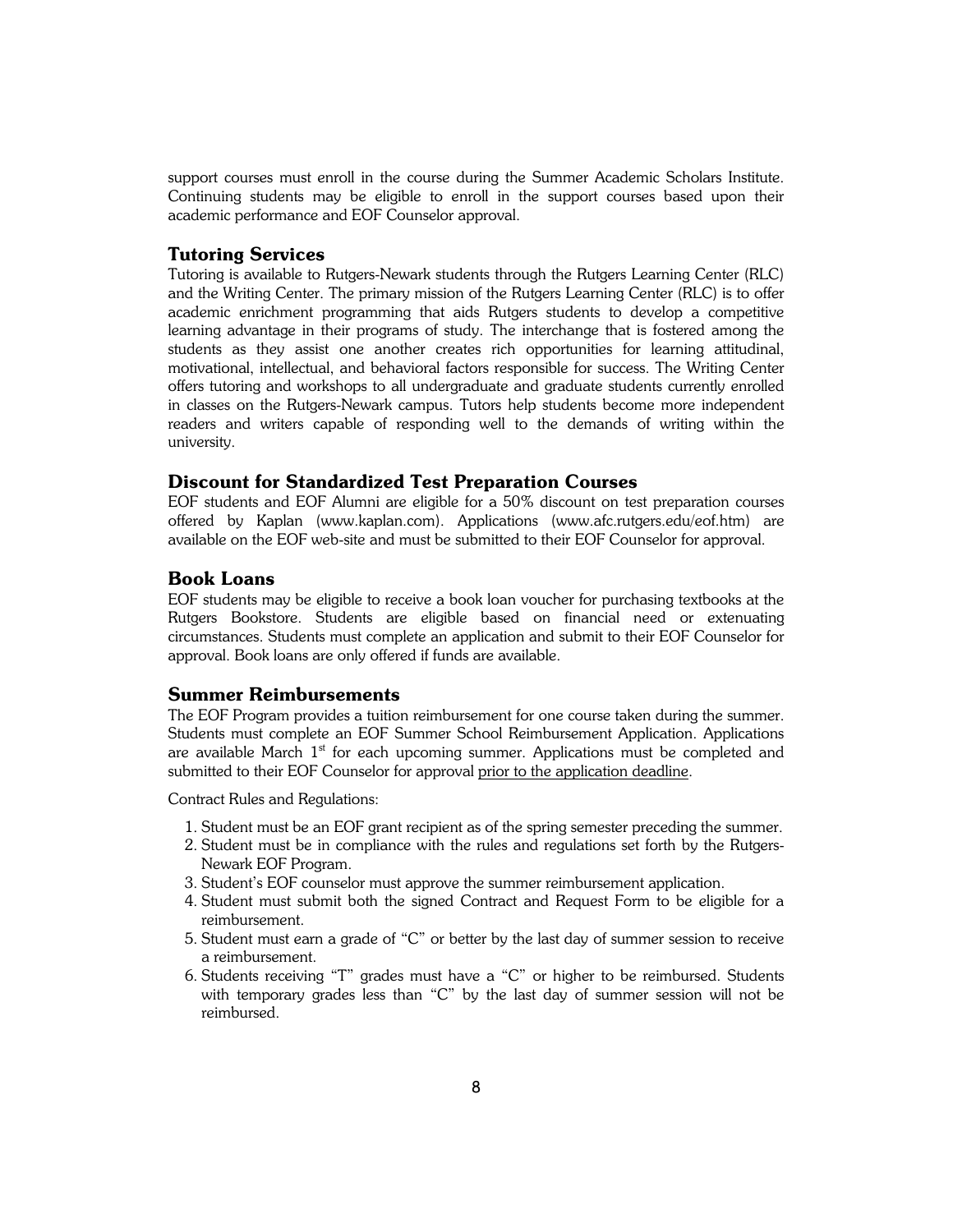- 7. Reimbursements are based upon available funds and student eligibility, and will not cover full tuition\* for summer courses. College, computer, and tuition fees will not be paid by the EOF Program.
- 8. Term bills must be paid in full by the student on or before the term bill due date. Any outstanding term bills will not be reimbursed.
- 9. Reimbursements will be distributed during the first week of October proceeding the summer.

\*Students who graduate in October may be eligible to receive a full tuition reimbursement for courses taken during the summer.

# **Summer Employment**

Summer positions are available in the Academic Foundations Center's Educational Opportunity Fund Program and Institute for Pre-College Education & Community Outreach. Positions include teaching assistants, tutors, mentors, peer counselors, and office assistants. Program descriptions and job applications may be obtained April  $1<sup>st</sup>$  of each year.

# **Graduation**

GRADUATION occurs three times a year. Students must attend a graduation workshop, which is designed to prepare students for graduation.

- **OCTOBER** graduation is for seniors who have successfully completed all degree requirements by the end of the SUMMER term.
- **JANUARY** graduation is for seniors who have successfully completed all degree requirements by the end of the FALL term.
- **MAY** graduation is for seniors who have successfully completed all degree requirements by the end of the SPRING term.

 $R$ emember, all graduates (October, January, and May) participate ("march") in the one and only Commencement Ceremony held in the month of May.

 ${\mathop{\mathrm{All}}}$  academic requirements must be met and satisfied. Candidates should check with their respective academic departments for their major and minor course of study. This will ensure that a student has followed the major curriculum. It is the department(s) that will certify the major requirements for graduation. The Advisors in the Office of the Dean of Student Affairs will check and certify the general education requirements for graduation. Students must attend one of the several graduation workshops.

Do submit a Diploma Information Form approximately two semesters before the anticipated date of graduation. Diploma Information Forms must be completed ONLINE ONLY from this web site by the published deadline dates. Submission of this form initiates the graduation "certification process." Please indicate all majors and minors on the form. Failure to hand in this information will delay your graduation.

Unsuccessful graduation candidates must complete another Diploma Information Form for semester in which they plan to graduate. Please remember all degree requirements (general education and major/minor) must be satisfied before a student will graduate and/or participate in the commencement ceremony.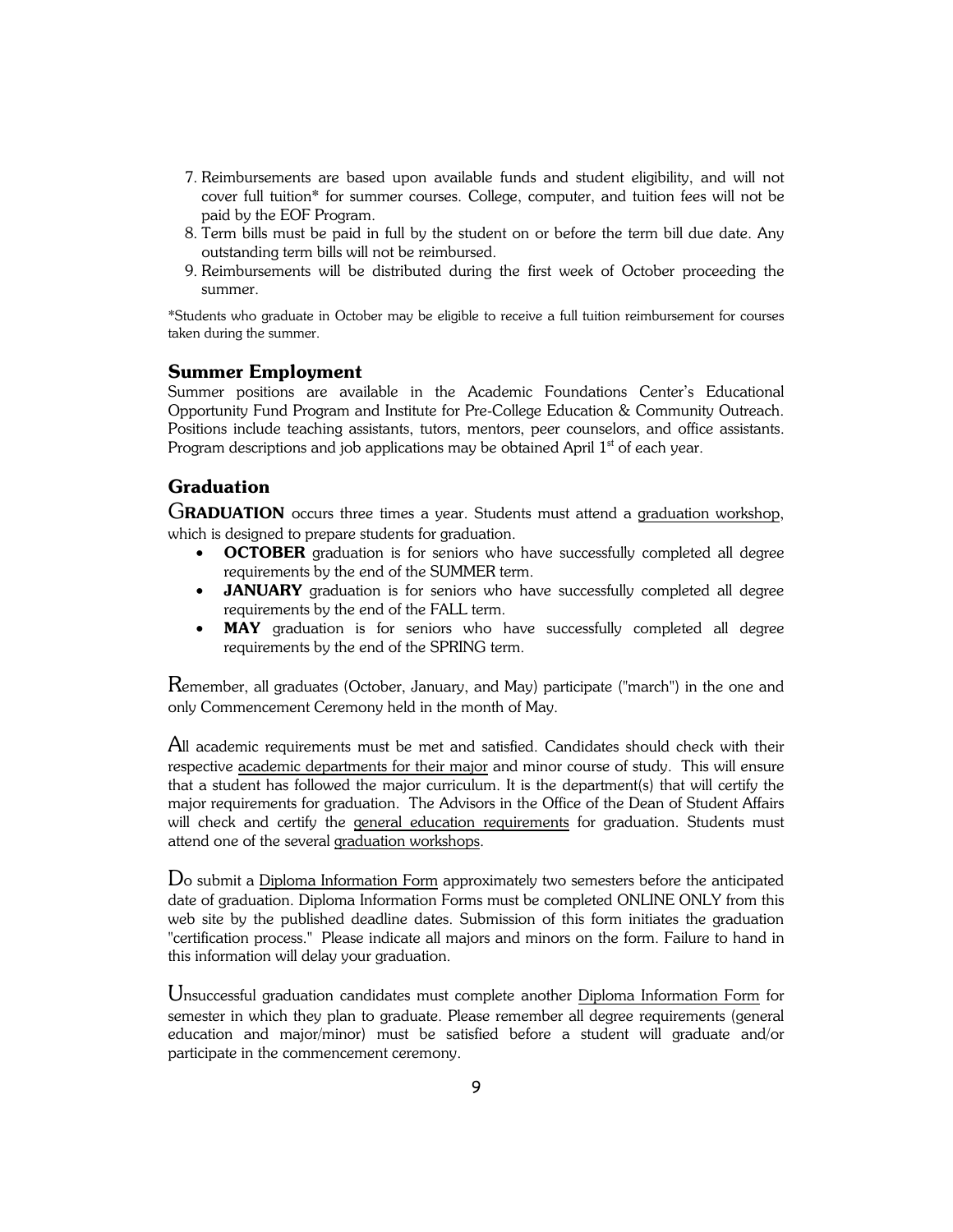${\mathop{\mathrm{All}}}$  information relating to commencement instructions, tickets, regalia (caps, gowns, pictures, etc.) can be obtained from the Dean of Student Affairs web site (http://www.rutgersnewark.rutgers.edu/dsanwk/grad.html).

Tickets are not needed in order to attend the graduation ceremony. Each candidate will be given two (2) invitations. If the ceremony is held on the Campus Plaza, invitations are not needed. Students may invite as many guests as they want. If the ceremony is held in the Golden Dome due to inclement weather, one stamped invitation will admit two people. There is a limit on the amount of people that the Golden Dome can accommodate.

Information about the May graduation commencement ceremony is sent to all October graduates and January graduates.

Overlooked incomplete grades ("X", Incomplete, "T", "TZ","RD","RF",etc.) Please take care of these outstanding grades IMMEDIATELY! The student's graduation could be delayed.

No "WALKING" permitted. All candidates must complete all requirements for graduation in order to participate in the Commencement Ceremony.

# **Yearly Events**

Each year the EOF Program holds two major events, the EOF Student Reunion held in December and the EOF Seniors Awards Ceremony held in May. The purpose of the EOF Student Reunion is to promote community and serve as a medium for networking. The EOF Senior Awards Ceremony is an event that recognizes the personal and academic achievement of EOF graduating seniors.

For more information on the Educational Opportunity Fund Program, visit our website: www.afc.rutgers.edu

# **Admissions**

# **Definition of a First-Year Student**

A first-year student (or freshman) is defined as a student who is currently enrolled in high school, even if the student completed college credits while in high school, OR A student who has graduated from high school and has never attended college, OR A student who has been enrolled in college but will have completed fewer than 12 academic college credits by the time the student enrolls at Rutgers University.

# **Entrance Requirements for First-Year Students**

The entrance requirements for the Newark College of Arts and Sciences, University College-Newark, and Rutgers Business School-Newark are:

- **English:** 4 years
- **Foreign Language:** 2 years of one language
- **Mathematics:** 3 years, including algebra I, geometry, algebra II
- **Science:** 2 years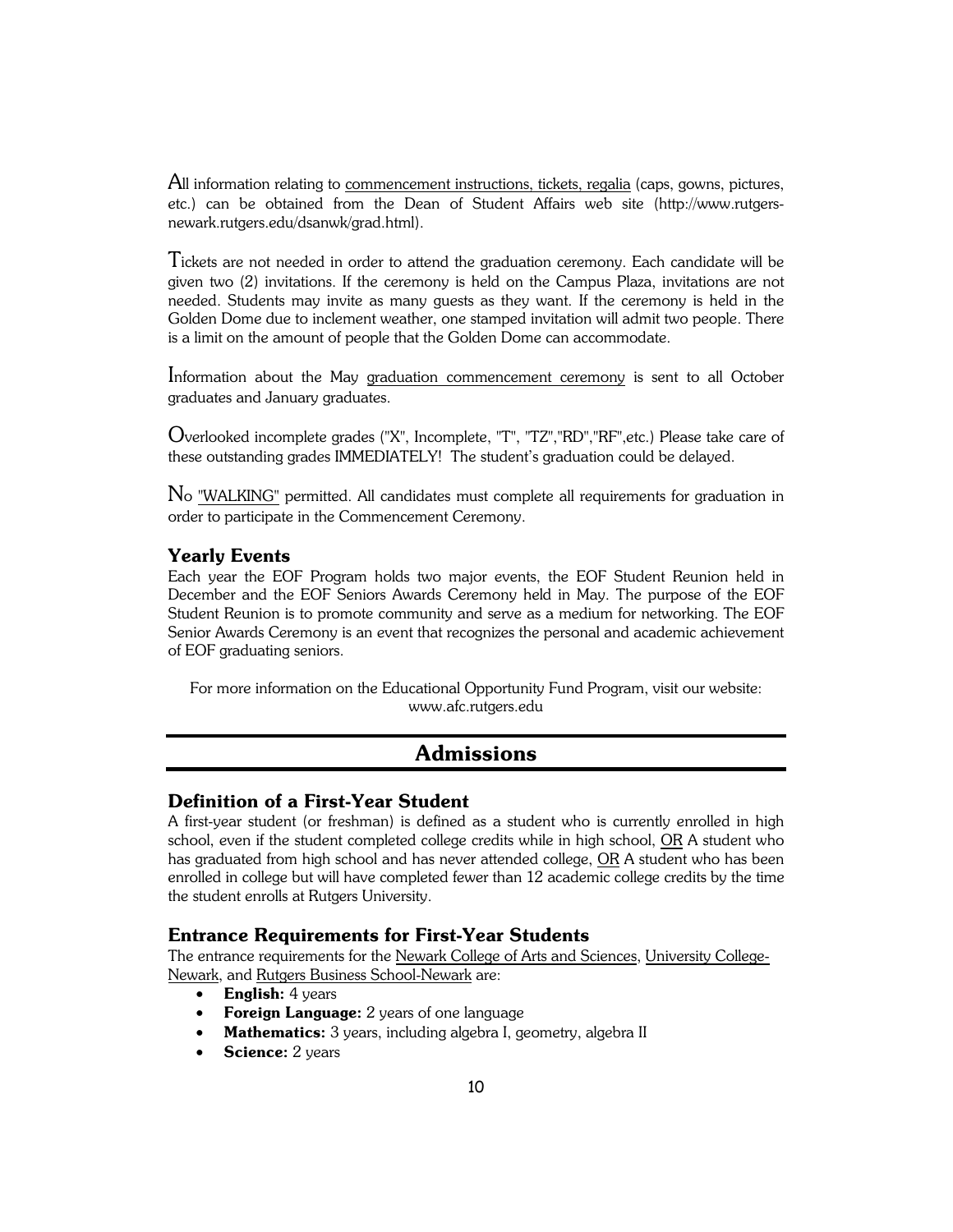- **Other Courses:** 5 other academic courses
- **Total:** 16 academic courses

# **Required Credentials for First-Year Students**

Credentials required of first-year applicants include:

- A completed undergraduate application form with certified electronic signature.
- Official high school transcript including all courses and grades earned during freshmen through junior years and a listing of courses for the senior year. High School Transcript Request Form
- Test Scores:
	- $\circ$  Official SAT (code = 2765) or ACT (code = 2592) scores sent directly from the testing agency to Rutgers. Unofficial test scores will not be accepted. Students will be considered for scholarships based on tests taken no later than March of their senior year.
	- o An official TOEFL score is required only for applicants whose secondary schooling has been outside the US in a country where English is not the principal language, regardless of US residency status. Students who have achieved a grade of B or better in a college-level English Composition course in residence at an accredited US college (not a foreign affiliate) are exempt from the TOEFL requirement. English courses that are designated ESL, non-native, or which require a special support component, as well as courses taken outside the US, are not acceptable. Please also note that Rutgers University does not accept any correspondence courses. TOEFL requirements by country
- A \$50 application fee or a College Board Fee Waiver Form signed by your guidance counselor.

# **Academic Scholars Summer Institute**

The New Jersey EOF Program can help students both before and during college. If a student is admitted to Rutgers Newark College of Arts & Sciences or University College as a first-year EOF student, they must attend a six-week summer program that eases the transition from high school to college and sharpens their English, math, science, and leadership skills. Admission to Rutgers University is based on the successful completion of the Academic Scholars Institute. Students may earn 3 graduating credits upon the successful completion of the summer program.

# **Definition of a Transfer Student**

A transfer student is defined as a high school graduate who will have completed at least 12 college credits since high school and before the expected date of entry into Rutgers. (This does not include current high school students who are also taking college courses.)

# **Required Credentials for Transfer Students**

A completed application consists of:

- A completed undergraduate application form with certified electronic signature
- The \$50 application fee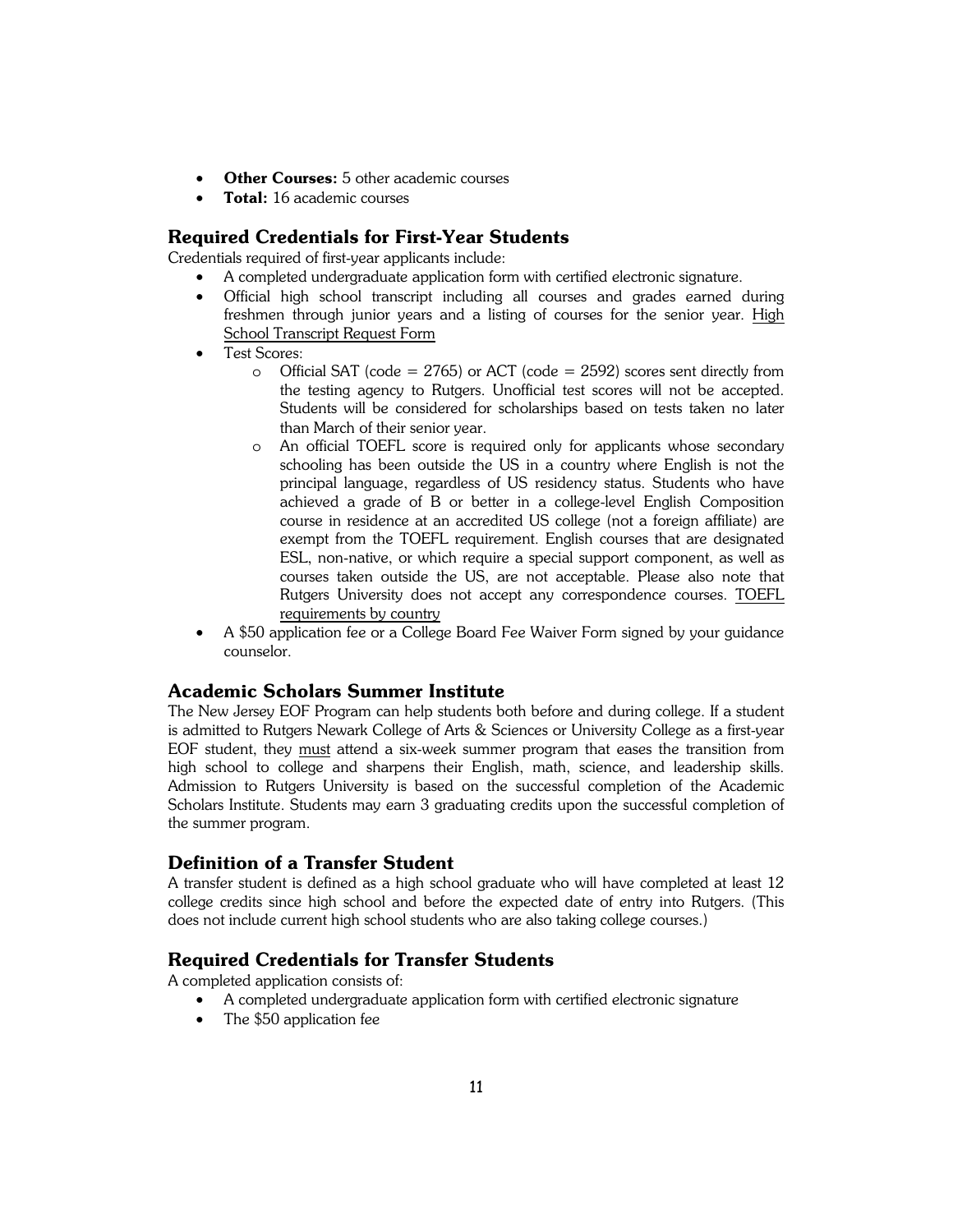- An official high school transcript(s), including grades for all courses completed by the priority application due date
- An official college transcript(s) for all colleges attended
- Test scores, as follows:
	- o Official SAT (code: 2765) or ACT (code: 2592) scores sent directly from the appropriate testing agency to Rutgers only if you completed high school less than two years ago and will have completed fewer than 12 college credits by the priority application due date**.**
	- o An official TOEFL score is required for applicants whose secondary schooling has been outside the US in a country where English is not the principal language, regardless of US residency status**.** Students who have achieved a grade of B or better in a college-level English Composition course in residence at an accredited US college (not a foreign affiliate) are exempt from the TOEFL requirement. English courses that are designated ESL, non-native, or which require a special support component, as well as courses taken outside the US, are not acceptable. Please also note that Rutgers University does not accept any correspondence courses. TOEFL requirements by country.

# **Admission to the EOF Program for Transfer Students**

The Educational Opportunity Fund (EOF) Program is mandated by New Jersey Legislation, which sets forth student eligibility guidelines. Transfer students must meet the following criteria:

- 1. Student must be an EOF grant recipient from sending institution.
- 2. Student must be registered full-time (12 or more credits) for the semester.
- 3. Student must meet the financial criteria set by the state of New Jersey.
- 4. Student must complete the EOF Transfer Application (www.afc.rutgers.edu/eof.htm).
- 5. Student must obtain a letter from the EOF Program at their sending institution certifying that they were an EOF recipient.
- 6. Deadline for submission of application and required documentation is as follows: Fall Semester: August  $15^{th}$ ; Spring Semester: January  $5^{th}$ .

# **Definition of a School-to-School Transfer**

A school-to-school transfer is defined as a currently enrolled undergraduate student who is working toward a degree and wishes to apply for admission to another school within the university. The following general eligibility requirements must be met: (1) You want to transfer between Camden, Newark, or New Brunswick; or (2) You want to transfer from one of the professional schools to a liberal arts school or from a liberal arts school to a professional school.

# **Admission to the EOF Program for School-to-School Transfer Students**

The Educational Opportunity Fund (EOF) Program is mandated by New Jersey Legislation, which sets forth student eligibility guidelines. Transfer students must meet the following criteria:

- 1. Student must be an EOF grant recipient from sending campus.
- 2. Student must meet the financial criteria set by the state of New Jersey.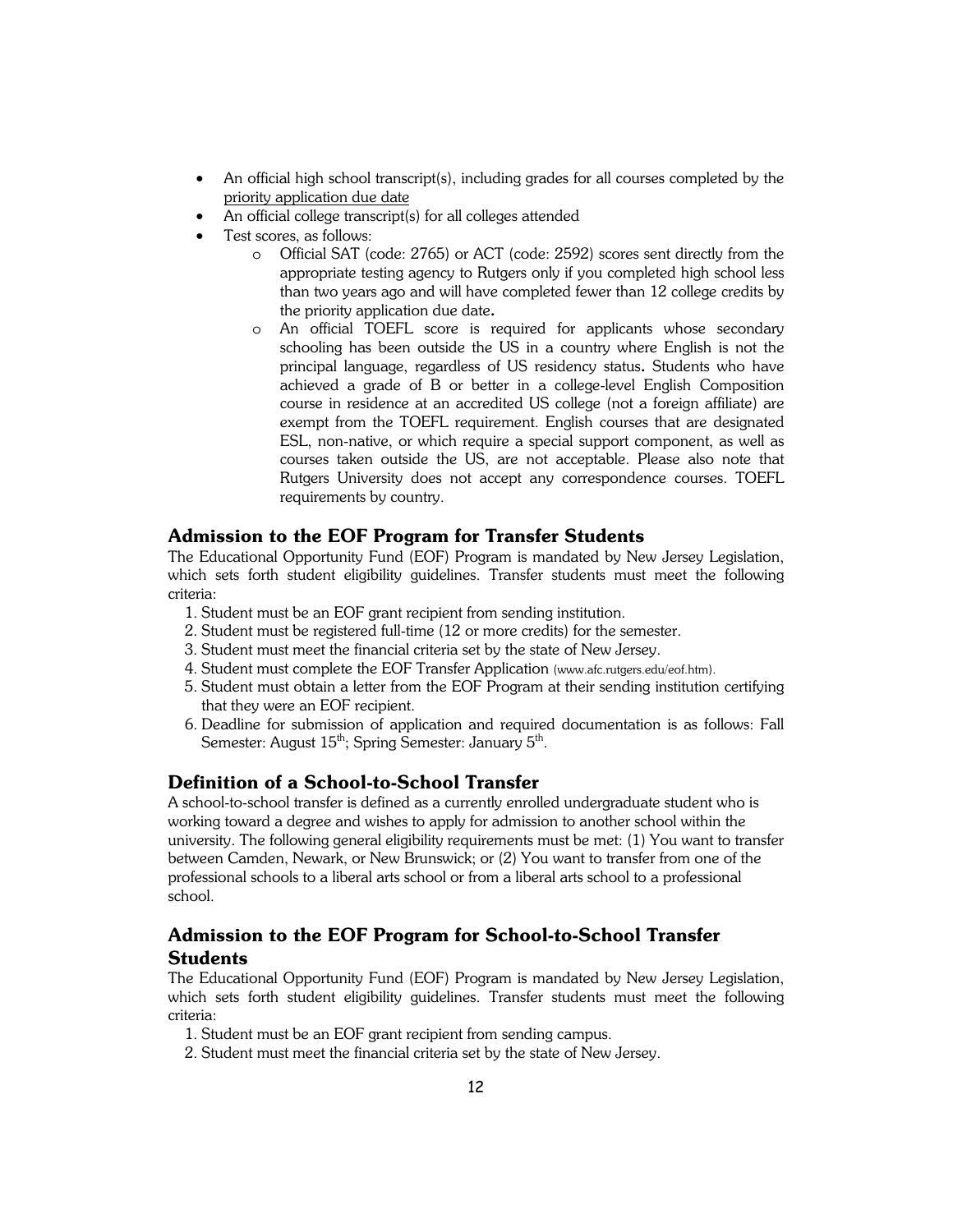- 3. Student must complete the EOF School to School Application (www.afc.rutgers.edu/eof.htm).
- 4. Deadline for submission of application and required documentation is as follows: Fall Semester: August  $15<sup>th</sup>$ ; Spring Semester: January  $15<sup>th</sup>$ .

# **EOF Eligibility Requirements**

Families who have accumulated assets do not qualify for financial assistance through the New Jersey EOF Program. To be considered, the student and his/her family must have a documented history of academic and financial disadvantage and meet the income guidelines listed below.

| Household Size                                           | Family Gross Income |  |
|----------------------------------------------------------|---------------------|--|
| (including student):                                     | Does Not Exceed:    |  |
|                                                          | \$20,800            |  |
|                                                          | \$28,000            |  |
| 3                                                        | \$35,200            |  |
|                                                          | \$42,400            |  |
| 5                                                        | \$49,600            |  |
|                                                          | \$56,800            |  |
|                                                          | \$64,000            |  |
|                                                          | \$71,200            |  |
| Add \$7,200 for each additional member of the household. |                     |  |

# **EOF Income Eligibility Scale for 2009-2010**

The Income Eligibility Scale is updated yearly, visit www.state.nj.us/highereducation/eligible.htm for subsequent years.

If the student meets these income guidelines, the student also must meet the following requirements:

- 1. The student must be a U.S. citizen or eligible non-citizen with a valid Alien Registration Receipt Card (I-151, I-551, or I-94 with refugee status or asylum granted) indicating that the student has been a permanent resident for at least one year prior to fall semester enrollment and the student has been a New Jersey resident for at least one year prior to fall semester enrollment.
- 2. The student must be a first-generation college student (i.e., parents are not four-year college graduates).
- 3. The student must have received a high school diploma or a high school equivalency diploma by the time he/she registers for college.
- 4. The student must complete the Free Application for Federal Student Aid (FAFSA) by the priority filing date. Ensure that Rutgers receives the FAFSA from the federal processor by including the Rutgers federal school code 002629 in step 6.

For further information: Office of University Undergraduate Admissions-Newark 249 University Avenue  $1<sup>st</sup>$  Floor Newark, New Jersey 07102 973-353-5205 http://ruweb.rutgers.edu/admissions.html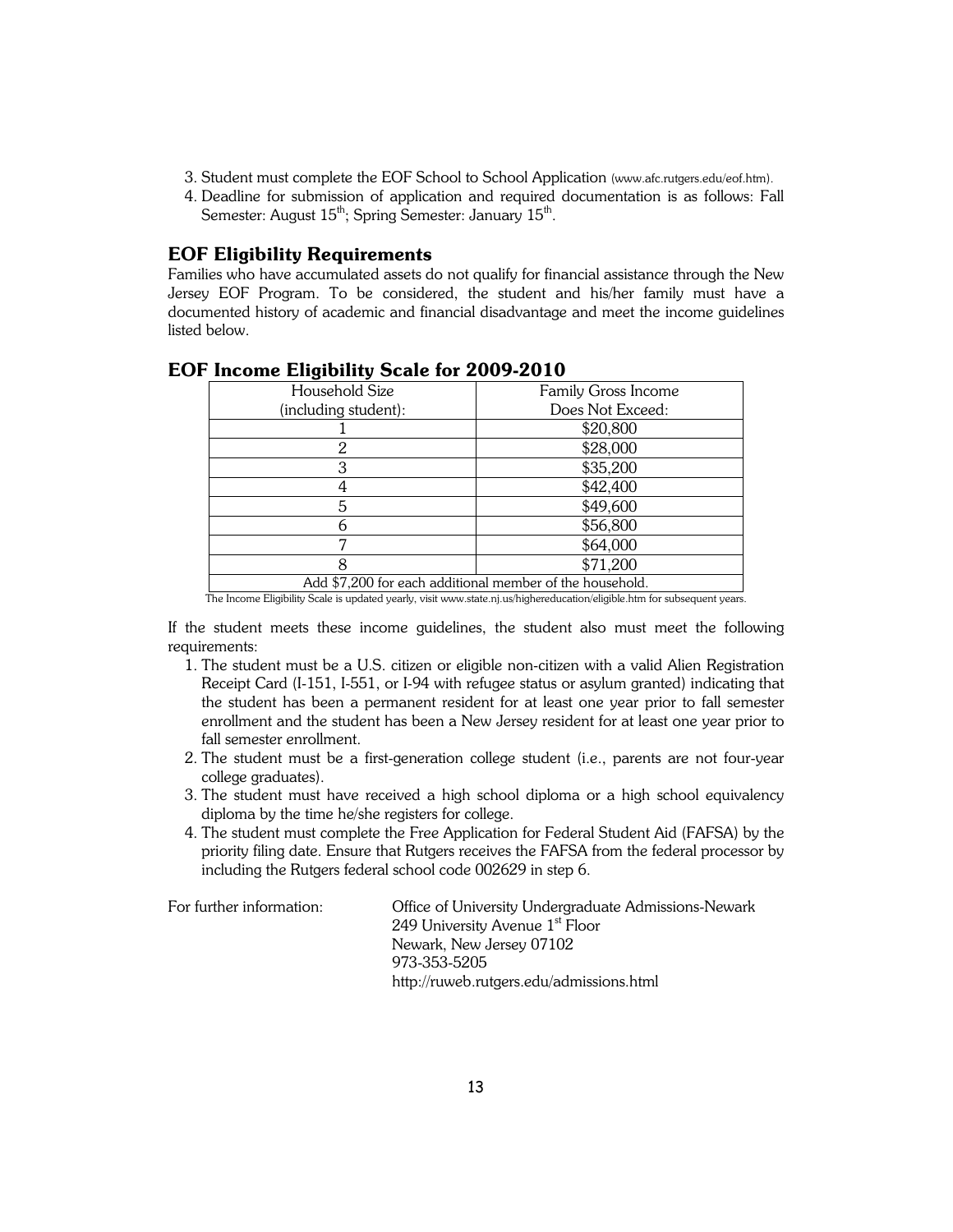# **Financial Aid**

# **Federal Pell Grant**

Pell Grants are the foundation of federal student aid, to which aid from other federal and nonfederal sources might be added. Pell Grants are generally awarded only to undergraduate students - those who haven't earned a bachelor's or graduate degree. In some limited cases, however, students might receive a Pell Grant if you're enrolled in a post-baccalaureate teacher certificate program.

To determine eligibility, the U.S. Department of Education uses a standard eligibility formula, established by Congress, to evaluate the information reported when a student applies. The formula produces an Expected Family Contribution (EFC) amount. The Student Aid Report (SAR) contains this amount and will determine eligibility.

# **Academic Competitiveness Grant (ACG)**

The Academic Competitiveness Grant (ACG) is for undergraduate students who are enrolled in an eligible program, who receive Federal Pell Grant and are U.S. citizens. Students must also have completed a rigorous secondary school program of study and be enrolled in at least a two-year academic program acceptable for full credit toward a bachelor's degree or enrolled in a graduate degree program that includes three years academic years of undergraduate education.

# **National Science and Mathematics Access to Retain Talent Grant (SMART)**

The National Science and Mathematics Access to Retain Talent Grant (SMART) is available during the third and fourth years of undergraduate study to full-time students, who receive Federal Pell Grant and are U.S. citizens, and who are majoring in physical, life, or computer sciences, mathematics, technology, or engineering or in a foreign language determined critical to national security. The student must also be enrolled in the courses necessary to complete the degree program and to fulfill the requirements of the intended eligible major in addition to maintaining a cumulative grade point average (GPA) of at least 3.0 in course work required for the major.

# **Federal Supplemental Educational Opportunity Grant (FSEOG)**

A Federal Supplemental Educational Opportunity Grant (FSEOG) is for undergraduates with exceptional financial need; that is, students with the lowest Expected Family Contribution (EFC). Priority is given to students who receive Federal Pell Grants. An FSEOG does not have to be paid back.

# **New Jersey Tuition Aid Grant (TAG)**

Tuition Aid Grants are awarded to full-time undergraduate students who have been legal residents of New Jersey for at least 12 consecutive months before enrolling in a New Jersey institution. Students who have received a baccalaureate degree do not qualify. The Free Application for Federal Student Aid (FAFSA) or the "Renewal Application" is required to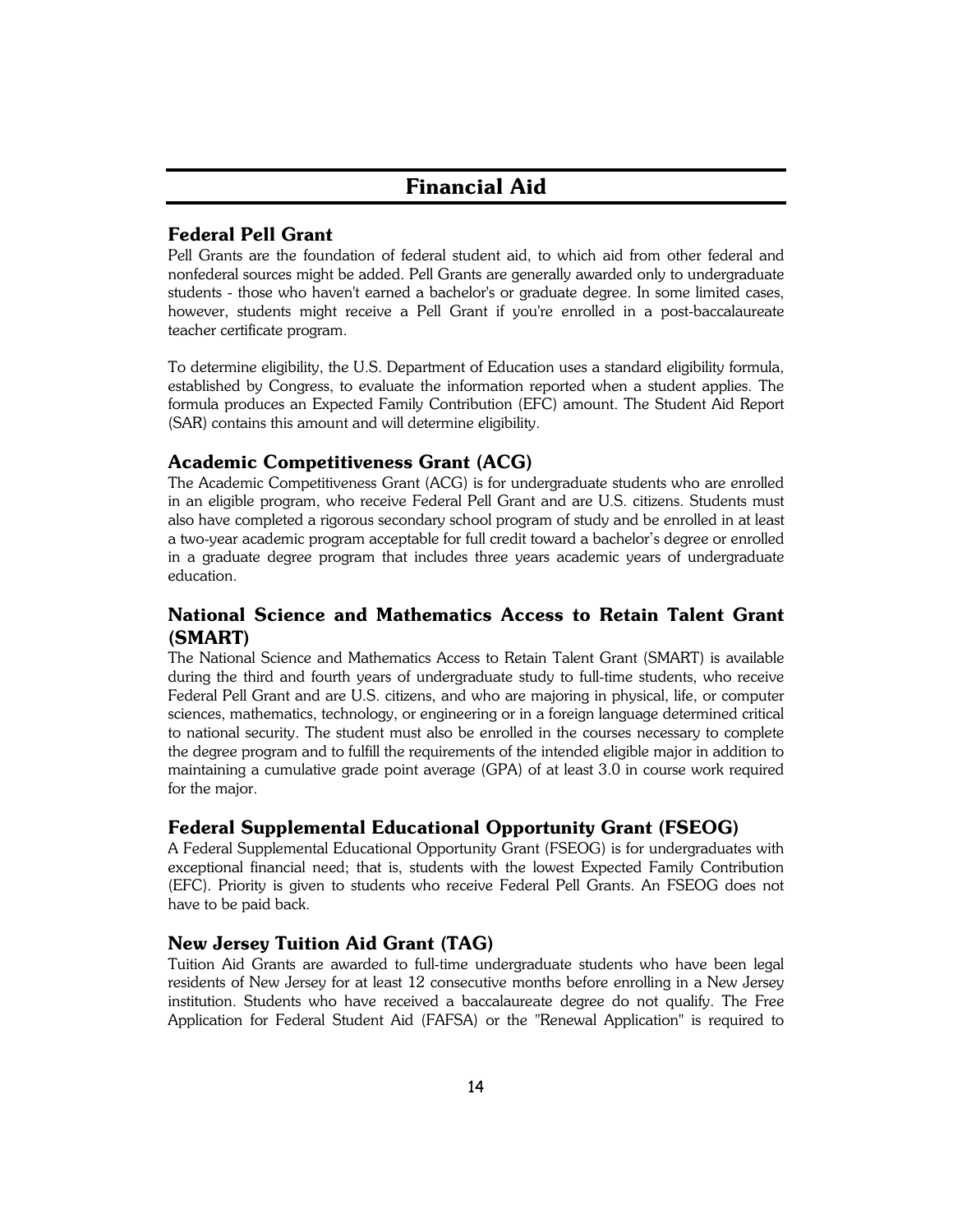apply for this grant. This is a state financial aid program that is administered by the New Jersey Higher Education Student Assistance Authority.

### **New Jersey Educational Opportunity Fund (EOF) Grant**

The New Jersey Educational Opportunity Fund Grant is awarded to both undergraduate and graduate students from educationally disadvantaged backgrounds with demonstrated financial need. To participate in this program, students must be legal residents of New Jersey for at least 12 consecutive months prior to enrollment. Applicants must be full-time matriculated students in a New Jersey college or university. Grants are renewable annually based upon satisfactory academic progress and continued financial eligibility. The Free Application for Federal Student Aid (FAFSA) or the "Renewal Application" is required to apply for this grant. For more information about the EOF Program, contact the Undergraduate or Graduate Office of Admissions or EOF Office of the college of choice at Rutgers University. For more information, visit the New Jersey Commission on Higher Education website (www.state.nj.us/highereducation/eof.htm).

# **New Jersey Garden State Scholarship Program**

The State of New Jersey offers financial assistance to high-achieving students through the Garden State Scholarship Program. Two scholarship funds are administered through this program: The Edward J. Bloustein Distinguished Scholars Program and the Urban Scholars Program.

To be eligible for these scholarships, students must be nominated by their high school guidance departments to the New Jersey Education Student Assistance Authority. Recipients must attend a New Jersey postsecondary institution. Students who accept these scholarships must enroll as a full-time undergraduate student. The scholarship recipient must be a New Jersey resident for at least 12 consecutive months prior to enrollment. Financial need is not a factor in determining eligibility. The recipient may also receive TAG and EOF grants if eligible. While filing a FAFSA is not mandatory; students are encouraged to complete a financial aid application to determine eligibility for additional federal, state, and campusbased financial assistance. This award is renewable based upon satisfactory academic progress, continued undergraduate enrollment in a New Jersey college or university, and continued program funding.

### **Federal Work Study Program (FWSP)**

The FWSP is a federally funded financial aid program. The purpose of the program is to place financially eligible students in part-time employment so that students can earn funds while attending college. To be considered for FWSP funds, a student must file the FAFSA form by the priority deadline, and must be financially eligible according to federal and university policies. Eligible students are notified that they have been offered FWSP funds on the Financial Aid Offer Letter; Instructions to students are in included in the Award Letter Guide. Notification of job placement begins in June and continues throughout September. Students must file a FAFSA form each year and must continue to be financially eligible to participate.

# **Standards of Academic Progress**

Academic Progress is a requirement for all students receiving federal, state, or institutional aid. Specifically, financial aid recipients must meet both a "qualitative" and a "quantitative" standard to maintain eligibility for financial aid. The qualitative measure is set by the school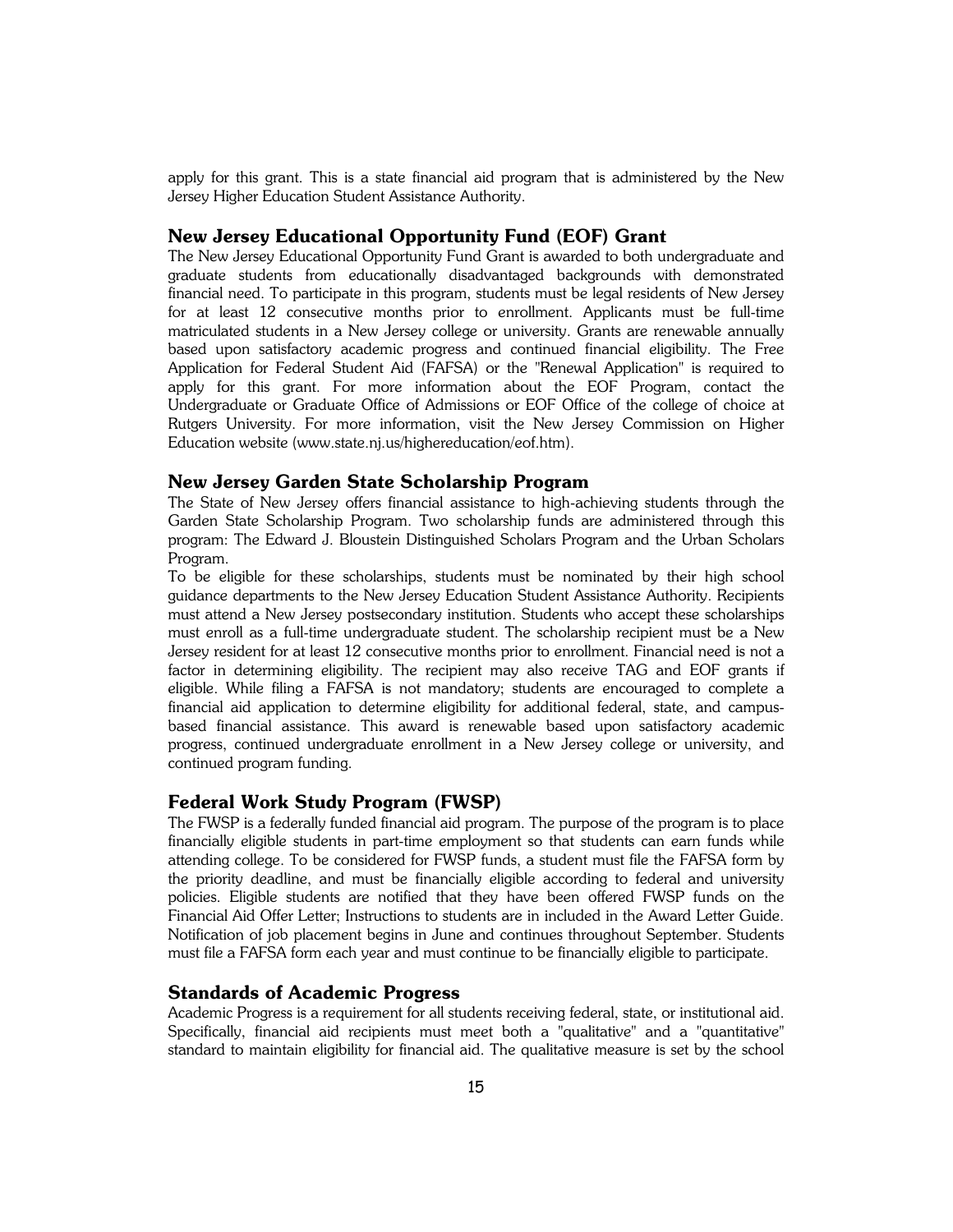or college you attend and is referred to as Academic Standing. In addition to maintaining good academic standing, based on maintaining a certain cumulative grade point average, students must successfully earn minimal numbers of degree credits for each term of attendance at the university. This is the quantitative measure. The number of credit hours necessary per term is outlined in the table entitled, "Academic Progress-Credit Level Expectation."

| Award   | Number of        | Regular      | Special Program |
|---------|------------------|--------------|-----------------|
| Counter | <b>Semesters</b> | Students     | Students*       |
| 0.50    | 1 <sup>st</sup>  | 0            |                 |
| 1.00    | 2 <sup>nd</sup>  | 18           |                 |
| 1.50    | 3 <sup>rd</sup>  | 30           | 12              |
| 2.00    | $4^{\rm th}$     | 42           | 24              |
| 2.50    | $5^{\rm th}$     | 54           | 36              |
| 3.00    | 6 <sup>th</sup>  | 66           | 48              |
| 3.50    | 7 <sup>th</sup>  | 78           | 60              |
| 4.00    | 8 <sup>th</sup>  | 90           | 72              |
| 4.50    | 9 <sup>th</sup>  | 105          | 84              |
| 5.00    | 10 <sup>th</sup> | 120          | 96              |
| 5.50    | $11^{\text{th}}$ | 132          | 108             |
| 6.00    | $12^{th}$        | 146          | 120             |
| 6.50    | 13 <sup>th</sup> | Not Eligible | 132             |

# **Academic Progress-Credit Level Expectation**

\*Educational Opportunity Fund (EOF)

and students taking no credit English and Math courses Note: Transfers students from schools outside of Rutgers University will have their semester equivalent calculated based on the number of credits transferred to Rutgers

# **Financial Aid Probation**

If a student does not make minimal academic progress, the student may be eligible for one year of additional financial aid if the student is within 6 credits of meeting the minimal standard. For example, if a student has 36 credits after four terms of study as opposed to the minimum 42 credits required, the student will be automatically eligible for an additional year of aid eligibility to "make up" the deficiency and achieve the minimal standard.

### **Appeal Procedures**

If a student falls more than 6 credits behind the minimal standard, the student may be granted one additional year of financial aid through an appeals process. A firm academic plan for getting back on track must be proposed, approved by the school/college dean or EOF counselor, and accompany the written appeal, which must be submitted to the regional Office of Financial Aid.

If the student fails to achieve the necessary standard during this additional year of aid eligibility, the student will be denied further aid until the deficient academic credits have been earned.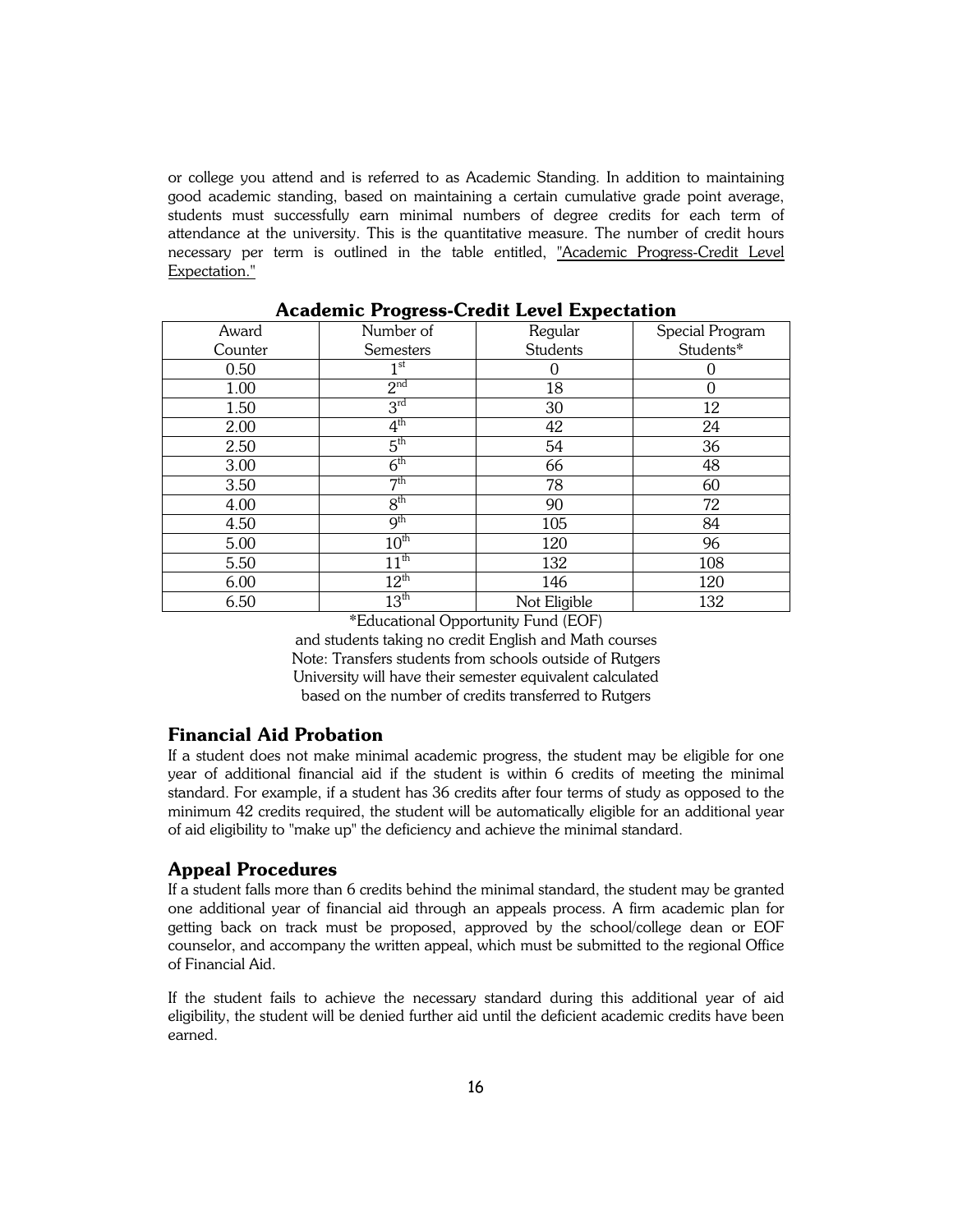If the student reaches the term limit (10 semesters for regularly admitted students, 12 semesters for EOF and students placed into courses which do not bear graduation credit), the student may appeal for one year of additional aid eligibility by writing to the regional Director of Financial Aid.

In no case will a student be allowed to exceed the maximum time frame of 150 percent of the published length of the program of study.

| For further information: | Office of Financial Aid-Newark  |  |
|--------------------------|---------------------------------|--|
|                          | 249 University Avenue 3rd Floor |  |
|                          | Blumenthal Hall, Suite 302      |  |
|                          | Newark, New Jersey 07102        |  |
|                          | 973-353-5151                    |  |
|                          | http://studentaid.rutgers.edu/  |  |

# **Newark College of Arts and Sciences**

# **About the College**

The Newark College of Arts and Sciences was founded in 1930 as a four-year liberal arts institution affiliated with the New Jersey Law School. Dana College-as it was first calledbegan with a faculty of fifteen and fewer than three hundred students. Six years later and almost twice as large, Dana was renamed the Newark College of Arts and Sciences when it became the undergraduate division of the newly formed University of Newark. In 1946, the University of Newark and Rutgers University were merged to form Rutgers, The State University of New Jersey.

# **Major Programs**

| African-American & African Studies  | Geoscience Engineering      |
|-------------------------------------|-----------------------------|
| Allied Health Technologies          | History*                    |
| American Studies                    | Human Computer Interaction  |
| Ancient & Medieval Civilizations    | Information Systems         |
| Anthropology                        | Journalism & Media Studies  |
| Art*                                | Mathematics*                |
| Visual Arts*                        | Mathematics, Applied        |
| Biology*                            | Music*                      |
| Botany                              | Philosophy                  |
| Central & Eastern European Studies  | Physics*                    |
| Chemistry*                          | Political Science*          |
| <b>Clinical Laboratory Sciences</b> | Psychology                  |
| Computer Science                    | Social Work                 |
| Criminal Justice                    | Sociology                   |
| Economics*                          | Spanish*                    |
| $Enalish*$                          | Theater Arts and Television |
| <b>Environmental Sciences</b>       | Women's Studies             |
| French*                             | Zoology                     |
| Geology*                            |                             |

\* Teacher certification is available in conjunction with this major.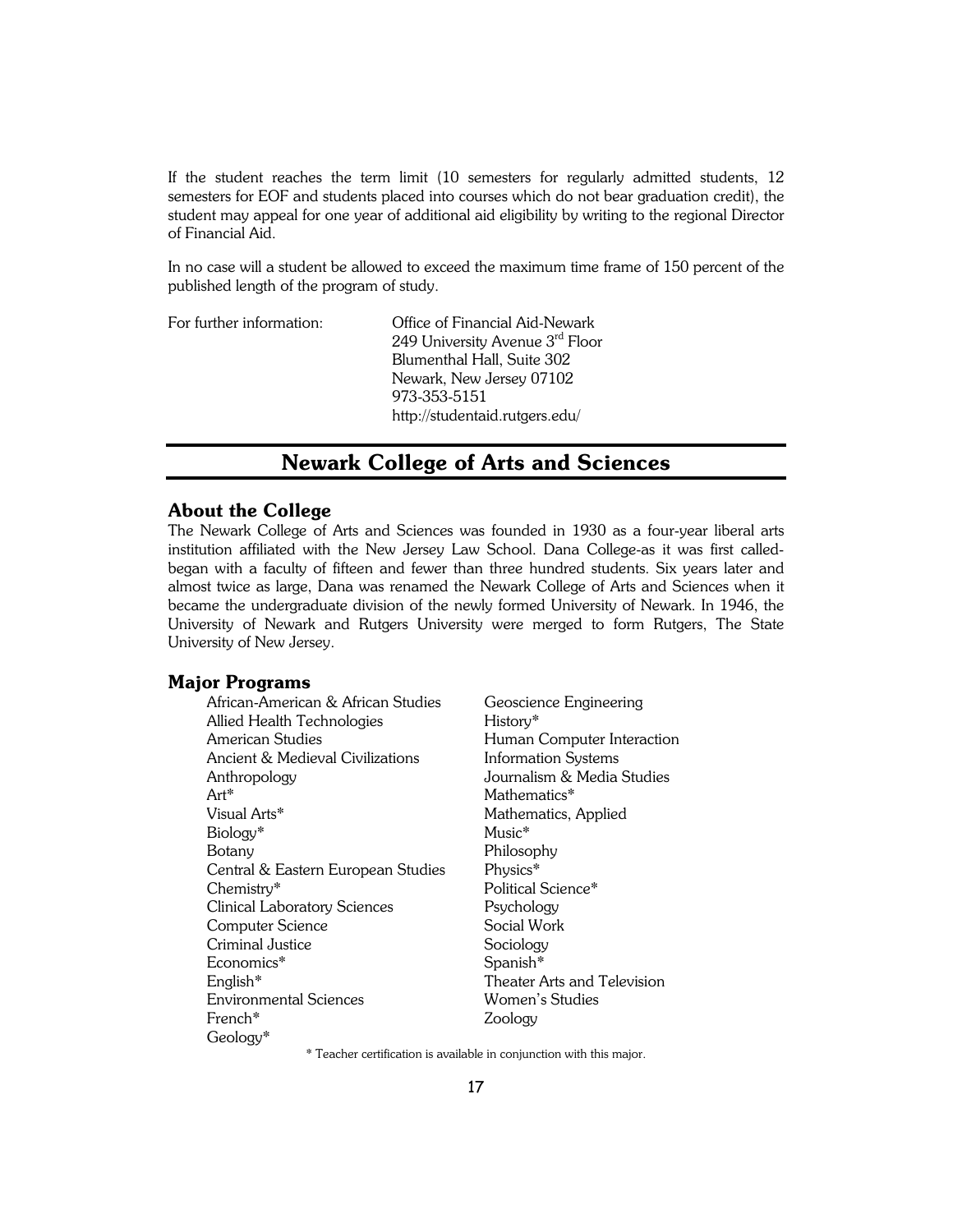# **General Curriculum Requirements**

A student must successfully complete at least 124 academic credits to graduate from the Newark College of Arts and Sciences. To ensure that every graduate has the opportunity to acquire a broad liberal arts education, the faculty has prescribed the following general curriculum requirements for all students, regardless of major field.

# *English Composition*

Every student must successfully complete two English composition courses (21&62:350:101- 102 or their equivalents) with grades of *C* or better. Students must be enrolled in a composition course, or preparatory course, as determined by the established placement standards at the college each and every term until the requirement is satisfied, unless otherwise advised by the writing program or the Office of the Dean of Student Affairs. Students who do not fulfill this requirement may be compelled to carry a reduced credit load and to defer their probable date of graduation.

Completion of the English composition requirement is a prerequisite to the Writing across the Curriculum requirement. It should be understood that students are expected to write proper English in all courses. A student, who consistently writes in an unsatisfactory manner, even though English composition has been passed, may be required to complete appropriate remedial work.

### *Writing across the Curriculum*

Students are required to complete two courses designated as writing intensive, including at least one in the department of the major course of study. (They may choose to take the other as a course that satisfies general requirements, or as an elective.) All departments offer at least one writing intensive course, identified in the Schedule of Classes with a Q prefix.

### *Mathematics Proficiency*

All candidates for the Bachelor of Arts or Bachelor of Science degrees are required to demonstrate minimum proficiency in mathematics by satisfying one of the following criteria:

- 1. Successful completion, with a grade of *C* or better, of 21&62:640:103 (Math for Liberal Arts), 112, or 113 College Algebra or any more advanced course in mathematics offered by the Department of Mathematics and Computer Science.
- 2. Satisfactory performance on a proficiency examination administered by the Department of Mathematics and Computer Science.
- 3. Successful completion, with a grade of *C* or better, of a college level, first-term calculus course equivalent to 21&62:640:135 Calculus I, at another institution, or a grade of *B* or better in a pre-calculus course equivalent to 21&62:640:114 or 119.

Students must meet the mathematics proficiency requirement in a timely manner, as follows: All entering students who have not otherwise satisfied the proficiency requirement before enrolling (#3 above), must either pass the math proficiency exam before the end of the ADD period of their first term of enrollment (#2 above), or enroll in the mathematics course prescribed by the placement standards at the college, and continue to enroll each and every term until the requirement (as described in #1 above) is satisfied.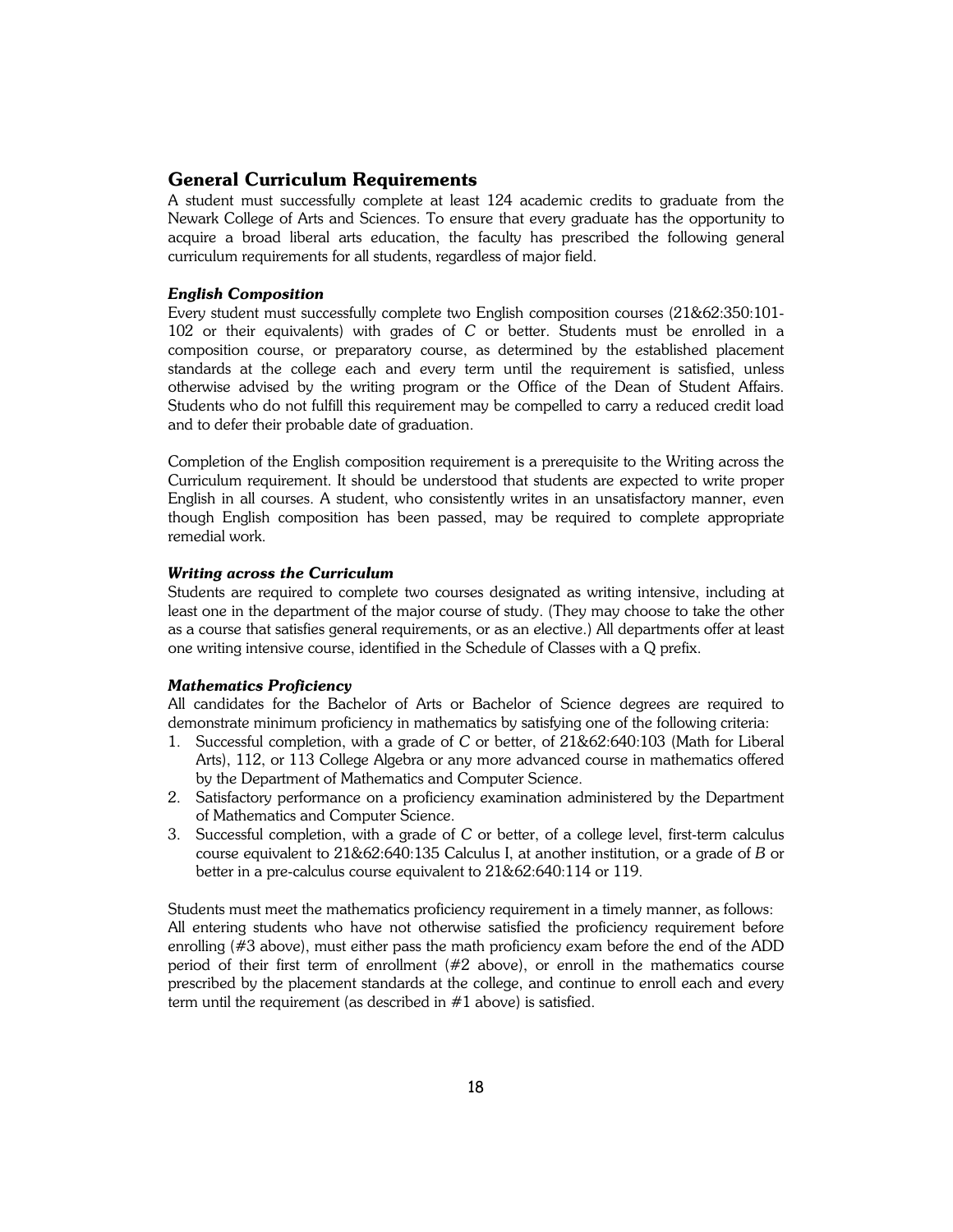The mathematics proficiency requirement must be completed satisfactorily before the student achieves senior standing. Students not adhering to these guidelines may be required to carry a reduced credit load and to defer their probable date of graduation.

### *Foreign Language*

Students are expected to have completed two years of high school study of a foreign language prior to entering college. Students who have not fulfilled this expectation will be required to complete a one-year, elementary, sequential course (6 credits) in a foreign language offered by the Department of Classical and Modern Languages and Literatures. The department offers such courses in French, German, Greek, Hebrew, Italian, Latin, Russian, and Spanish. A placement exam, administered by the department, must be taken before registering for a foreign language. Students must take 6 credits to receive any credit.

### *History and Literature*

Every student must successfully complete 6 credits in history offered by the Department of History and 6 credits in literature offered by the Department of English, the Department of Classical and Modern Languages and Literatures, or the Department of Afro-American and African Studies. The literature course may be taken in the original language or in translation. Successful completion of English composition is a prerequisite for enrolling in the history and literature courses. Students who choose a literature course in an original language must fulfill language prerequisites for that course as well. For information on specific courses that fulfill this requirement, consult the Office of Student Affairs.

### *Natural Sciences*

Every student must successfully complete a one-year course with a laboratory in a natural science (8 credits), and 3 additional credits in either the natural sciences or mathematics. A mathematics course taken to fulfill this requirement must be at a higher level than the course taken to meet the mathematics proficiency requirement. The laboratory science requirement is satisfied by taking one of the one-year introductory courses, with laboratory, offered in the natural sciences area. Students with specific career or major interests in scientific fields should seek academic guidance in choosing laboratory courses. (See the Rutgers-Newark Undergraduate Catalog for Natural Science courses.)

# *Social Sciences*

Every student must successfully complete a one-year sequential course (6 credits) in African-American studies, criminal justice, anthropology, economics, political science, psychology, social work, or sociology. (See the Rutgers-Newark Undergraduate Catalog for Social Science courses.)

# *The Fine Arts*

Every student must successfully complete one course (3 credits) that focuses on an aspect of the fine arts. The course may be a selected performance offering, or it may be one that reflects a historical/critical perspective on an area of the fine arts. (See the Rutgers-Newark Undergraduate Catalog for Fine Arts courses.)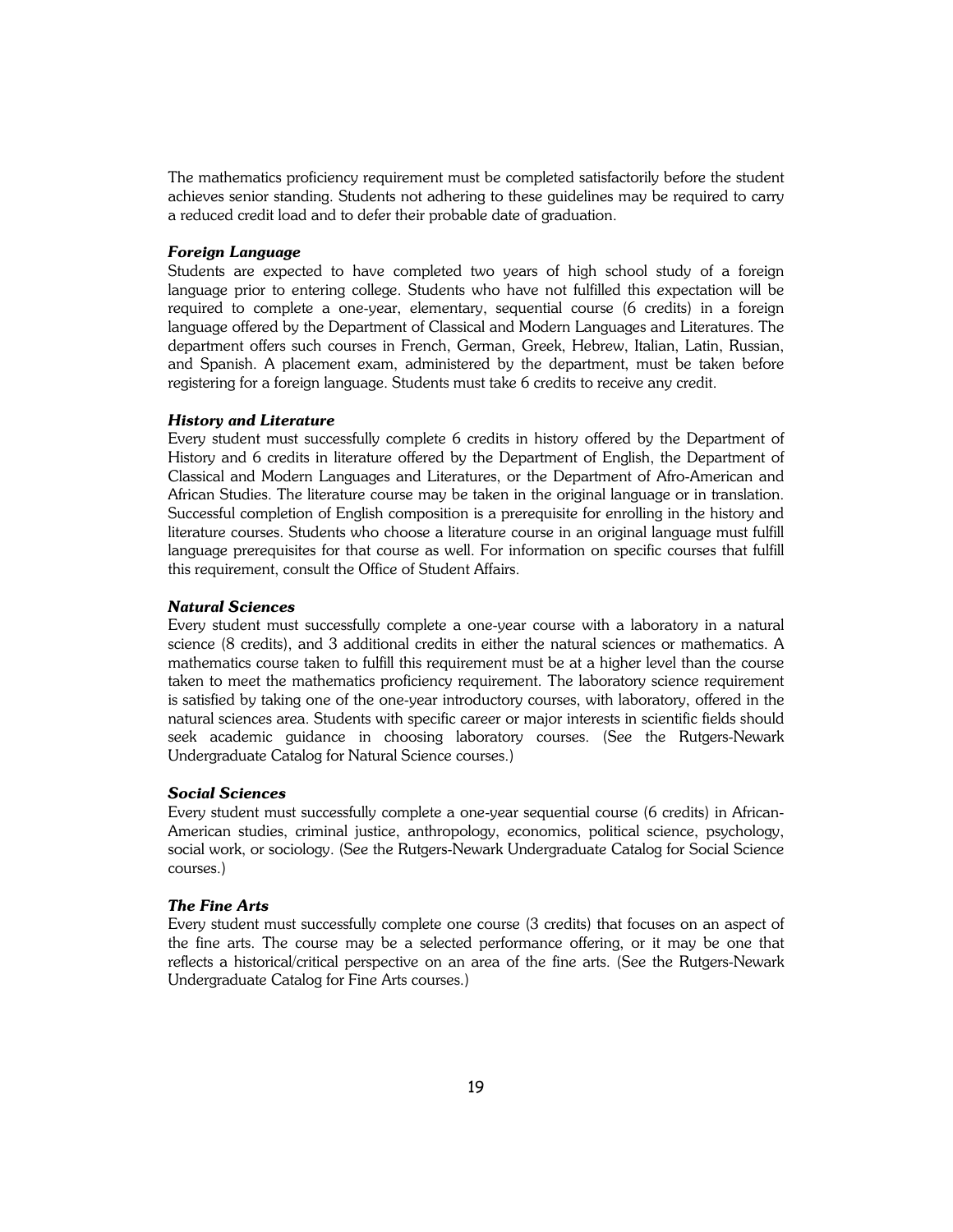### *Interdisciplinary Study*

Every student must successfully complete one course (3 credits) that explicitly takes an interdisciplinary approach to its subject matter. (See the Rutgers-Newark Undergraduate Catalog for Interdisciplinary Study courses.)

### *Restricted Electives*

Every student must successfully complete 15 credits of electives outside his or her major. (Current and prospective students in the Rutgers Business School: Undergraduate-Newark may not take courses offered by the business school to fulfill this requirement.) Courses taken for graduation credit in education may be used as electives for purposes of this requirement. With elective credits, students may choose to complete a minor in an approved subject offered at the college.

# **Rutgers Business School - Newark**

# **About the College**

Rutgers Business School–Newark and New Brunswick (RBS) was founded in Newark, NJ in 1929 as the Seth Boyden School of Business. The school originally offered one degree-a bachelor of science in business administration. In 1934, Seth Boyden School of Business became part of the newly formed University of Newark and was renamed the School of Business Administration. The Association to Advance Collegiate Schools of Business accreditation, the hallmark of excellence in management education, was granted in 1941, and in 1946 the school and the other University of Newark colleges became part of Rutgers, The State University of New Jersey.

### **Major Programs**

Finance Marketing Management

Accounting Management Information Systems

# **General Curriculum Requirements**

A student must successfully complete a minimum of 124 credits, including satisfaction of the college requirements, in order to graduate from the Rutgers Business School-Newark. Students, while enrolled in Rutgers Business School: Undergraduate - Newark, must maintain a minimum cumulative grade point average of 2.5 through graduation. The general curriculum requirements are the same as Newark College of Arts and Sciences.

# **University College-Newark**

### **About the College**

In 1934, Rutgers, The State University of New Jersey, established University College as an evening college offering programs of study leading to the bachelor's degree. Major branches of University were established in Camden, Newark, and New Brunswick. In 1981, each of these branches became a separate college within the University.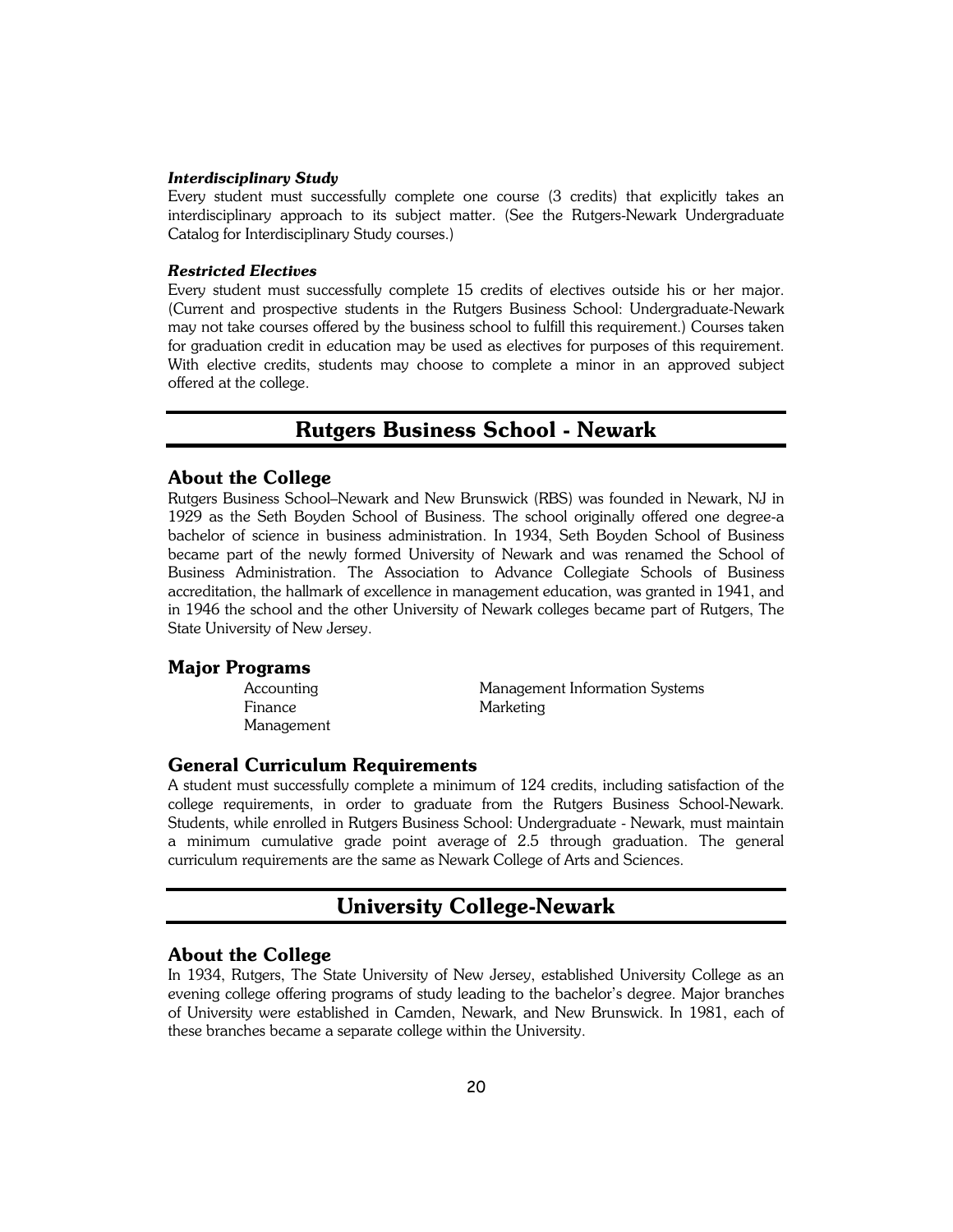# **Major Programs**

- Criminal Justice Philosophy Economics Political Science English Psychology History Social Work Information Systems Sociology Criminal Justice Philosophy
- Computer Science Mathematics, Applied Computer Science Mathematics, Applied

# **General Curriculum Requirements**

A student must successfully complete a minimum of 124 credits, including satisfaction of the college requirements, in order to graduate from University College-Newark.

### *English*

Every student must successfully complete two English composition courses (21&62:350:101- 102 or their equivalents) with grades of *C* or better. Students must be enrolled in a composition course, or preparatory course, as determined by the established placement standards at the college each and every term until the requirement is satisfied, unless otherwise advised by the writing program or the Office of the Dean of Student Affairs. Students who do not fulfill this requirement may be compelled to carry a reduced credit load and to defer their probable date of graduation.

Completion of the English composition requirement is a prerequisite to the Writing across the Curriculum requirement. It should be understood that students are expected to write proper English in all courses. A student, who consistently writes in an unsatisfactory manner, even though English composition has been passed, may be required to complete appropriate remedial work.

### *Writing across the Curriculum*

Students are required to complete two courses designated as writing intensive, including at least one in the department of the major course of study. (They may choose to take the other as a course that satisfies general requirements, or as an elective.) All departments offer at least one writing intensive course, identified in the Schedule of Classes with a Q prefix.

# *Mathematics*

All candidates for the Bachelor of Arts or Bachelor of Science degrees are required to demonstrate minimum proficiency in mathematics by satisfying one of the following criteria:

- 1. Successful completion, with a grade of *C* or better, of 21&62:640:103 (Math for Liberal Arts), 112, or 113 College Algebra or any more advanced course in mathematics offered by the Department of Mathematics and Computer Science.
- 2. Satisfactory performance on a proficiency examination administered by the Department of Mathematics and Computer Science.
- 3. Successful completion, with a grade of *C* or better, of a college level, first-term calculus course equivalent to 21&62:640:135 Calculus I, at another institution, or a grade of *B* or better in a pre-calculus course equivalent to 21&62:640:114 or 119.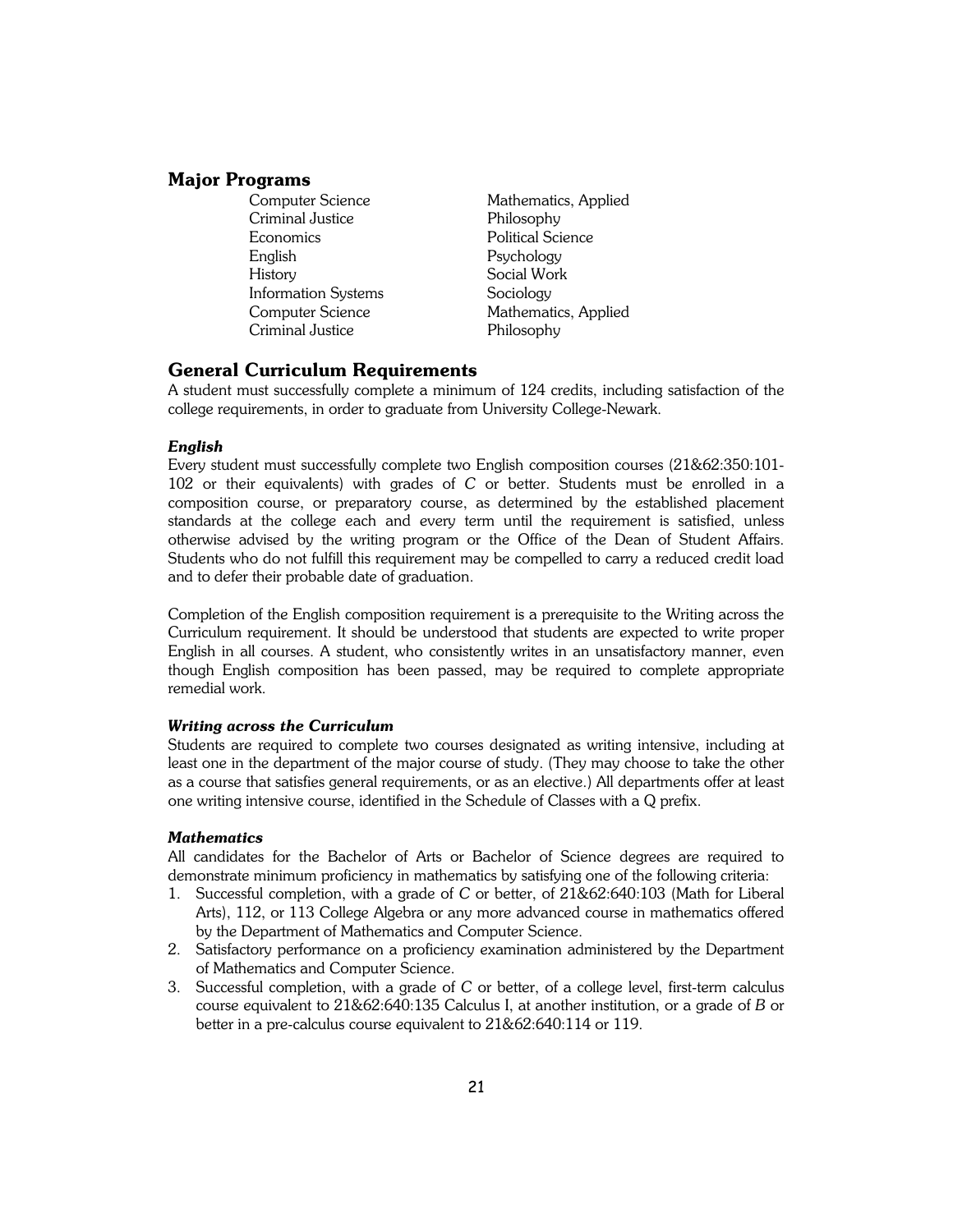Students must meet the mathematics proficiency requirement in a timely manner, as follows: All entering students who have not otherwise satisfied the proficiency requirement before enrolling (#3 above), must either pass the math proficiency exam before the end of the ADD period of their first term of enrollment (#2 above), or enroll in the mathematics course prescribed by the placement standards at the college, and continue to enroll each and every term until the requirement (as described in #1 above) is satisfied.

The mathematics proficiency requirement must be completed satisfactorily before the student achieves senior standing. Students not adhering to these guidelines may be required to carry a reduced credit load and to defer their probable date of graduation.

# *Foreign Language*

Students are expected to complete two years of a foreign language prior to entering college.

### *History and Literature*

Students must successfully complete two courses (6 credits) in history offered by the Department of History and two courses (6 credits) in literature offered by the Department of English, the Department of Classical and Modern Languages and Literatures, or the Department of African-American and African Studies. The literature courses may be taken in the original language or in translation. Successful completion of English composition is a prerequisite for literature and history courses. Students who choose a literature course in an original language must fulfill language prerequisites for that course as well. For information about specific courses that fulfill this requirement, consult the Office of Student Affairs.

# *Natural Science/Mathematics*

Students must complete one of the following options:

- 1. A one-year, 8-credit science course with laboratory, or
- 2. Three courses in non-laboratory science, mathematics, or computer science. At least two of the three courses in the second option must be science courses offered by the Departments of Biological Sciences, Geological Sciences, Chemistry, and Physics.

The non-laboratory course may be selected from the sciences or from courses offered by the Department of Mathematics and Computer Science. If a mathematics course is chosen, it must be at a higher level than the one taken to fulfill the mathematics proficiency requirement.

### *Social Sciences*

Students must successfully complete 6 credits in African-American studies, anthropology, criminal justice, economics, political science, psychology, social work, or sociology.

# *Humanities and Fine Arts*

Students must successfully complete 6 credits in any of the following disciplines: art, music, philosophy, theater arts, and speech. For information about specific courses that fulfill this requirement, consult the Office of Student Affairs.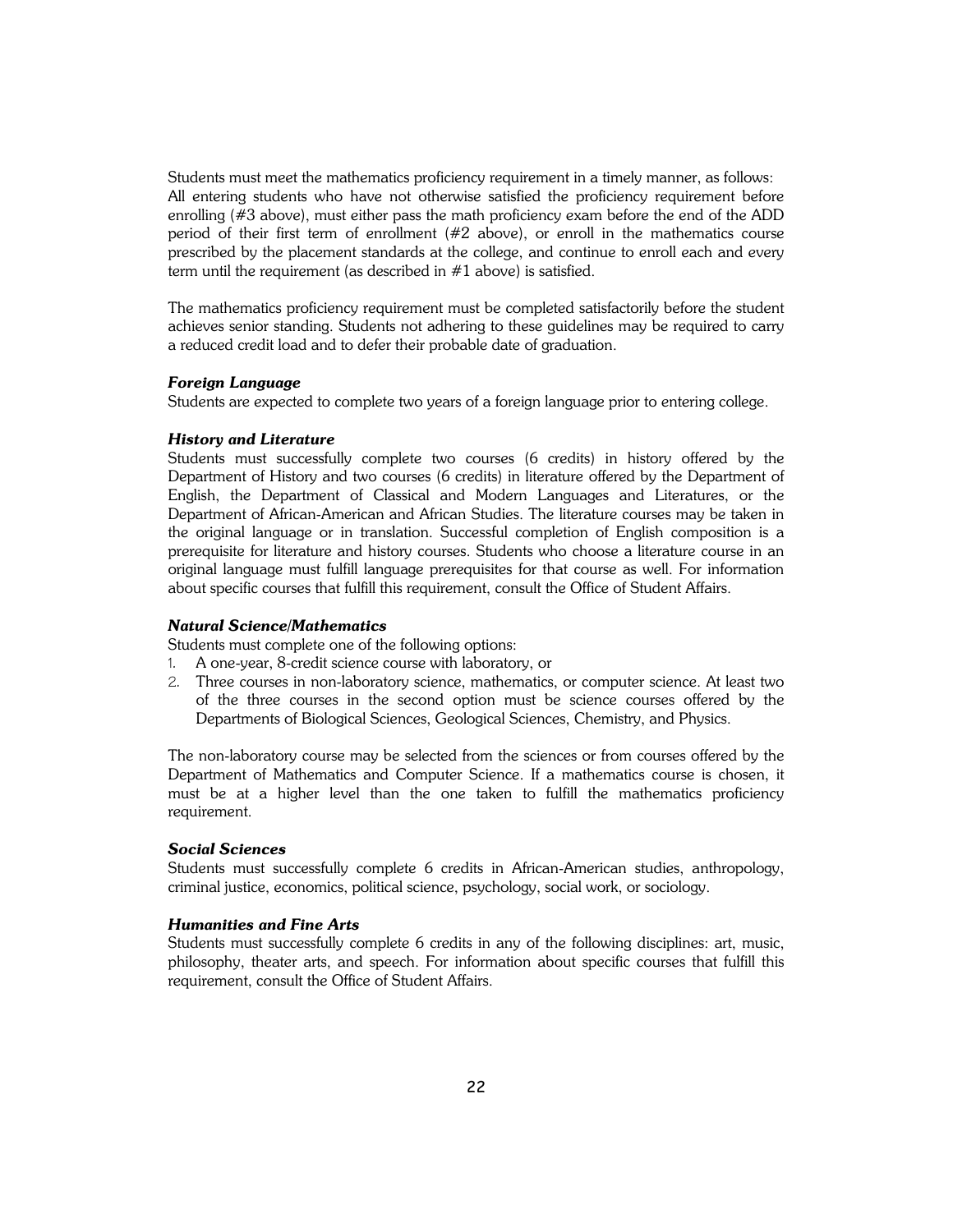### *Restricted Electives*

Every student must successfully complete 15 credits of electives outside their major. (Current and prospective students in the School of Management may not take courses offered by the School of Management to fulfill this requirement.) Courses taken for graduation credit in education may be used as electives for this requirement.

# **Academic Policies and Procedures**

# **Grades and Records**

Grades represent the level of quality of the student's performance measured against standards of knowledge, skill, and understanding as evaluated by the instructor. Grades are reported to the university registrar at the end of each term by the following symbols:

|              |                   | <b>NUMBERICAL</b> |
|--------------|-------------------|-------------------|
| <b>GRADE</b> | <b>DEFINITION</b> | <b>EQUIVALENT</b> |
| A            | Outstanding       | 4.0               |
| B+           | Excellent         | 3.5               |
| В            | Good              | 3.0               |
| $C+$         |                   | 2.5               |
| C            | Satisfactory      | 2.0               |
|              | Poor              | 1.0               |
| г            | Failing           | 0.0               |
|              |                   |                   |

Other grade symbols are located in the Rutgers-Newark Undergraduate Catalog.

# **Cumulative Grade-Point Average**

The cumulative grade-point average is computed by multiplying the grade received in each course taken for credit (and to be included in the average) by the number of credits earned in the course. The grade points earned in all such courses are added together and the sum is divided by the total credits earned in those courses.

A student may elect to omit from the cumulative grade-point average all grades earned in the first term. To exercise this option, the student must file a written request at the Office of the Registrar during the first two weeks of the term following the term in which the student has earned 56 credits. This rule is not applicable to transfer students unless the student transferred from another division of the university offering the same option, or the student transferred into the college with fewer than 12 credits.

# **Class Standing**

A student's progress is recorded in terms of credit hours, and each course carries a stated number of credits.

| CLASSIFICATION | <b>CREDITS</b> |
|----------------|----------------|
| First-year     | $0 - 24$       |
| Sophomore      | 25-55          |
| Junior         | 56-85          |
| Senior         | More than 85   |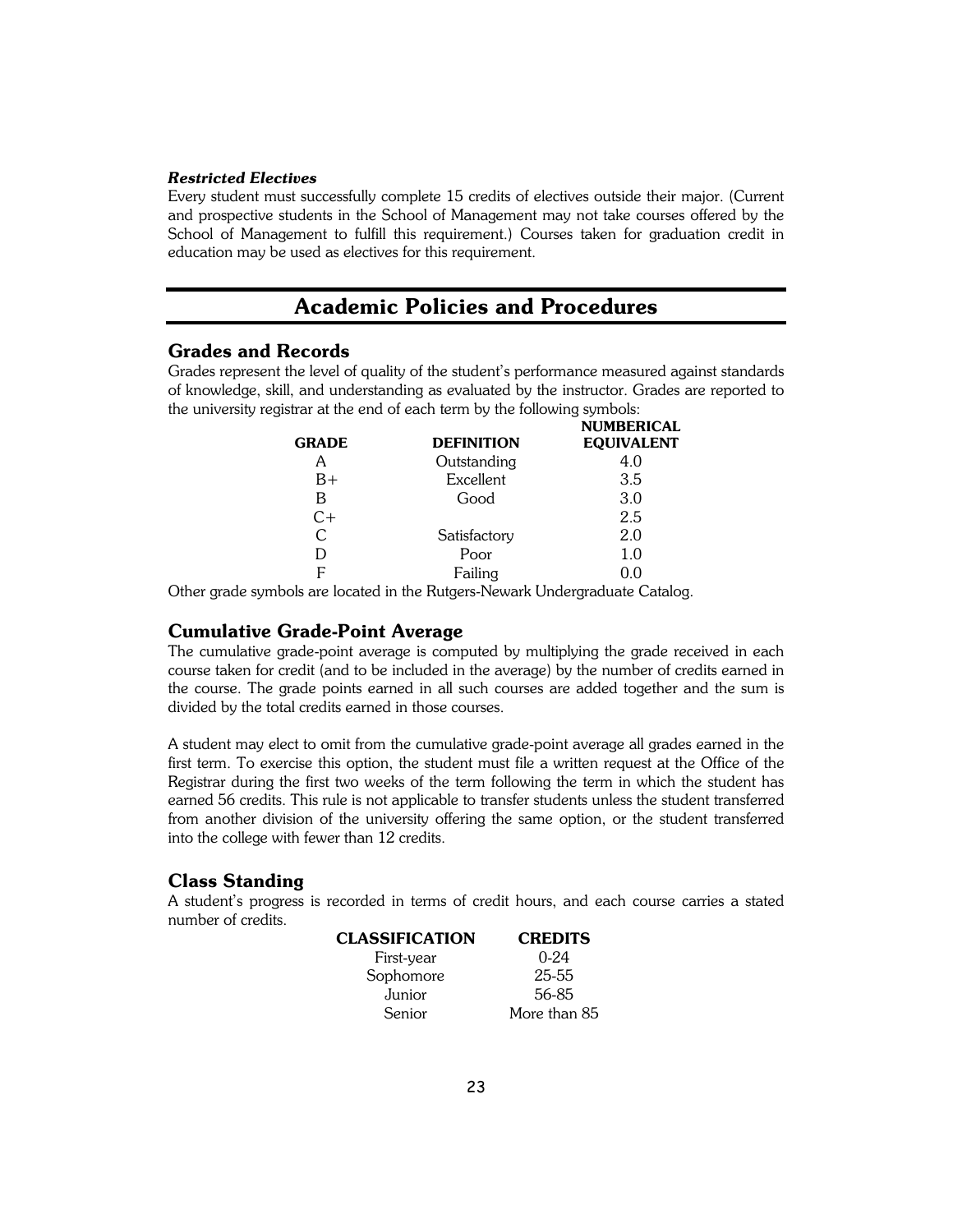# **Dean's List**

Newark College of Arts and Sciences: At the end of each academic year, the Office of the Dean of Student Affairs compiles an honors list of students whose work in either or both terms was outstanding. The Dean's List specifically includes those students who complete 12 or more credits toward graduation in a given term and whose term average was 3.5 or better. N credit courses do not count toward graduation. The student transcript will note Dean's List.

University College-Newark: The Dean's List recognizes current academic achievement. Students are eligible if they are matriculated and have completed 6 or more credits toward graduation during an academic term, with a cumulative grade-point average of 3.5 or better. N credit courses do not count toward graduation. The student transcript will note Dean's List.

# **Scholastic Standing**

A student's scholastic standing, the basis for continuance in college, probation, honors, and graduation, is determined by the weighted average of all the grades earned in courses taken at Rutgers University and at New Jersey Institute of Technology through the Exchange Registration Program which are applicable to the student's degree program. Student must maintain a cumulative grade-point average of 2.0 or better. (See the Rutgers-Newark Undergraduate Catalog for Probation and Dismissal Policies).

# **For further information, please refer to the Rutgers-Newark Undergraduate Catalog at: http://catalogs.rutgers.edu/ The University reserves the right for any reason to cancel or modify any information, course or program listed herein.**

**For further information on the Educational Opportunity Fund Program, visit www.afc.rutgers.edu or www.nj.gov/highereducation/EOF/**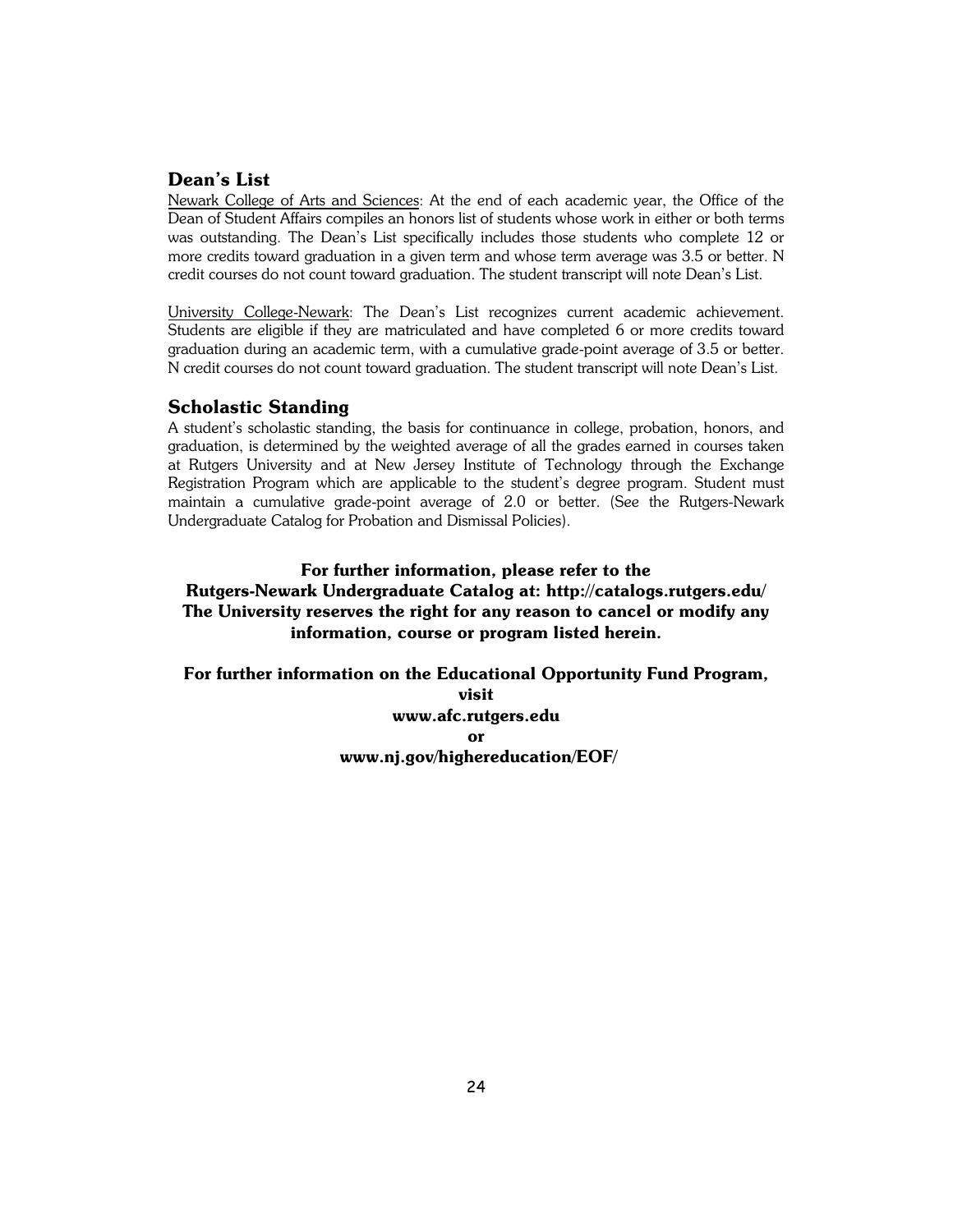# **EOF Staff Directory**

Deborah Walker-McCall 973-353-3574 Associate Dean of Academic Affairs; Bradley Hall, Room 135 Director of AFC/EOF

Rose Bailey-Byers 973-353-3574 Assistant Dean of Counseling Services; Bradley Hall, Room 103 Associate Director of AFC/EOF

Suja Patel 973-353-3574 Assistant Dean of Administration; Bradley Hall, Room 132 Associate Director of AFC/EOF

Darlene Brown 973-353-3574 EOF Program Coordinator Bradley Hall, Room 128

Francisco Colon 973-353-3574 Senior Counselor of Special Programs Bradley Hall, Room 105

Talaya LeGette 973-353-3574 Senior Counselor of Special Programs Bradley Hall, Room 104

Carl Milton 973-353-3574 Senior Counselor of Special Programs Bradley Hall, Room 106

Brian Taylor 1973-353-3574 Senior Counselor of Special Programs Bradley Hall, Room 107

Waiid Ullah 973-353-3574 Unit Computing Specialist Bradley Hall, Room 130

Saskia Agustin 973-353-3574 Business and Alumni Specialist Bradley Hall, Room 131

Marsha Dickson 973-353-3574

Sandra Parker 1973-353-3574

Brenda Lopez 1973-353-3574 Director of Student Support Services Bradley Hall, Room 111

Engelbert Santana 1973-353-3574 Student Assessment Counselor Bradley Hall, Room 122

Head Bookkeeper Bradley Hall, Room 133

Secretary to the Dean Bradley Hall, Room 134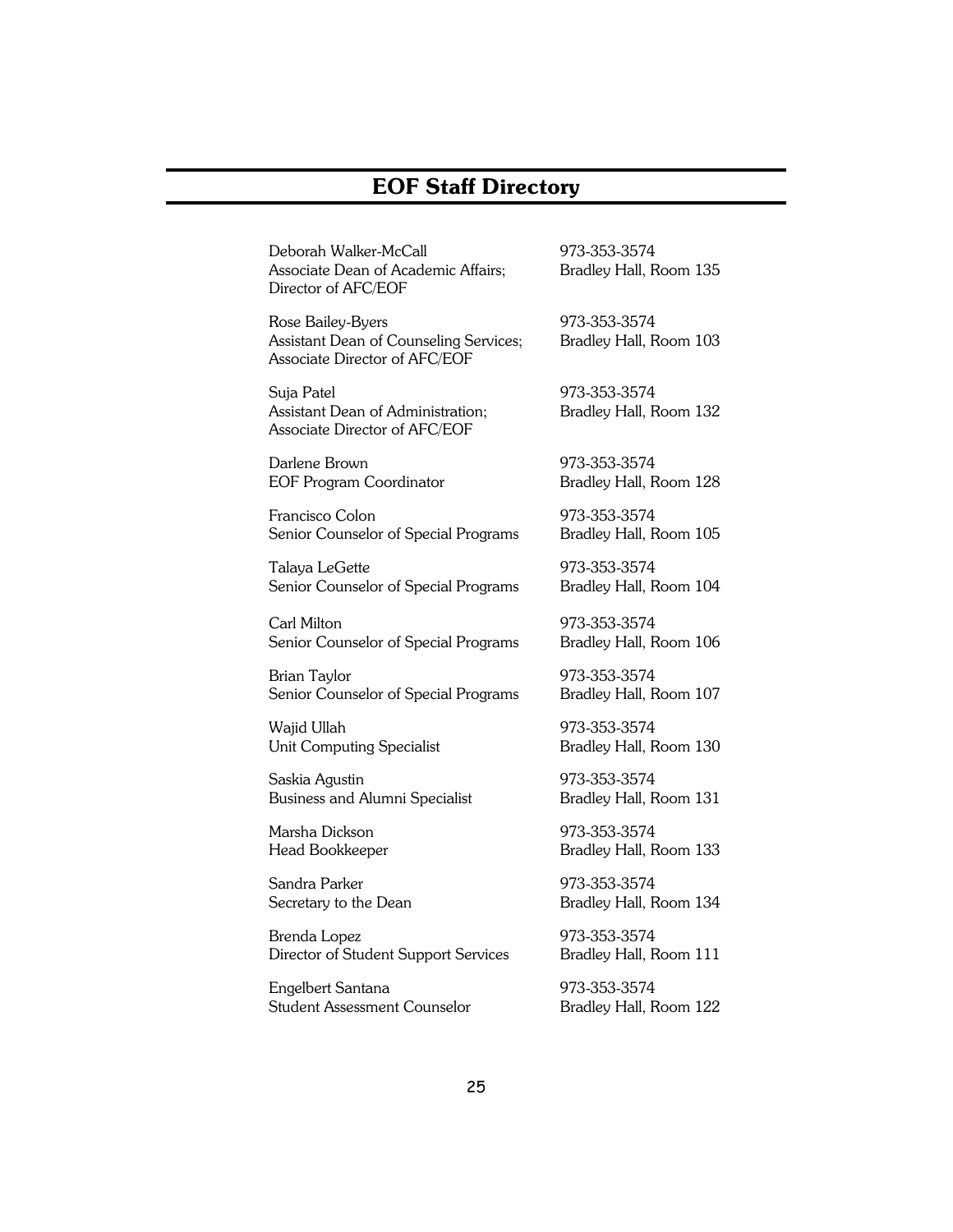# **Rutgers-Newark Student Services Directory**

Business Office Blumenthal Hall, 3<sup>rd</sup> Floor 973-353-5807 http://newarkbusinessoffice.rutgers.edu/

Campus Information Center Paul Robeson Campus Center, Room 203 973-353-1766 http://nwkcics.rutgers.edu/index2.html

Career Development Center Hill Hall, Room 313 973-353-5311 http://cdc.newark.rutgers.edu/

Dana Library 973-353-5901 http://www.libraries.rutgers.edu/

Dean of Student Affairs Hill Hall, Room 312 973-353-5800 http://www.rutgers-newark.rutgers.edu/dsanwk/

Financial Aid Office Blumenthal Hall, 3<sup>rd</sup> Floor 973-353-5152 http://finaid.newark.rutgers.edu/

Golden Dome Athletics & Recreation Center 973-353-5474 http://scarletraiders.rutgers.edu/

Health Center Blumenthal Hall, Room 104 973-353-5231 http://www.newark.rutgers.edu/healthcenter/

Housing and Residence Life Woodward Hall 973-353-1037 http://newark.rutgers.edu/~reslife/ Parking & Transportation/Photo ID Services Blumenthal Hall, 3rd Floor 973-353-5873 http://nwkparking.rutgers.edu/

Psychological & Counseling Services Blumenthal Hall, Room 101 973-353-5805 http://counseling.newark.rutgers.edu/

Registrar's Office Blumenthal Hall, 3rd Floor 973-353-5324 http://registrar.rutgers.edu/NW/NWINDEX.HTM

Rutgers University Bookstore Bradley Hall,  $1<sup>st</sup>$  Floor 973-353-5101 http://newark-rutgers1.bkstore.com/bkstore/content

Rutgers Learning Center Bradley Hall, Room 140 973-353-5608 http://lc.newark.rutgers.edu/

Student Life & Leadership Robeson Campus Center, Room 234 973-353-5300 http://robeson.rutgers.edu/

University Police & Public Safety Parking Deck II 973-353-5581 http://nwkpolice.rutgers.edu/

Writing Center Conklin Hall, Room 126 973-353-1956 http://www.andromeda.rutgers.edu/~nwc/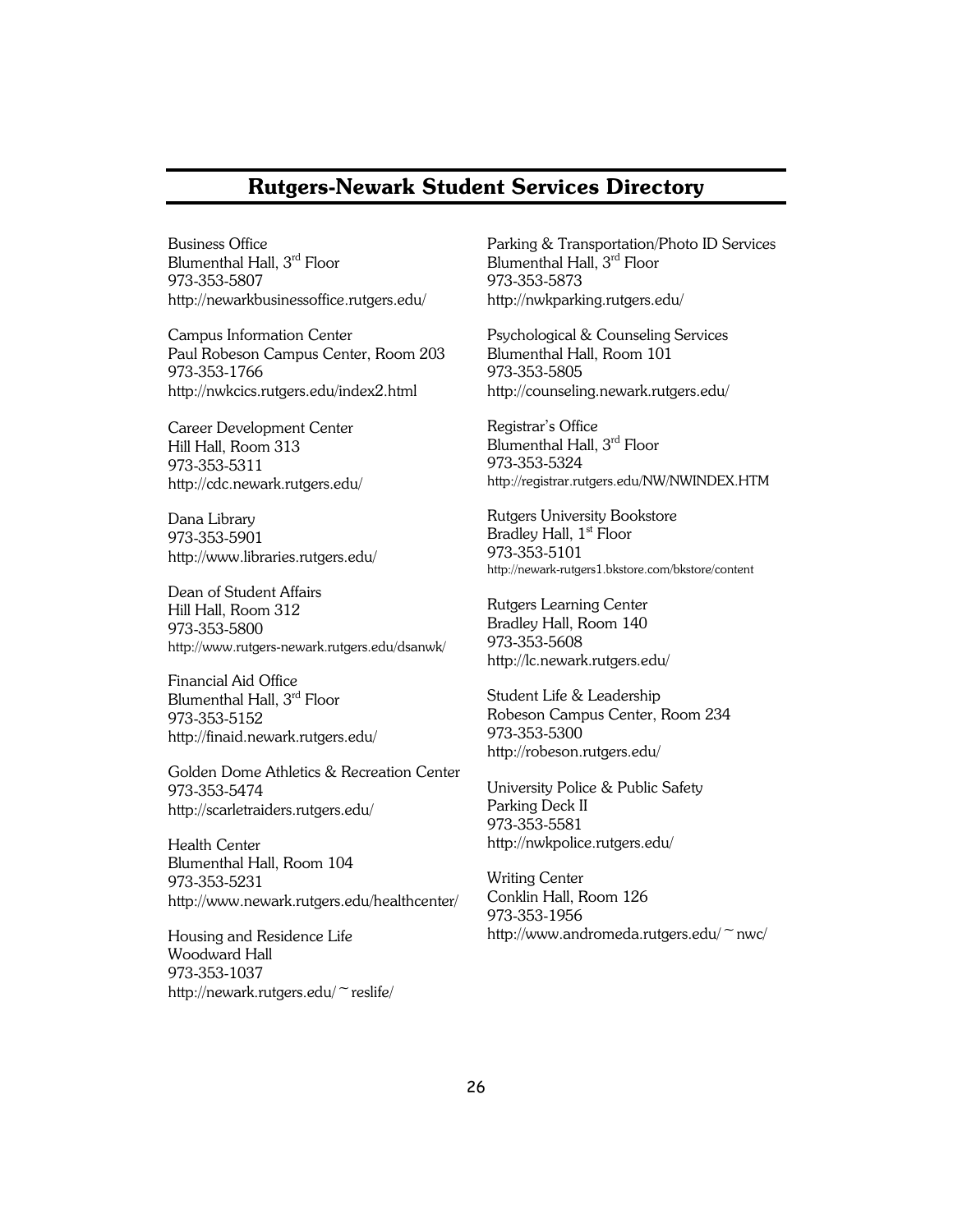# **EOF Administrative Procedures and Policies**

New Jersey Administrative Code Title 9A: Chapter 11

Effective: May 21, 2009 Expiration Date: May 21, 2014 SUBCHAPTER 1. Authority, Mission, and Scope 9A:11-1.1 Authority 9A:11-1.2 Definitions 9A:11-1.3 EOF Mission Statement 9A:11-1.4 Scope SUBCHAPTER 2. Undergraduate EOF Academic and Financial Eligibility 9A:11-2.1 Scope 9A:11-2.2 Student Eligibility 9A:11-2.3 Financial Eligibility for Initial Article III Student Grants 9A:11-2.4 Dependent/Independent Student Defined 9A:11-2.5 Verification of Financial Eligibility 9A:11-2.6 Grant Amount 9A:11-2.7 Financial Aid Packaging 9A:11-2.8 Duration of Student Eligibility 9A:11-2.9 Part-Time Students 9A:11-2.10 Nonfunded Students 9A:11-2.11 NJ Gear Up and NJ College Bound Support-Services-Only Student 9A:11-2.12 Transfer of Eligible Students to Another Participating Institution 9A:11-2.13 Academic Progress 9A:11-2.14 Discontinuance of Article III Student Grants SUBCHAPTER 3. Graduate EOF Financial Eligibility 9A:11-3.1 Scope 9A:11-3.2 Student Eligibility 9A:11-3.3 Verification of Financial Eligibility 9A:11-3.4 Grant Amounts 9A:11-3.5 Duration of Graduate Student Eligibility 9A:11-3.6 Discontinuance of Article III Graduate Student Grants SUBCHAPTER 4. EOF Program Support Services 9A:11-4.1 Scope 9A:11-4.2 Institutional Eligibility 9A:11-4.3 Eligible EOF Program Requirements 9A:11-4.4 Institutional Administration 9A:11-4.5 Recruitment and Admissions 9A:11-4.6 Criteria for Admission 9A:11-4.7 Student Transfer Procedure 9A:11-4.8 Eligible Program Support Components 9A:11-4.9 Experimental Programs 9A:11-4.10 Discontinuance of Article IV Program Support Services SUBCHAPTER 5 Summer Program 9A:11-5.1 Scope 9A:11-5.2 Institutional Eligibility 9A:11-5.3 Summer Program Requirements 9A:11-5.4 Student Eligibility 9A:11-5.5 Verification of Financial Eligibility 9A:11-5.6 Summer Program Evaluation SUBCHAPTER 6. Operational Procedures for Academic Year & Summer Article III Student Grants & Article IV Program Support Services Funds 9A:11-6.1 Renewal Application Process for Article III Student Grants and Article IV Program Support Funds 9A:11-6.2 Application Process for New Institutions to Participate in the EOF Program

9A:11-6.3 Use of Article III Grant Funds

9A:11-6.4 Academic Year Article III Award Cycle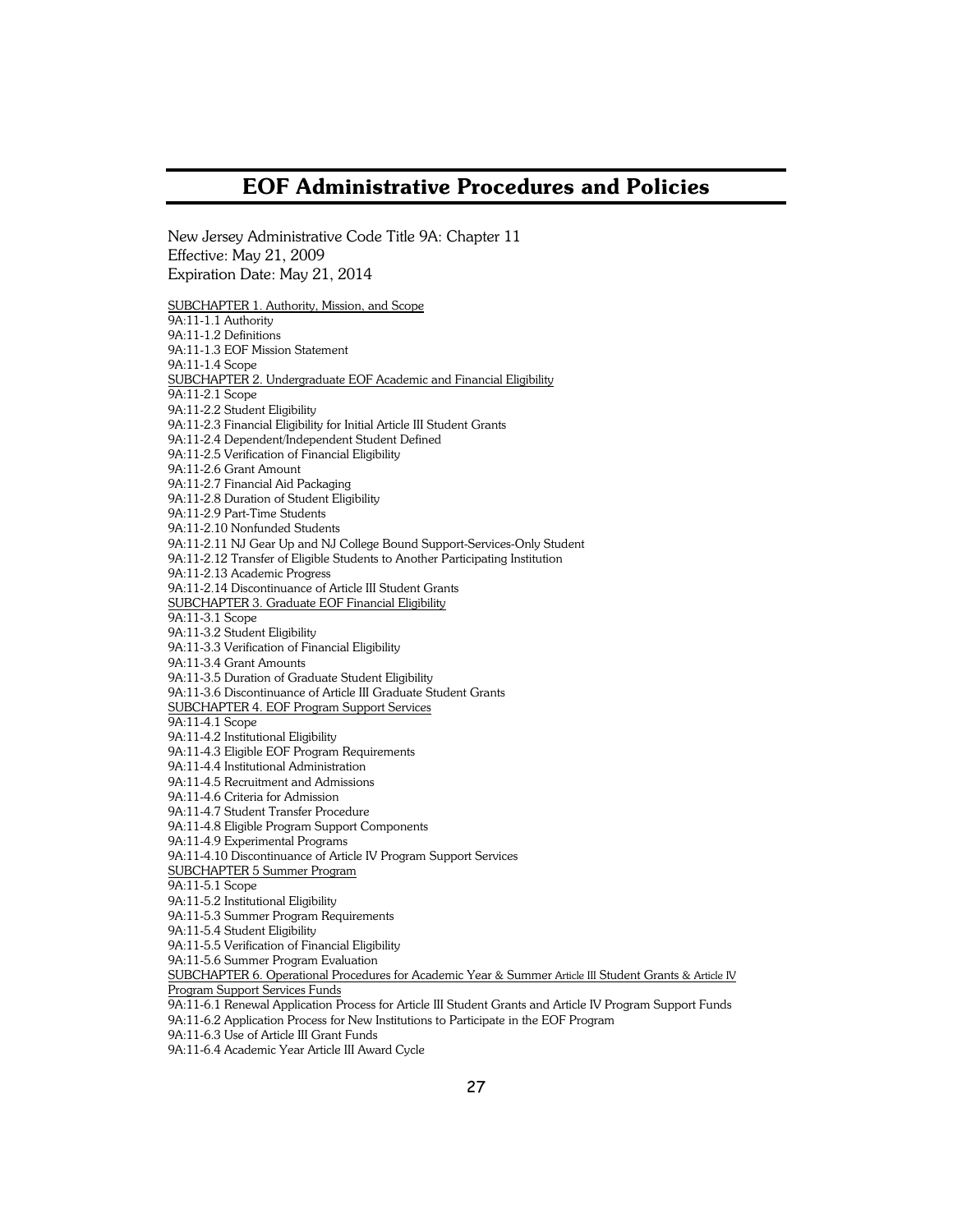9A:11-6.5 Article III Student Grant Notification and Payment 9A:11-6.6 Request for Payment, Adjustment, Refund, and/or Repayment of Article III Student Grants 9A:11-6.7 Appeals 9A:11-6.8 Liability 9A:11-6.9 Institutional Commitment 9A:11-6.10 Restrictions on Use of Article IV Program Support Funds 9A:11-6.11 Transfer of Article IV Program Support Funds 9A:11-6.12 Academic Progress 9A:11-6.13 Procedures Regarding Academic Probation 9A:11-6.14 Record Keeping and Data Collection 9A:11-6.15 Program Improvement and Evaluation Process 9A:11-6.16 Annual Program Report 9A:11-6.17 Fiscal Audit Requirements 9A:11-6.18 Program Noncompliance 9A:11-6.19 Program Probationary Status 9A:11-6.20 Program Advisory Board (PAB) SUBCHAPTER 7. C. Clyde Ferguson Law Scholarship 9A:11-7.1 Student Eligibility 9A:11-7.2 Grant Amounts 9A:11-7.3 Rules Incorporated By Reference SUBCHAPTER 8. Martin Luther King Physician-Dentist Scholarship Program 9A:11-8.1 Student Eligibility 9A:11-8.2 Grant Amounts 9A:11-8.3 Rules Incorporated By Reference

### **SUBCHAPTER 1: AUTHORITY, MISSION, AND SCOPE**

### **9A:11-1.1 Authority**

- (a) Under the general supervision of the Commission on Higher Education, the Educational Opportunity Fund Board of Directors creates and adopts such rules deemed necessary for the proper administration of the Educational Opportunity Fund (EOF), as set forth in N.J.S.A. 18A:71-31. The Board administers all Article III, Article IV, C. Clyde Ferguson Law Scholarship, and Martin Luther King Physician-Dentist Scholarship funds appropriated by the State Legislature and other public or private sources and is an agency of communication with departments and agencies of the U.S. government on the availability of grants or loans to New Jersey for purposes related or similar to those set forth in N.J.S.A.18A:71-28 through 40 and 18A:72J. Through the Commission on Higher Education, the Board of Directors is responsible and reports periodically in writing to the Governor and the Legislature on the performance of its duties in accordance with the law.
- (b) Pursuant to N.J.S.A. 18A:71-28 through 40 and 18A:72J-1 et seq., the Board of Directors shall identify, recruit, and provide financial assistance to needy students who are residents of New Jersey in order that they may attend institutions of higher education. The Board is authorized to determine and promulgate standards of eligibility and award undergraduate and graduate "opportunity grants," C. Clyde Ferguson Law Scholarships, and Martin Luther King Physician-Dentist Scholarships to students attending institutions of collegiate grade that are licensed by the New Jersey Commission on Higher Education and accredited by an accrediting body recognized by the U.S. Secretary of Education. The Board shall also develop, establish, and maintain programs of remedial and supplementary education for eligible students to be administered either directly or through cooperative ventures with any or all of these institutions.

### **9A:11-1.2 Definitions**

The following words and terms, as used in this chapter, shall have the following meanings unless the context clearly indicates otherwise:

"Ability to benefit" means the provisions under which a student who has neither a high school diploma nor its recognized equivalent may become eligible to receive Federal Title IV, Higher Education Assistance funds and the procedures and conditions under which the Federal Secretary of Education determines that a state or institutional process demonstrates that students pursuing that course of action will benefit from the education and training being offered them.

"Abbott school district" means any New Jersey public school district characterized by both low student achievement and concentrated poverty that has been assigned the designation Abbott school district by the Commissioner of Education.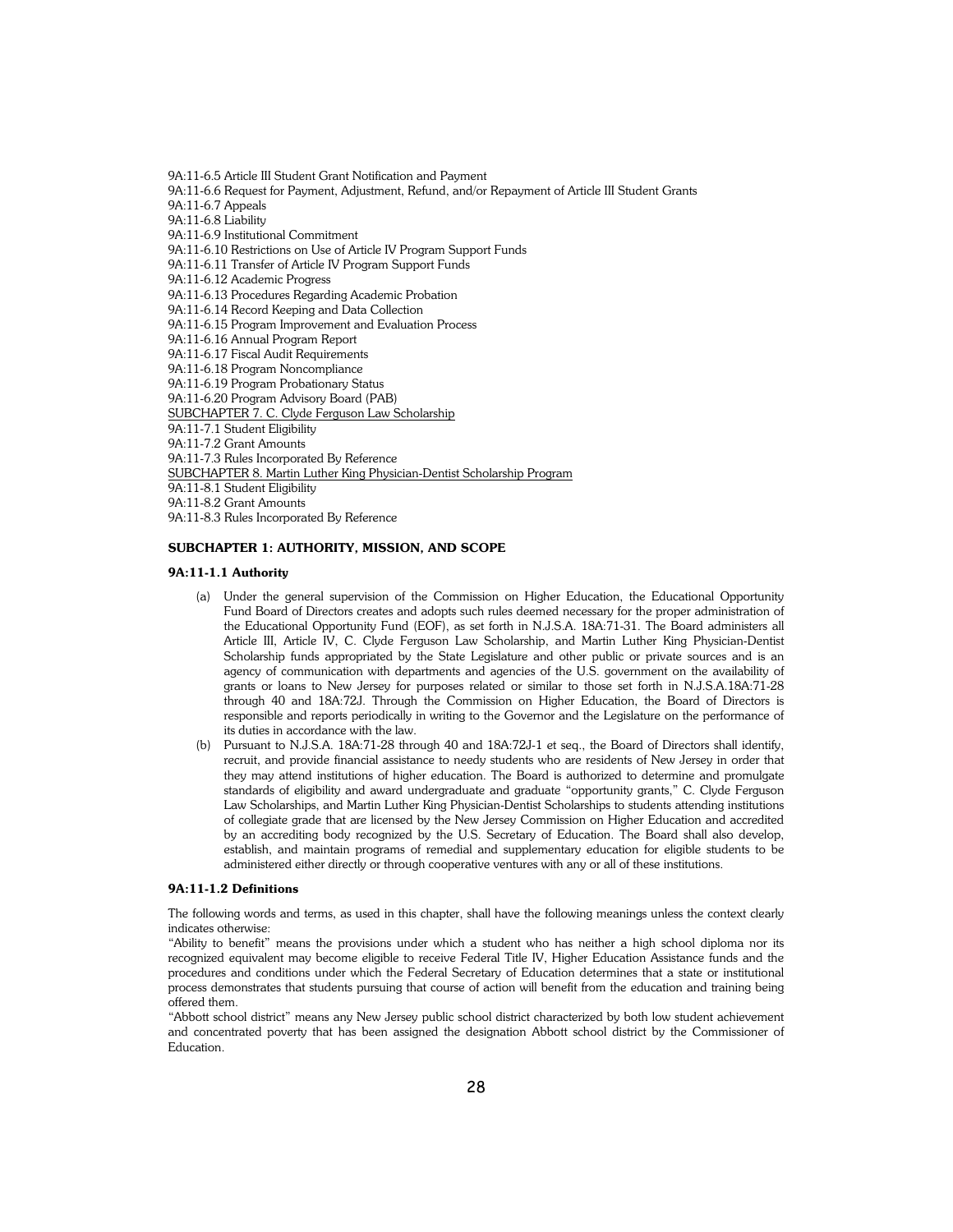"Allocation" means the distribution of the annual appropriation to support campus programs and students grants approved by the EOF Board of Directors in the following categories: Summer Article III undergraduate, Summer Article III graduate, Summer Article IV, Academic Year Article III undergraduate, Academic Year Article III graduate, Academic Year Article IV and any special project funding during the summer or academic year from either Article III or Article IV, Ferguson and King Scholarships.

"Article III" means a New Jersey Educational Opportunity Fund undergraduate or graduate student financial aid grant awarded to an eligible student for the academic year or summer session, or funds used to support the summer program. It is also referred to as Opportunity Grants.

 "Article IV" means a New Jersey Educational Opportunity Fund academic year or summer grant allocated to a participating New Jersey college or university to provide program support services to EOF eligible students. It is also referred to as Supplemental Opportunity Grants.

"Board" means the New Jersey Educational Opportunity Fund Board of Directors, which is appointed by the Governor; sets policy; approves all necessary rules for program operation and student eligibility for Article III academic year and summer session, undergraduate and graduate student grants, academic year and summer program Article IV support funds, C. Clyde Ferguson Law Scholarship, and the Martin Luther King Physician-Dentist Scholarship; develops the annual budget request for the Statewide program; and supports EOF programs at public and independent colleges and universities.

"Budgeted contract" means the fiscal year contract signed by the EOF Executive Director and the president of the participating institution.

"Campus EOF administrator/director" means the individual at a New Jersey institution of higher education directly responsible for the overall administration of the Educational Opportunity Fund (EOF) program at that particular college or university campus.

"Commission" means the New Jersey Commission on Higher Education, which is the State-level planning and coordinating agency for higher education in New Jersey.

"Commission/EOF" means the New Jersey Educational Opportunity Fund Program's central office, located within the New Jersey Commission on Higher Education.

"District Factor Group" (DFG) means an indicator of the socioeconomic status of citizens in each New Jersey school district. The New Jersey Department of Education uses this measure for the comparative reporting of test results from New Jersey's Statewide testing programs. The indicators use demographic variables from the most recent U.S. census data, and school districts are ranked and divided into alphabetical groups. The groups range from "A" (lowest socioeconomic districts) to "J" (highest socioeconomic districts).

"Early childhood program aid" means any New Jersey school district that is eligible to receive early childhood program aid from the New Jersey Department of Education under the Comprehensive Educational Improvement and Financing Act of 1996 (P.L. 1996, c. 138).

"Eligible urban aid municipality" means a New Jersey municipality that has been authorized to participate in programs administered by the New Jersey Redevelopment Authority.

"EOF" means the New Jersey Educational Opportunity Fund Program.

"EOF Executive Director" means the chief executive officer of the New Jersey Educational Opportunity Fund Program.

"EOF equity index" means the ratio of the EOF cohort graduation rate to the overall institutional cohort graduation rate.

"EOF transfer student" means an undergraduate student who received an initial Article III student grant while earning their associate degree and wishes to pursue a baccalaureate degree at a New Jersey institution that participates in the EOF program, or a student who received an initial Article III student grant and wishes to complete their degree at a New Jersey institution other than the one where they received their initial Article III student grant.

"Federal poverty guidelines" means the family poverty thresholds established annually by the United State Department of Health and Human Services.

"Ferguson Scholarship" means the C. Clyde Ferguson Law Scholarship program.

"First-generation college student" means an applicant whose parents or parent (in the case of an applicant who regularly resided with and received support from only one parent) did not complete a baccalaureate degree.

"Fund" means the New Jersey Educational Opportunity Fund Program.

"High-distress area" means an area in New Jersey characterized by low or substandard housing and/or low real estate value, low per capita income, high unemployment, population decline, and a high percentage of residents receiving welfare and other benefits targeted for low-income families.

"Historical poverty code" means the code assigned to the six criteria students can use to demonstrate a history of poverty, that must be entered into the New Jersey student grant payment system to process an institution's request for an initial academic year Article III undergraduate EOF student grant.

"Initial student" means a student who is receiving an Article III EOF undergraduate or graduate student grant for the first time. The term "initial" is not synonymous with the word "freshman," nor does it imply that the student is in his or her first year of college attendance.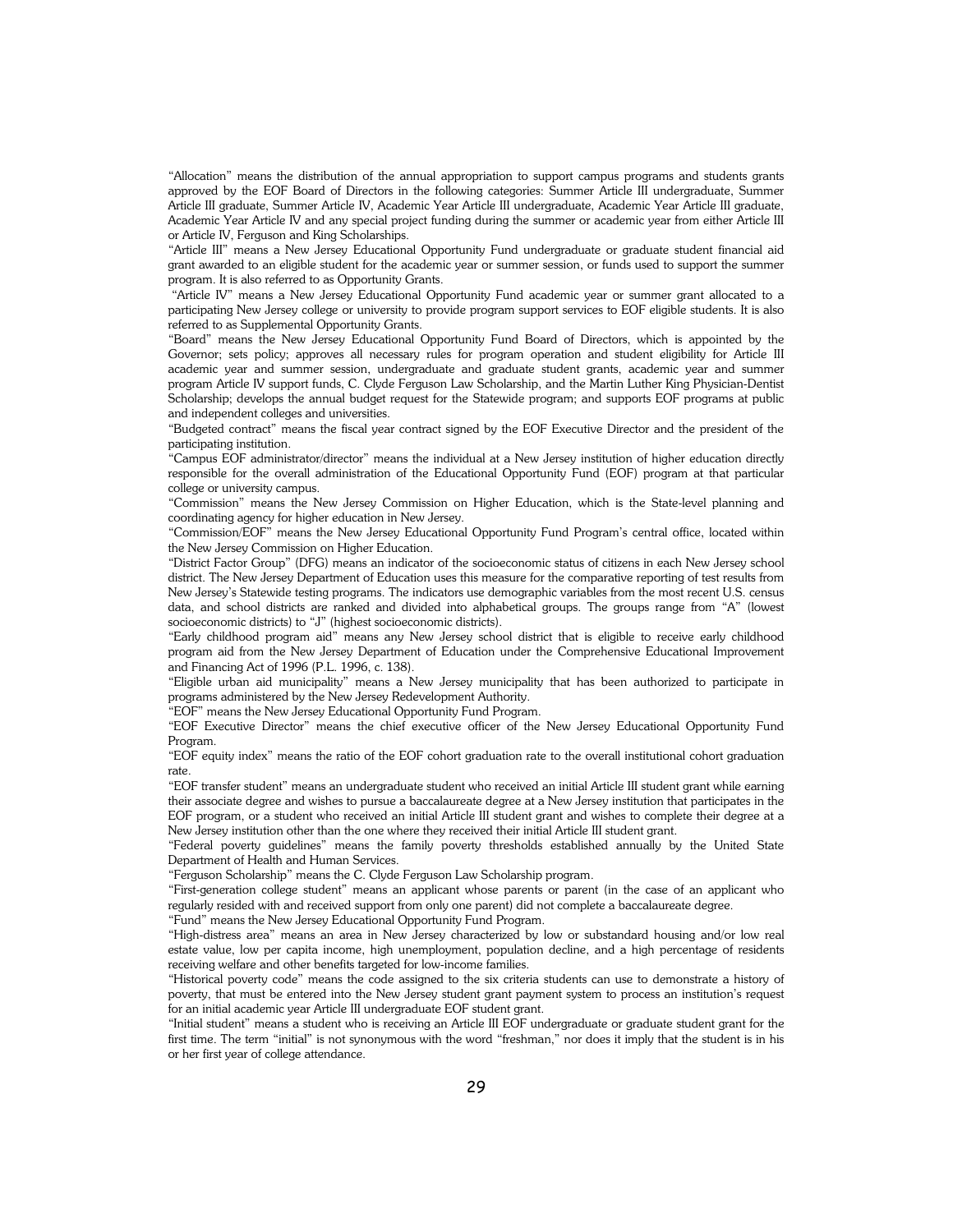"King Scholarship" means the Martin Luther King Physician-Dentist Scholarship program.

"Labor surplus area," as defined by the New Jersey Department of Labor and the U. S. Bureau of Labor Statistics, is an area with an unemployment rate of at least 20 percent above the national average for the previous two calendar years. These areas also are eligible for Federal programs designed to provide assistance to impoverished, disadvantaged communities undergoing serious economic problems.

"Master contract" means an annual agreement entered between the Commission on Higher Education and individual New Jersey institutions of higher education specifying the contractual terms and conditions under which the Commission shall provide funds specified under the applicable project contract to the contractor.

"Need" means the difference between the total educational expenses to attend a particular college and what a student or student's family is expected to contribute towards meeting those costs based on methodology contained in Federal Title IV of the Higher Education Act of 1965, P.L. 89-329, including all subsequent amendments and supplements.

"New Jersey College Bound Grant Program" means a pre-college educational enrichment program designed to help ensure completion of secondary school; to increase college admission, retention, and graduation rates of urban youth; and to encourage the successful pursuit of postsecondary education in the science, mathematics, or technology that was funded by the New Jersey Commission on Higher Education.

"NJ GEAR UP state project" means any Federally funded New Jersey state project administered by the Commission under the Gaining Early Awareness and Readiness for Undergraduate Programs.

"NJ GEAR UP support services only (NJGEARUP/SSO) student" refers to a NJ GEAR UP state project graduate enrolled in college through the Fund who is unable to demonstrate financial eligibility for an initial Article III student grant.

"PAB" means the Program Advisory Board appointed by institutions participating in the Fund.

"Participating institution" means a New Jersey institution of higher education that is licensed by the New Jersey Commission on Higher Education and accredited by an accrediting body recognized by the U.S. Secretary of Education and which has entered into a contractual relationship with the Board to provide an EOF undergraduate, graduate, and/or summer program for eligible students.

"Renewal student" means a student who previously has received an Article III EOF undergraduate or graduate student grant.

"Senior institution" means a baccalaureate (or higher) degree-granting college or university.

"TRIO programs" mean the Federally funded grant programs Upward Bound, Talent Search, and Student Support Services.

### **9A:11-1.3 EOF Mission Statement**

The New Jersey Educational Opportunity Fund contributes to the development of a college-educated public that reflects the diversity of New Jersey. In partnership with New Jersey colleges and universities, the Fund provides access to higher education and support for highly motivated students who exhibit the potential for success, but who come from families/communities disadvantaged by low income and the lack of access to the quality educational preparation necessary to attend college. Through its partnership with participating institutions of higher education, the Fund seeks to maximize educational opportunities for EOF students by providing direct program services designed to promote persistence through degree completion. Accordingly, EOF supports innovative educational initiatives, supplemental instruction, support services, academic and educational advisement, and leadership development activities to improve the student's chance of academic success. In concert with other sources of student financial assistance, the Fund also attempts to make college affordable for those students who find the costs of higher education an impediment to access and student persistence.

### **9A:11-1.4 Scope**

- (a) The rules in this chapter govern the awarding of Article III undergraduate EOF grants to students for study leading to approved certificates, associate degrees, and/or baccalaureate degrees, and the awarding of Article III graduate EOF grants and Ferguson and King Scholarships for study leading to approved master's, doctoral and/or professional degrees. The rules also govern the development, administration, and maintenance of institutional programs of developmental and supplemental education for EOF students supported in part through Article IV funding in the summer and academic year.
- (b) Institutions that participate in the EOF program shall not discriminate in their recruitment and admissions practices based on race, age, creed, religion, marital status, national origin, color, gender, sexual orientation, or disability.

### **SUBCHAPTER 2: UNDERGRADUATE EOF ACADEMIC AND FINANCIAL ELIGIBILITY**

**9A:11-2.1 Scope**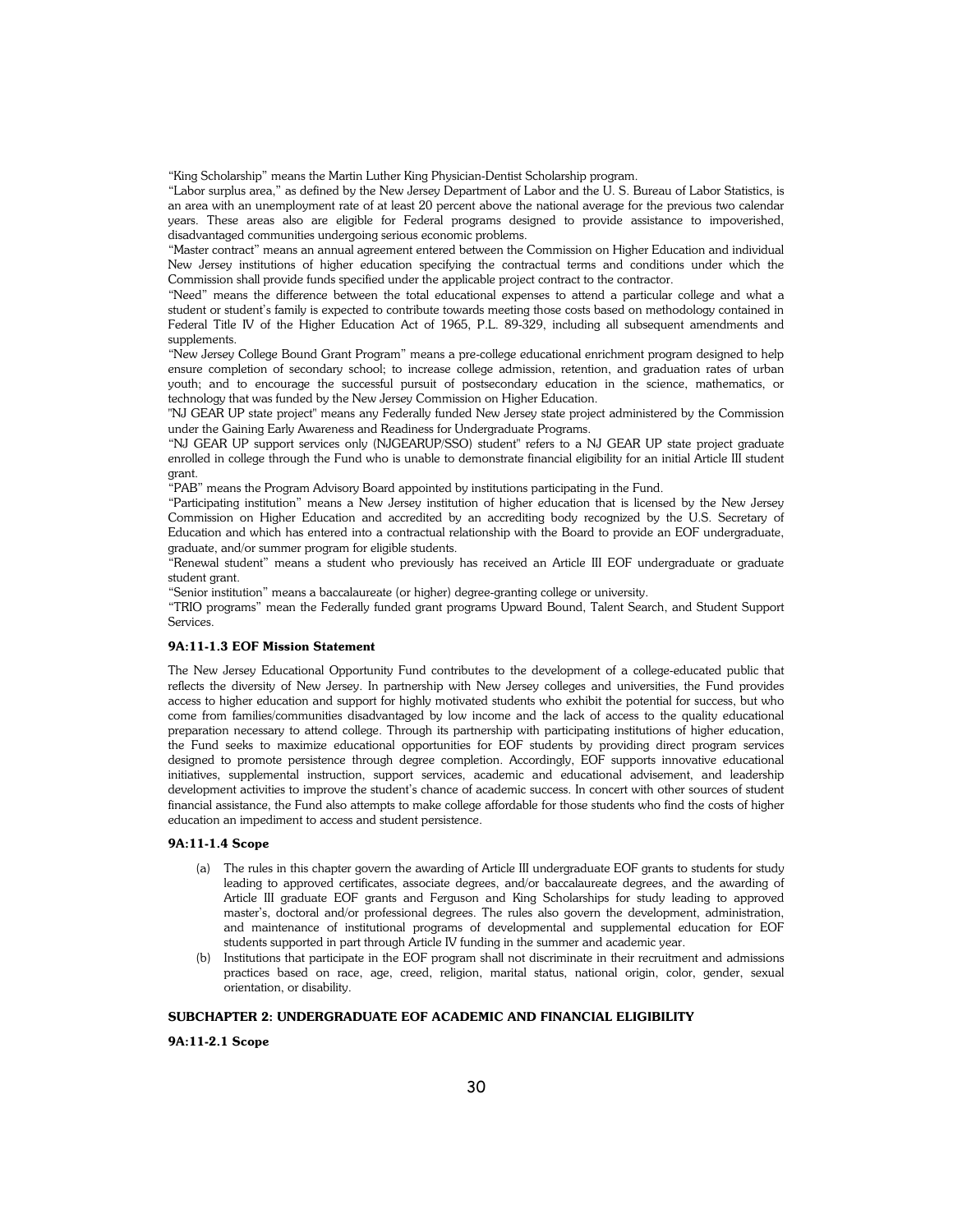This subchapter governs the awarding of Article III undergraduate EOF grants. The Article III undergraduate EOF grant is not a financial aid entitlement. Institutions select students for participation based on the eligibility criteria in N.J.A.C. 9A:11-2.2 and 2.3.

### **9A:11-2.2 Student Eligibility**

- (a) The undergraduate EOF Program is designed to provide an opportunity for higher education to disadvantaged New Jersey residents who would be unable to attend and/or succeed academically in college without the financial assistance and special services that are part of this program. The program is intended for students who show potential and exhibit evidence of academic and/or creative promise but who have limited educational and financial resources for college because of poor high school preparation and have economic backgrounds that reflect a history of poverty.
- (b) To be eligible for an undergraduate EOF grant, a student must demonstrate a history of poverty, which generally includes documented, long-term economic hardship of the family, such as little or no accumulation of assets and the inability to provide more than the basic needs of family members, as evidenced by at least one of the following:
	- 1. Having attended or graduated from a DFG A or B school district or an Abbott school district;
	- 2. Having resided in a municipality that is a high-distress/labor surplus area, or is considered an eligible urban aid municipality, and/or is eligible to receive Early Childhood Program Aid (ECPA) from the New Jersey Department of Education;
	- 3. Having resided in an area that historically has been populated by low-income families; such an area, commonly called a "pocket of poverty," has characteristics of a high-distress/labor surplus area, even if the municipality is not formally so identified;
	- 4. Having a sibling who was or is enrolled in an EOF Program;
	- 5. Being a first-generation college student who is, or whose family is, eligible for government assistance and/or educational programs targeted toward low-income and disadvantaged populations (TRIO programs, free and reduced breakfast/lunch programs, food stamps); or
	- 6. Having successfully completed a NJ GEAR UP state project or NJ College Bound grant program.
- (c) The admitting institution determines eligibility for EOF pursuant to N.J.A.C. 9A:11-4.6, Criteria for admission, at the time of a student's initial application. The institution, in the context of its own selectivity, shall make and document a broad assessment of the student's motivation and talent (latent, as well as demonstrated) based on interviews, recommendations, high school records, and other requisite application materials.
- (d) To be initially eligible for an EOF undergraduate Article III grant, a student must demonstrate that he or she:
	- 1. Has a high school diploma or GED or demonstrates an "ability to benefit";
	- 2. Meets N.J.A.C. 9A:9-2.2 and 2.3, which are the Tuition Aid Grant and Garden State Scholarship programs' rules governing residency and noncitizens and resident aliens, respectively;
	- 3. Meets the financial criteria established in N.J.A.C. 9A:11-2.3;
	- 4. Is or will be a full-time student as defined by the institution offering the undergraduate program of study unless the institution has received approval under N.J.A.C. 9A:11-2.9(b) to award grants to part-time students, and
	- 5. Is admitted to and intends full-time enrollment and matriculation in a curriculum leading to an undergraduate degree or certificate at an institution participating in the Fund. Degree and certificate programs shall require a minimum of 24 semester hours or the equivalent and be at least one academic year in duration. The Fund is not intended for a student whose primary educational goal is to complete an adult basic education curriculum or attain language proficiency.
- (e) In addition, an eligible student shall exhibit evidence of the potential to succeed in college, but:
	- 1. Shall not have demonstrated sufficient academic preparation to gain admission to an approved institution of higher education under its regular standards of admission (where applicable) and shall have standardized test scores that are below the institutional norms; or
	- 2. Shall have an educational background that indicates a need for improved basic skills, additional academic support, or additional preparation for the applicant's desired degree program.
- (f) Students who have successfully completed a NJ GEAR UP state project and who have been admitted to the institution under its regular standards of admission (where applicable) or who do not demonstrate need as specified in (e)2 above shall also be eligible to participate in the EOF program, assuming they meet all other eligibility criteria in this subchapter, except those in (e) above.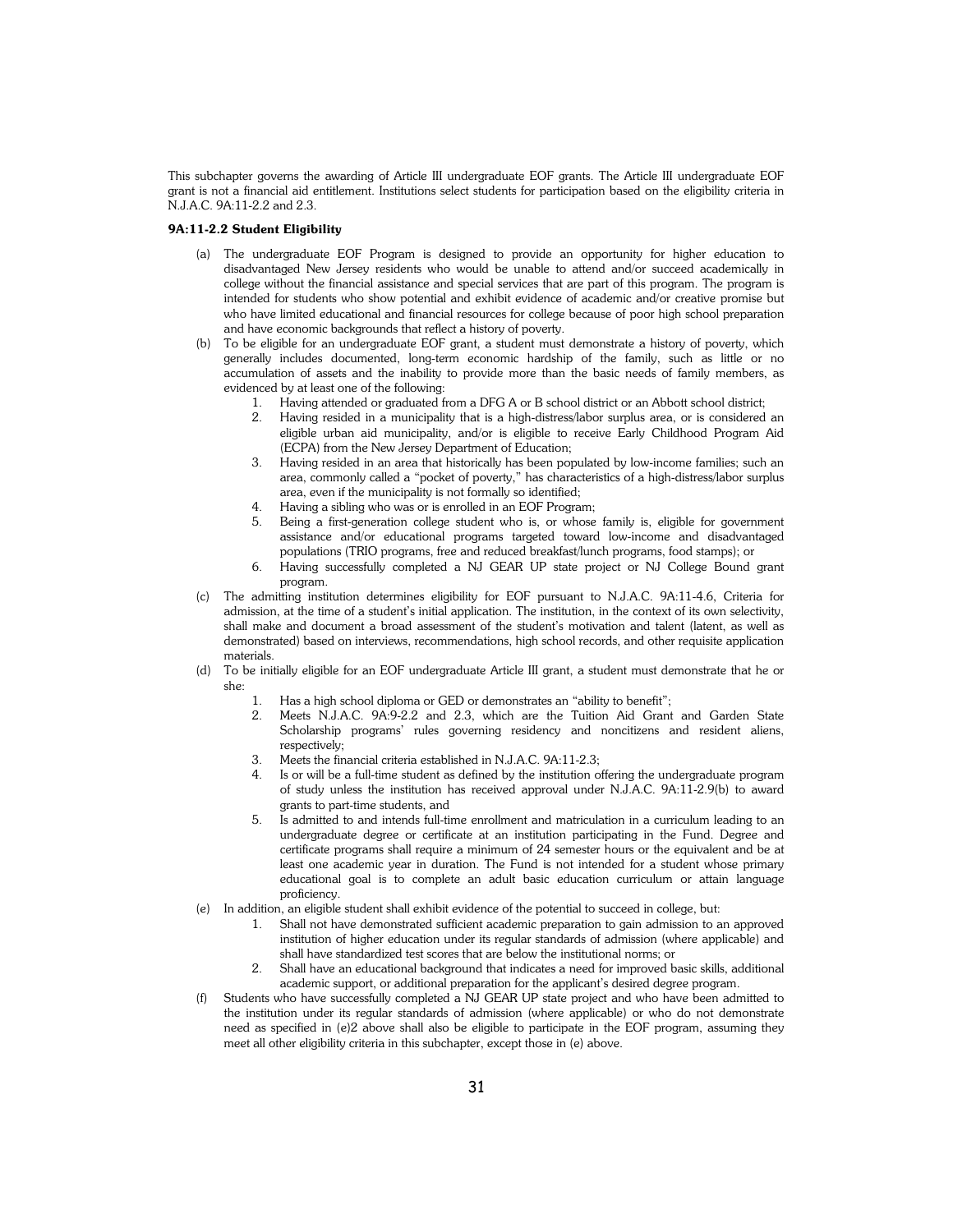- (g) Students shall not receive assistance under the programs administered by the Board if they owe a refund on a grant or scholarship previously received from a State or Federal program through any institution or are in default on any loan made under any State or Federal student financial assistance program at any institution. However, such students may receive State financial assistance if they make satisfactory repayment arrangements with the appropriate office.
- Students attending out-of-State institutions are not eligible for Article III undergraduate grants.

### **9A:11-2.3 Financial Eligibility for Initial Article III Student Grants**

- (a) The EOF Income Eligibility Scale is based on 200 percent of the annual Federal poverty guideline (that is, doubled) as published annually by the United States Department of Health and Human Services in the Federal Register. This benchmark was established to reflect an eligible target population consistent with the intent of the original legislation. The EOF Executive Director shall inform institutions of annual adjustments to the EOF Income Eligibility Scale each summer, and the gross income limits set forth in this subsection shall be updated through a notice of administrative changes published in the New Jersey Register.
	- 1. Except provided in (d), (e), (g), (h), and (i) below, dependent and independent students are financially eligible for an initial Article III student grant if their gross household income does not exceed the applicable amounts set forth in the EOF Income Eligibility Scale, as follows.

| Household Size (including student)                                           | Family Gross Income Does Not Exceed: |
|------------------------------------------------------------------------------|--------------------------------------|
|                                                                              | \$20,800                             |
|                                                                              | \$28,000                             |
|                                                                              | \$35,200                             |
|                                                                              | \$42,400                             |
|                                                                              | \$49,600                             |
|                                                                              | \$56,800                             |
|                                                                              | \$64,000                             |
|                                                                              | \$71,200                             |
| $\cdots$ $\cdots$<br>$\bullet$ $\bullet$ $\bullet$ $\bullet$<br>$\mathbf{r}$ | .<br>$\sim$                          |

|  | Academic Year 2009-2010 |
|--|-------------------------|
|  |                         |

- Add \$7,200 for each additional member of the household.
- 2. For each additional member of the household, an allowance of \$7,200 shall be added to this amount in order to determine EOF eligibility for the 2009-10 academic year.
- 3. The gross income level for each household size as shown in (a) 1and 2 above has been adjusted to reflect changes in Federal poverty guidelines as stated in (a) above.
- (b) A dependent student's income shall not be considered in the gross household income.
- (c) The following sources of untaxed income earned income credit, additional child tax credit, untaxed social security benefits, and Temporary Assistance for Needy Families (TANF) – shall be excluded from consideration in the gross household income of applicants.
- (d) An applicant whose household receives Temporary Assistance for Needy Families (TANF) and/or Supplemental Social Security Income (SSI) as the sole means of support is eligible regardless of the amount of such support.
- (e) An applicant who falls between the ages of 16 and 22, who is or was in a New Jersey Division of Youth and Family Services paid placement, and who meets one of the criteria listed below, automatically satisfies the financial eligibility criteria stated in (a) above:
	- (1) an individual who has been in the care and custody of the New Jersey Division of Youth and Family Services, in an out of home placement, for a period of nine months or more following the individual's sixteenth birthday; or
	- an individual who has been in the care and custody of the New Jersey Division of Youth and Family Services after the age of 14 for a cumulative 18 months; or
	- (3) an individual who is or has been residing in a transitional living program for youth or in supportive housing for three months or more and the facility or program receives a payment pursuant to the New Jersey Homeless Youth Act or the Federal "Runaway and Homeless Youth Act" Title II of Pub. L. 93-415 (42 U.S.C.§§.5701 et seq.)1; or
	- (4) an individual adopted through the New Jersey Division of Youth and Family Services after the age of 12 and who is in a subsidized adoption at the time of application; or
	- (5) an individual adopted through the New Jersey Division of Youth and Family Services after the age of 16.
- (f) In determining financial eligibility for an Article III student grant, separation or divorce or the disability or death of a wage earner in the calendar year before the academic year for which eligibility is being determined, with a concomitant decrease in household income below the EOF Income Eligibility Scale, does not automatically satisfy the financial eligibility criteria stated in (a) above.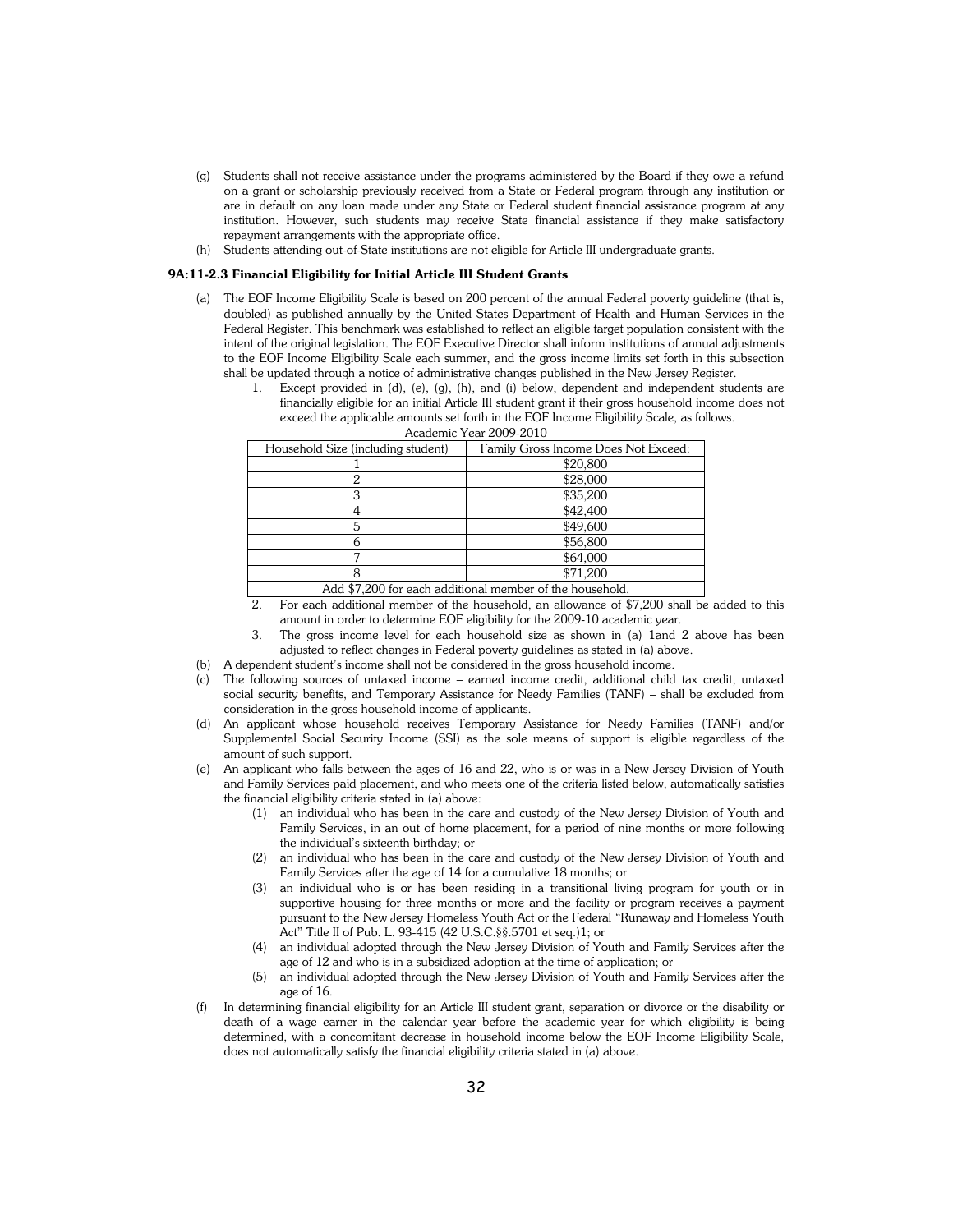- (g) The campus EOF administrator/director shall approve students in cases such as those cited in (f) above after review and recommendation by the financial aid office. The campus EOF administrator/director, in cooperation with the director of financial aid, shall have the discretion to use professional judgment to assess whether an applicant or the applicant's family meets the spirit and intent of the Fund.
- (h) Where there is evidence that strict adherence to the maximum income eligibility cut-off will not serve the purpose of the Fund, the campus EOF administrator/director has the discretion to admit, up to a maximum of 10 percent of the annual EOF freshman class, students with family incomes as high as, but no more than, 281 percent of the Federal poverty guidelines as published annually by the Federal government. These discretionary admits, however, shall also meet all eligibility provisions of N.J.A.C. 9A:11-2.2.
- (i) Institutions shall obtain permission from the EOF Executive Director before exceeding the 10 percent discretionary, over-income waiver set forth in (h) above.
- (i) The records of applicants deemed eligible in accordance with the provisions of  $(q)$ , (h), and (i) above shall contain sufficient documentation to support the use of professional judgment, as stated in (g) above, and the discretionary criteria, as stated in (h) above.
- (k) Notwithstanding provisions of (g) and (h) above, priority shall be given to students whose incomes are within the limits of (a) above.

### **9A:11-2.4 Dependent/Independent Student Defined**

- (a) For purposes of income eligibility and verification, the Fund shall adhere to N.J.A.C. 9A:9-2.6 which are the Tuition Aid Grant and Garden State Scholarship programs' rules defining dependent versus independent students.
- (b) The institution shall share with the EOF Executive Director any material findings or audit exceptions related to the determination of dependency status at any time they are revealed in the course of an audit or program review.

### **9A:11-2.5 Verification of Financial Eligibility**

- (a) At the time that a student receives an initial EOF student grant, the institution shall verify the income and assets of all undergraduate EOF grant applicants' parent(s) or guardian(s) or of applicants and spouses, as appropriate. The purpose of the verification is to ensure that EOF funds are granted only to students who meet the eligibility criteria in N.J.A.C. 9A:11-2.2 and 2.3.
- (b) In cases where earnings are not the source of an initial awardee's income as described in (a) above, the file shall contain appropriate, verified documentation on which to base the award (for example, statements from the public assistance agency, Social Security Administration, Bureau of Children's' Services, Veterans Administration or other appropriate administrative agency), regardless of the awardee's dependency status.
- (c) In all cases, files shall contain completed forms indicating all relevant data for determining initial eligibility, such as household size, annual income, and sources of income and assets: for dependent students, of parent(s) or guardian(s), for independent students, of the student or student and spouse, as appropriate. A student's record shall also include the application for financial aid, the student's signed acceptance of the financial aid package, and proof that the student received the grant.
- (d) To receive an Article III undergraduate grant, all students shall comply with the Tuition Aid Grant and Garden State Scholarship programs' rule at N.J.A.C. 9A:9-2.4, Eligibility and repayment. The Board annually establishes deadline dates for submitting the form specified in N.J.A.C. 9A:9-2.4 which are a year in advance, to ensure that the Fund's expenditures are maintained within available appropriations and to provide for timely disbursement of payments to participating institutions. Students shall submit the form specified in N.J.A.C. 9A:9-2.4 in accordance with the Board's annual deadlines.
- (e) Students found eligible to receive student assistance shall comply with the N.J.A.C. 9A:9-2.7, which are the Tuition Aid Grant and Garden State Scholarship programs' rules governing verification of family financial data.

### **9A:11-2.6 Grant Amount**

- (a) The dollar amount of each Article III undergraduate EOF grant shall be based on three factors:
	- 1. Full- or approved part-time enrollment;
	- 2. The financial need of the student as determined by a needs analysis; and
	- 3. The type of institution the student attends.
- (b) The institution's EOF and financial aid directors shall determine the exact amount of each student's grant. In determining need and awarding Article III grants, priority shall be given first to students who meet the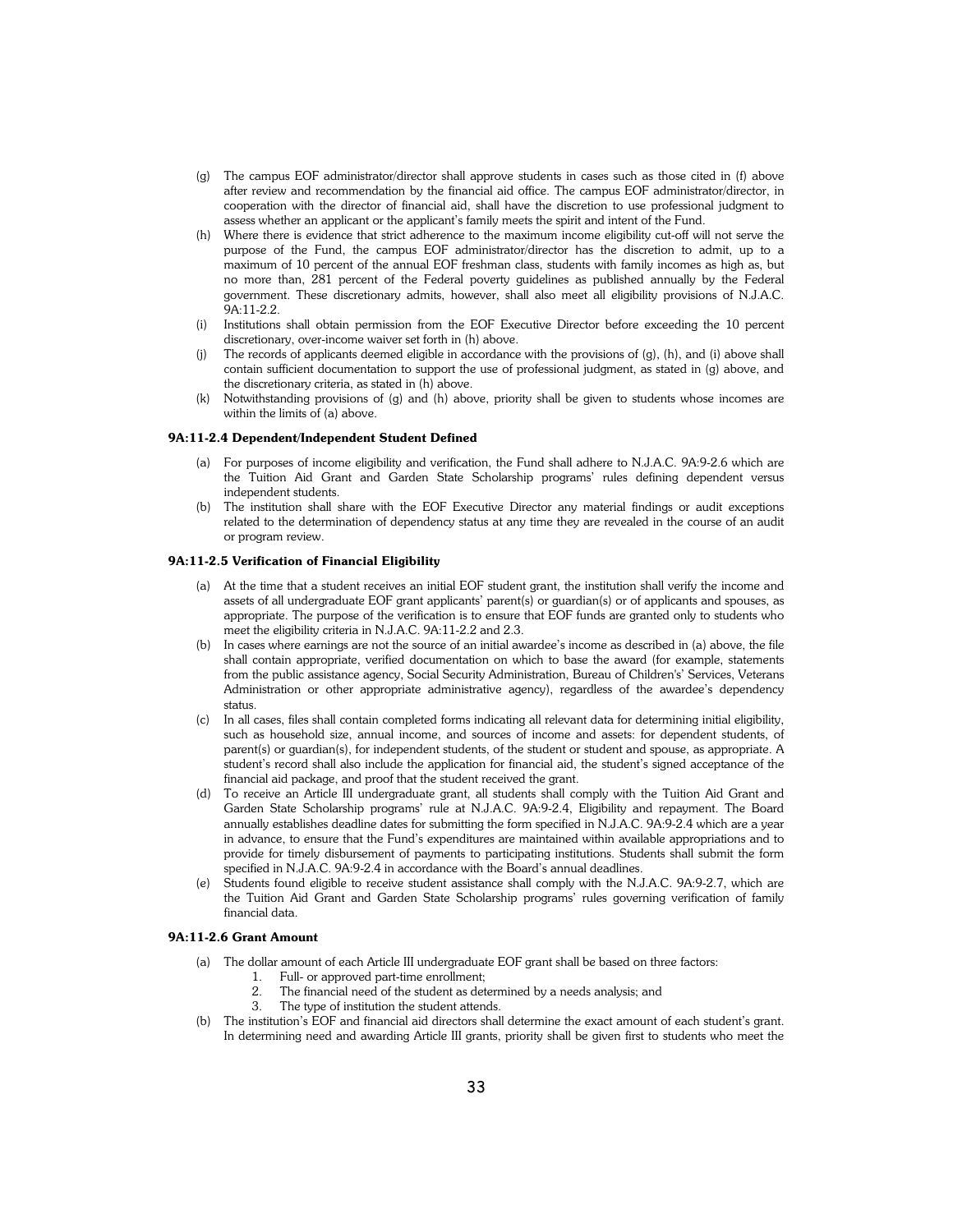educational criteria of N.J.A.C. 9A:11-2.2 and the income criteria of N.J.A.C. 9A:11-2.3(a), (d), and (e), followed by students admitted under N.J.A.C. 9A:11-2.3 (g), (h), and (i).

- (c) An EOF undergraduate grant awardee shall receive not less than the minimum nor more than the maximum semester award, except that under no circumstances shall the grant when combined with other aid exceed the cost of attendance as determined by the institution.
- (d) The Board shall annually review the State grant amounts for EOF students and make adjustments, if necessary. The minimum and maximum semester and maximum academic year award ranges for full and part-time Article III undergraduate student grants for each type of institution.

### **9A:11-2.7 Financial Aid Packaging**

Because EOF students are from historically poor backgrounds, all sources of student financial aid shall be used to augment the financial aid package. Loan encumbrance shall be a low priority, and loans shall be given to complete the package only after all other forms of financial aid are exhausted.

### **9A:11-2.8 Duration of Student Eligibility**

- Students deemed eligible at the time of their initial EOF Article III academic year student grant payment shall retain eligibility for program support services and Article III student grant funds as long as they continue to:
	- 1. Demonstrate financial need as determined by the institution through a Board-approved financial aid form submitted by the student in accordance with the annually established deadline dates;
	- 2. Meet academic progress standards in accordance with N.J.A.C. 9A:11-2.13.
	- 3. Maintain their status as legal residents of the State of New Jersey as defined in N.J.A.C. 9A:9- 2.2, which is the Tuition Aid Grant and Garden State Scholarship programs' rule governing residency;
	- 4. Maintain full-time enrollment or have the campus EOF administrator/director's written approval for a part-time Article III undergraduate grant. Part-time grant eligibility is available only at those institutions approved by the Board to award part-time Article III undergraduate grants; and
	- 5. Meet the maximum number of semesters of eligibility as prescribed in N.J.A.C. 9A:11-2.8 and 2.9.
- (b) The number of semesters of Article III grant payment is cumulative; EOF students shall be eligible for no more than 12 semesters of payment over the course of their entire undergraduate careers, except as noted in (d) below. When a funded EOF student transfers from one participating institution to another, the semesters of payment at the second institution are added to those at the first. The cumulative total of semester of payment shall not exceed eight for pursuit of an associate degree and 12 for pursuit of a baccalaureate degree.
- (c) Students enrolled at senior institutions may receive a maximum of 12 semesters of Article III undergraduate grant payments to complete a baccalaureate degree, as long as they are making satisfactory academic progress as stipulated in N.J.A.C. 9A:11-2.13. Undergraduate grant recipients may not pursue more than one baccalaureate degree within the maximum 12 semesters of Article III undergraduate grant payments.
- (d) Students in an established five-year undergraduate course of study at a senior institution shall be eligible for an additional two semesters beyond the maximum of 12 upon a formal written request from the institution and approval by the EOF Executive Director. Under no circumstances shall a student receive more than 14 semesters of Article III undergraduate grants.
- (e) Students enrolled at institutions that award associate degrees may receive a maximum of eight semesters of Article III undergraduate grant payments to complete an associate degree, as long as they are making satisfactory academic progress as stipulated in N.J.A.C. 9A:11-2.13. Undergraduate grant recipients may not pursue more than one associate degree within the maximum eight semesters of Article III undergraduate grant payments.
- Once a student earns a baccalaureate degree they have exhausted their semesters of undergraduate EOF Article III grant eligibility.
- (g) Students in their last semester of study to complete degree requirements may take fewer than 12 credits (full-time status) and still receive the maximum Article III undergraduate grant for which they would be eligible as a full-time student.
- (h) In no case shall an initial Article III undergraduate grant be given for a student's last two semesters of baccalaureate study.
- (i) Summer session shall not be counted in determining the total number of semesters of payment a student has received.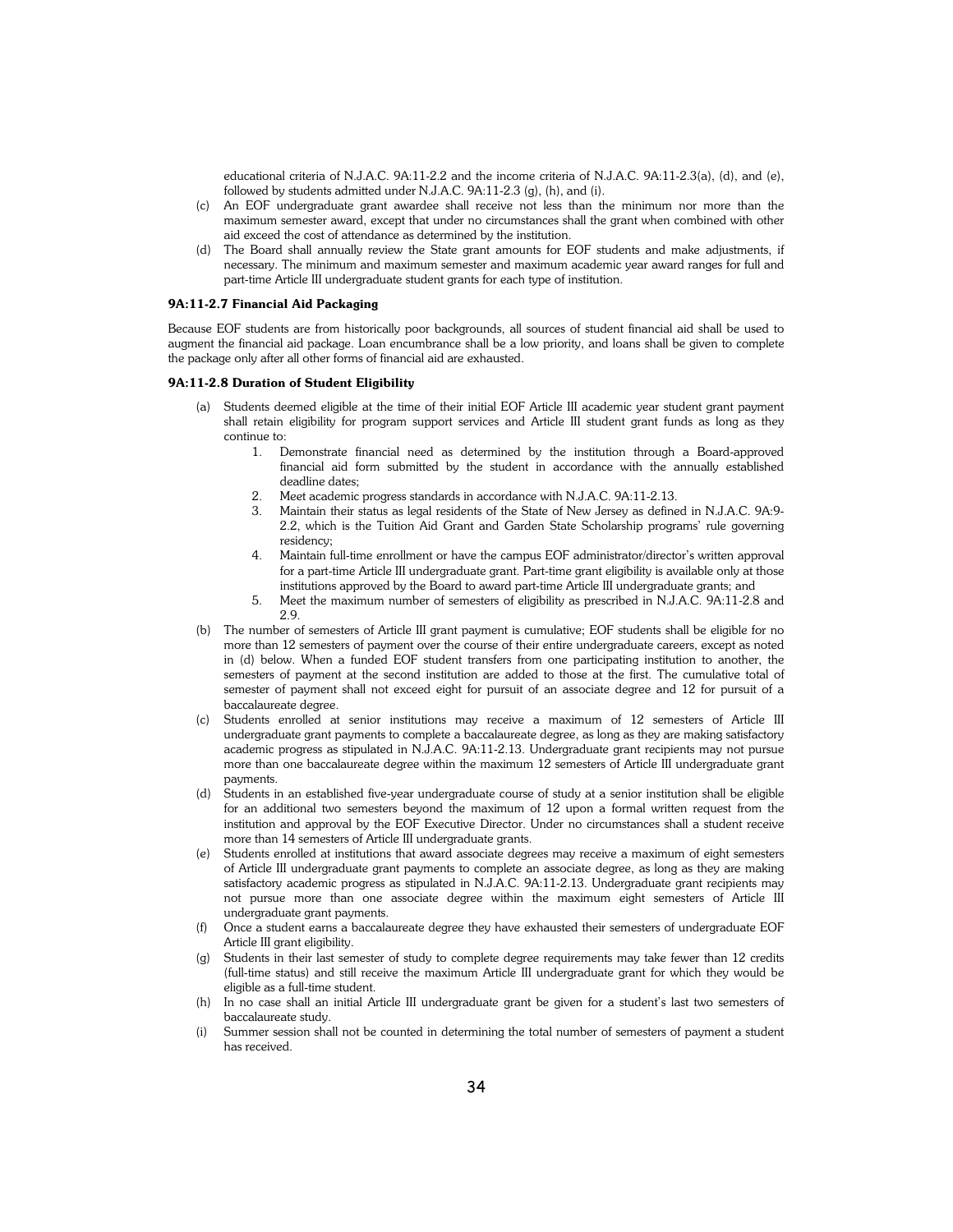#### **9A:11-2.9 Part-time Students**

- (a) The EOF Article III undergraduate grant award to part-time students provides EOF-eligible students with an opportunity to address personal, financial, and/or academic concerns that impede their ability to pursue a full-time course of study.
- (b) Part-time grant eligibility shall be available only to EOF students attending those institutions approved by the Board to award part-time Article III undergraduate grants.
- (c) Eligible students shall be advised by institutional EOF staff to pursue part-time enrollment and shall enroll for at least six credits, matriculate in a certificate or degree program, and maintain minimum standards of academic progress as determined by the institution in the context of the provisions of N.J.A.C. 9A:11-2.13.
- (d) Each semester of part-time attendance for which an Article III part-time undergraduate grant is awarded shall count as one-half of a semester of grant eligibility. In no case shall a student receive such a grant for more than three semesters in pursuit of an associate degree or four semesters in pursuit of a baccalaureate degree.
- (e) Institutions approved to award Article III part-time undergraduate grants shall not award such grants to more than 10 percent of their total EOF-funded population in any given semester.

### **9A:11-2.10 Nonfunded Students**

- (a) Students who receive an initial Article III undergraduate grant but because of a change in income or enrollment status no longer demonstrate need for Article III funds shall be termed nonfunded.
- Students who are enrolled in college but no longer eligible for Article III undergraduate grants because of their inability to make satisfactory academic progress as defined in N.J.A.C. 9A:11-2.13 may be considered nonfunded and may receive Article IV program support services, as determined by the institutional EOF administrator/director.
- (c) Students who, due to extenuating circumstances, are advised to enroll at less than full-time status but are not eligible for an Article III part-time undergraduate grant may be considered nonfunded and may receive Article IV program support services, as determined by the institutional EOF administrator/director. Documentation of advisement shall be maintained in the student's record.
- (d) To retain eligibility for Article IV program support services, a nonfunded student must continue to file the financial aid form approved by the Board and must have received Article III undergraduate academic year funds during initial enrollment in the program.
- A student who enrolls in the prefreshman summer program before his or her eligibility has been determined and who is later found financially ineligible cannot be considered a nonfunded student.

### **9A:11-2.11 NJ GEAR UP and NJ College Bound Grant Program Support Services Only Student**

- (a) A student who has successfully completed a NJ GEAR UP state project and/or an NJ College Bound grant program but is unable to demonstrate financial eligibility for an initial Article III student grant as set forth in N.J.A.C. 9A:11-2.4 shall be termed a NJ GEAR UP/NJ College Bound support-services-only (NJGEARUP/NJ College Bound/SSO) student.
- (b) A NJGEARUP/NJ College Bound/SSO student is eligible to receive both Article III and Article IV benefits of the prefreshman EOF summer program and subsequent academic year Article IV program support services throughout his or her enrollment in college.

### **9A:11-2.12 Transfer of Eligible Students to Another Participating Institution**

- (a) Students who wish to complete a degree at an institution other than the one where they received their initial Article III undergraduate student grant shall contact the EOF administrator/director at the institution they wish to attend to inform of their intent to transfer, and must meet all of the receiving institution's criteria for participation in the EOF program
- (b) Once deemed initially eligible for an Article III undergraduate grant at the sending institution, a student is presumed to have met the historical poverty eligibility criteria (as outlined in N.J.A.C. 9A:11-2.2(b)) and the financial eligibility criteria as (as outlined in N.J.A.C. 9A:11-2.4) for a renewal EOF grant at the receiving institution.
- (c) Article III undergraduate student grants cannot be guaranteed to renewal students who transfer to another participating institution in New Jersey.

### **9A:11-2.13 Academic Progress**

(a) Before payment of an Article III undergraduate student grant may be made to an eligible continuing student, the institution shall have satisfactory evidence that the student is maintaining academic progress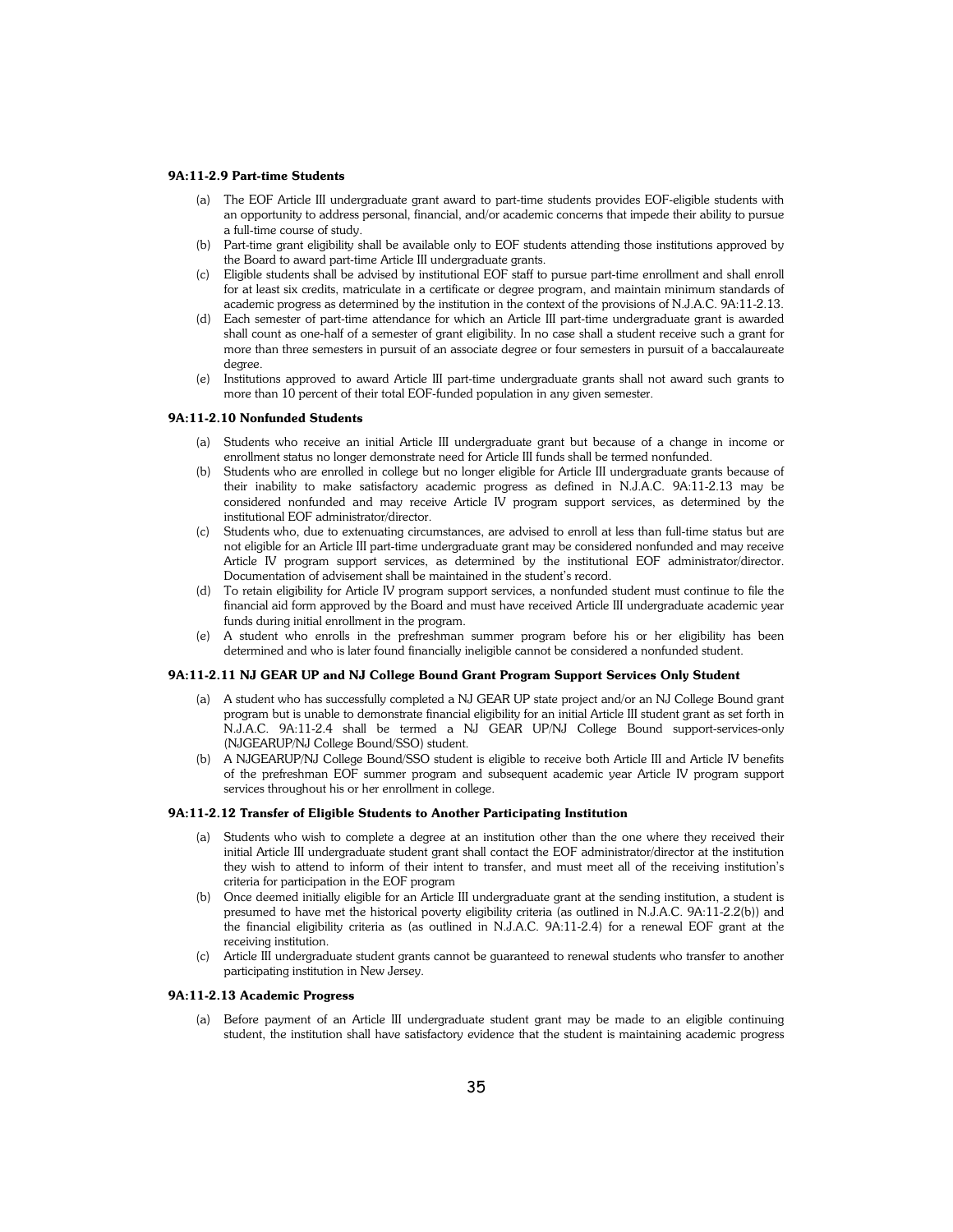and class standing according to the institution's established policy for academic progress of EOF students, as outlined in (b) below.

- (b) For purposes of determining continued eligibility for an Article III undergraduate student grant, the Board shall recognize the same standards of academic performance and progress that an institution adopts to determine eligibility for Federal student financial aid programs under Title IV of the Higher Education Act of 1965, as amended, and its implementing regulations, 20 U.S.C§1091(d) and 34 C.F.R. §668.84 ("satisfactory progress"), as well as the following provisions.
	- 1. Due to the special nature of the EOF mission, an institution's satisfactory progress standards for EOF students shall take into consideration the maximum semesters of payment for which an EOF student is eligible under N.J.A.C. 9A:11-2.8. Other factors that shall be considered include the time an EOF student needs to adjust to college life, with the help of the program's supportive services, and the institution's remedial/developmental and ESL policies and programs for EOF students.
	- 2. The summer program is a critical component of the EOF program. Courses that an EOF student schedules and completes using EOF Article III undergraduate summer funds, as well as academic year courses, shall be considered in determining the student's academic progress. However, as stipulated at N.J.A.C. 9A:11-2.8(i), Article III undergraduate summer grants are not considered a semester of payment.
	- 3. EOF students have the first four semesters of payment to complete all courses that the institution designates as remedial/developmental. The EOF Executive Director may approve additional remedial/developmental work (beyond the four semesters) upon formal written request and approval by the institution.
		- i. The institution's formal request to the EOF Executive Director shall detail reasons for the request. If there are extenuating circumstances, such as prolonged illness or a death in the family, the student shall provide suitable evidence in the form of one or more of the following documents: letter from the attending physician, obituary notice, and/or death certificate. The request shall also indicate how many remedial/developmental courses the student must complete to fulfill the institution's requirement and the number of additional semesters needed to do so; the student's most recent academic transcript, which shall reflect all remedial/developmental courses and grades earned to date; a copy of the institution's Federal Title IV standards of academic progress policy for EOF students; and why the institutional administrator believes the student can complete the requirement successfully if given additional semester(s) of funding.
		- ii. The request shall be approved if the institution demonstrates that with the additional semesters the student is highly likely to complete the remedial/developmental requirement, the student has not otherwise exhausted his or her eligibility for EOF funding, and the student is in compliance with all of the institution's other academic progress requirements.
- (c) The class standing and academic progress of all students receiving Article III undergraduate financial assistance shall be monitored by institutions at least once a year before the fall semester.
- (d) Students who fail to achieve the standards set forth in this section shall be ineligible to receive academic year Article III undergraduate financial assistance until the institution certifies that they are in good academic standing and are achieving satisfactory academic progress.
- (e) The institution shall share with the Commission/EOF any material findings or audit exceptions related to the determination of academic progress at any time that they are revealed in the course of an audit or program review.
- (f) Students and institutions shall have the right to appeal, through the procedures in N.J.A.C. 9A:11- 6.7, a denial under this section of Article III undergraduate financial assistance. The EOF Executive Director may, at his or her discretion, consider individual cases and shall have the authority to make such exceptions as unusual circumstances may warrant.

### **9A:11-2.14 Discontinuance of Article III student grants**

- (a) The Article III student grant shall be discontinued for any student who fails to meet the participating institution's policies governing academic performance and progress pursuant to N.J.A.C. 9A:11-2.13.
- (b) The Article III student grant shall be discontinued for any student who is not matriculated in a fulltime or Board-approved part-time program of study or for any student who is not enrolled. The institution shall repay the amount of any grants the institution has received for that student.
- (c) The Article III student grant shall be discontinued for any student who refuses to abide by regulations established by the institution for participation in the EOF program.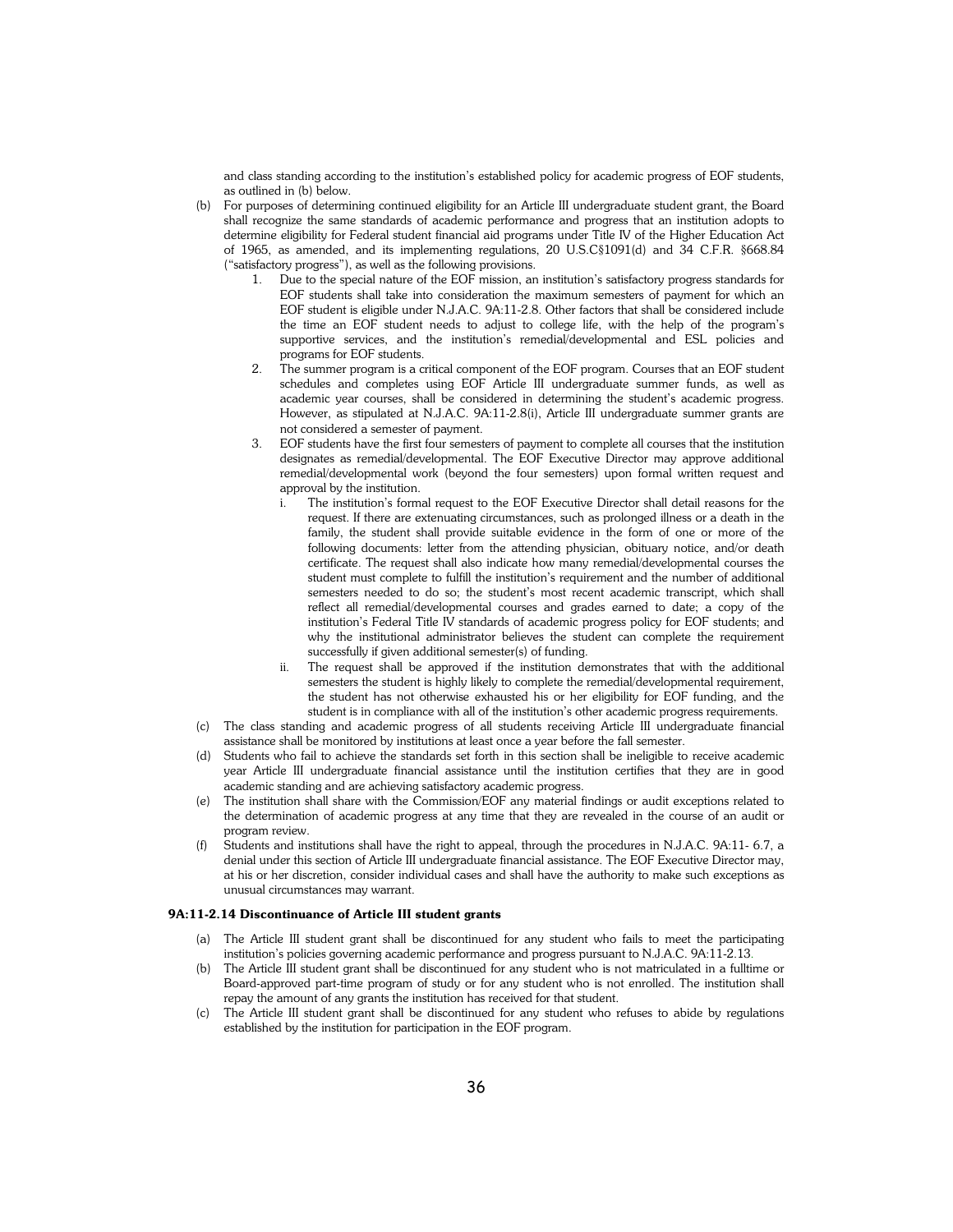(d) The Article III student grant shall be discontinued for any student who intentionally falsified or gave misleading information upon which EOF program eligibility was based. That student shall repay the amount of any grants previously awarded to him or her.

### **SUBCHAPTER 3: GRADUATE EOF FINANCIAL ELIGIBILITY**

### **9A:11-3.1 Scope**

This subchapter governs the awarding of Article III graduate EOF grants. The overall objective of the graduate EOF program is to increase the participation of New Jersey residents from backgrounds of historical poverty in graduate and professional study. Priority in granting EOF graduate grants shall be given to students who received EOF undergraduate grants.

### **9A:11-3.2 Student eligibility**

- (a) The academic deficiencies that identify the undergraduate student as educationally disadvantaged do not apply at the graduate level. The graduate EOF program is designed to provide an opportunity for New Jersey residents whose undergraduate record reflects the potential for advanced study beyond the baccalaureate degree. Eligible students shall have economic backgrounds that reflect a history of poverty as described in N.J.A.C. 9A:11-2.2(b) 1 through 5.
- Students who received Article III EOF grants as undergraduates shall be given priority consideration for Article III graduate grants. These students are presumed to have met the financial eligibility criteria (as outlined in N.J.A.C. 9A:11-2.3) for graduate EOF as long as they continue to demonstrate financial need.
- (c) To be initially eligible for an EOF Article III graduate student grant, a student must demonstrate that he or she:
	- 1. Meets N.J.A.C. 9A:9-2.2 and 2.3, which are the Tuition Aid Grant and Garden State Scholarship programs' rules governing residency, and noncitizens and resident aliens, respectively;
	- 2. Meets the financial criteria established in N.J.A.C. 9A:11-2.3, "Financial eligibility for initial Article III student grants";
	- 3. Is or will be a full-time graduate student as defined by the institution offering the graduate program of study; and
	- 4. Is admitted to and intends full-time enrollment and matriculation in a curriculum leading to a graduate degree or certificate at an institution participating in the Fund, provided that the student has not already received a graduate or professional degree at the same level of study for which he or she is applying. Graduate degree and certificate programs must have a minimum requirement equivalent to 24 semester hours and be at least one academic year in duration.
- (d) Students shall not receive assistance under the programs administered by the Board if they owe a refund on a grant or scholarship previously received from a State or Federal program through any institution or are in default on any loan made under any State or Federal student financial assistance program at any institution. However, such students may receive State financial assistance if they make satisfactory repayment arrangements with the appropriate office.
- (e) Students attending out-of-State institutions are not eligible for Article III graduate grants.
- (f) Students shall not receive an initial graduate grant in their last semester of enrollment.

### **9A:11-3.3 Verification of financial eligibility**

- (a) For students who did not receive an Article III undergraduate grant, the institution shall verify, at the time of initial graduate enrollment, a background of historical poverty as outlined in N.J.A.C. 9A:11-2.2(b)1 through 5.
- (b) The annual gross income and assets of all graduate grant recipients shall be verified by the institution through the use of Internal Revenue Service documents.
- (c) In cases where earnings are not the source of an awardee's income, the file shall contain appropriate, verified documentation on which to base the award (for example, statements from the public assistance agency, Social Security Administration, Bureau of Children's Services, Veterans Administration, or other appropriate administrative agency).

### **9A:11-3.4 Grant Amounts**

- (a) The dollar amount of each Article III graduate grant shall be based on three factors:
	- 1. Full-time enrollment as defined by the institution offering the graduate program of study;
	- 2. The financial need of the student as determined by a needs analysis; and
	- 3. The type of institution the student attends.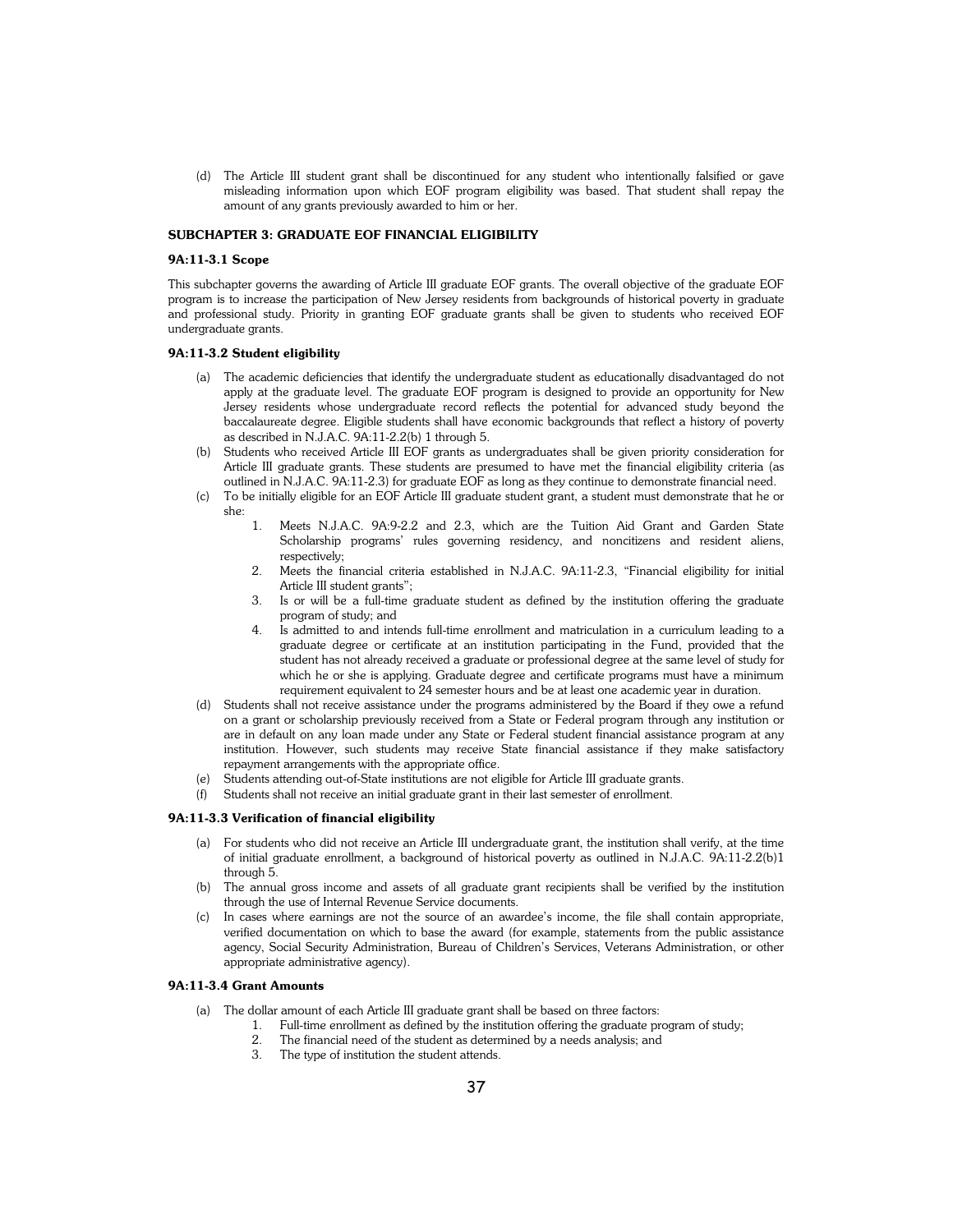- (b) The institution's EOF and financial aid directors shall determine the exact amount of each student's grant. In determining need and awarding Article III graduate grants, priority shall be given first to students who received an undergraduate EOF grant, followed by students who did not receive such an award but who now meet the educational criteria of N.J.A.C. 9A:11-2.2 and the income criteria of N.J.A.C.9A:11-2.3 (a), (d), and (e), followed by students admitted under N.J.A.C.  $9A:11-2.3(\sigma)$ .
- (c) The institution shall have the authority to adjust student grants within the minimum and maximum award ranges. An EOF graduate grant awardee shall receive not less than the minimum nor more than the maximum semester award for the academic year, except that under no circumstances shall the grant when combined with other aid exceed the cost of attendance as determined by the institution.
- (d) The Board shall annually review the State grant amounts for EOF students and make adjustments, if necessary. The minimum and maximum semester and maximum academic year award ranges for Article III graduate grants for each type of institution.
- (e) The awarding of all grants within the minimum and maximum semester and academic year ranges in (d) above shall be based upon a careful analysis of the student's total financial situation and financial need. The neediest students shall be accorded priority.

### **9A:11-3.5 Duration of Graduate Student Eligibility**

- (a) To retain eligibility for an Article III graduate grant, students shall comply with the Tuition Aid Grant and Garden State Scholarship programs' rule at N.J.A.C. 9A:9-2.4, Eligibility and repayment, in accordance with the Board's annually established deadline dates..
- (b) No student shall be eligible for an Article III graduate grant for more than 10 semesters; however:
	- 1. Duration of eligibility shall be extended to one semester beyond the normal number of semesters usually required for a full-time student to complete the degree requirements.
	- 2. Duration of eligibility in pursuit of a medical or dental degree shall be extended to one year beyond the normal number of years usually required for a full-time student to complete the degree requirements.
- (c) Graduate grant recipients may pursue more than one advanced degree; however:
	- 1. Each degree must be a higher level than the previous one unless the grant recipient is enrolled in a dual-degree program; and
	- 2. In no case shall the combined eligibility exceed the equivalent of 10 semesters.
- (d) An Article III graduate grant shall not be awarded for summer program study except in those programs that, by their nature, require specific course(s) to be taken during the summer.
	- 1. Exceptions are possible in cases where the program of study requires a mandatory sequence of courses for more than two terms in an academic year.
	- 2. To qualify for an exception, the institution shall submit a written request to the EOF Executive Director.
- (e) Students in their last semester of study to complete degree requirements may enroll for less than full-time status and still receive the maximum Article III graduate grant for which they would be eligible as a fulltime student.

### **9A:11-3.6 Discontinuance of Article III Graduate Student Grants**

- (a) The Article III student grant shall be discontinued for any student who has been academically dismissed and not reinstated in good standing by institutional officials.
- (b) The Article III student grant shall be discontinued for any student who is not matriculated in a fulltime program of study or for any student who is not enrolled. The institution shall repay the amount of any grants the institution has received for that student
- (c) The Article III student grant shall be discontinued for any student who refuses to abide by regulations established by the institution for participation in the EOF program.
- (d) The Article III student grant shall be discontinued for any student who intentionally falsified or gave misleading information upon which EOF program eligibility was based. That student shall repay the amount of any grants previously awarded to him or her.

### **SUBCHAPTER 4: EOF PROGRAM SUPPORT SERVICES**

### **9A:11-4.1 Scope**

This subchapter governs the development and maintenance of institutional programs of developmental and supplemental education, and related student support services for EOF-eligible students.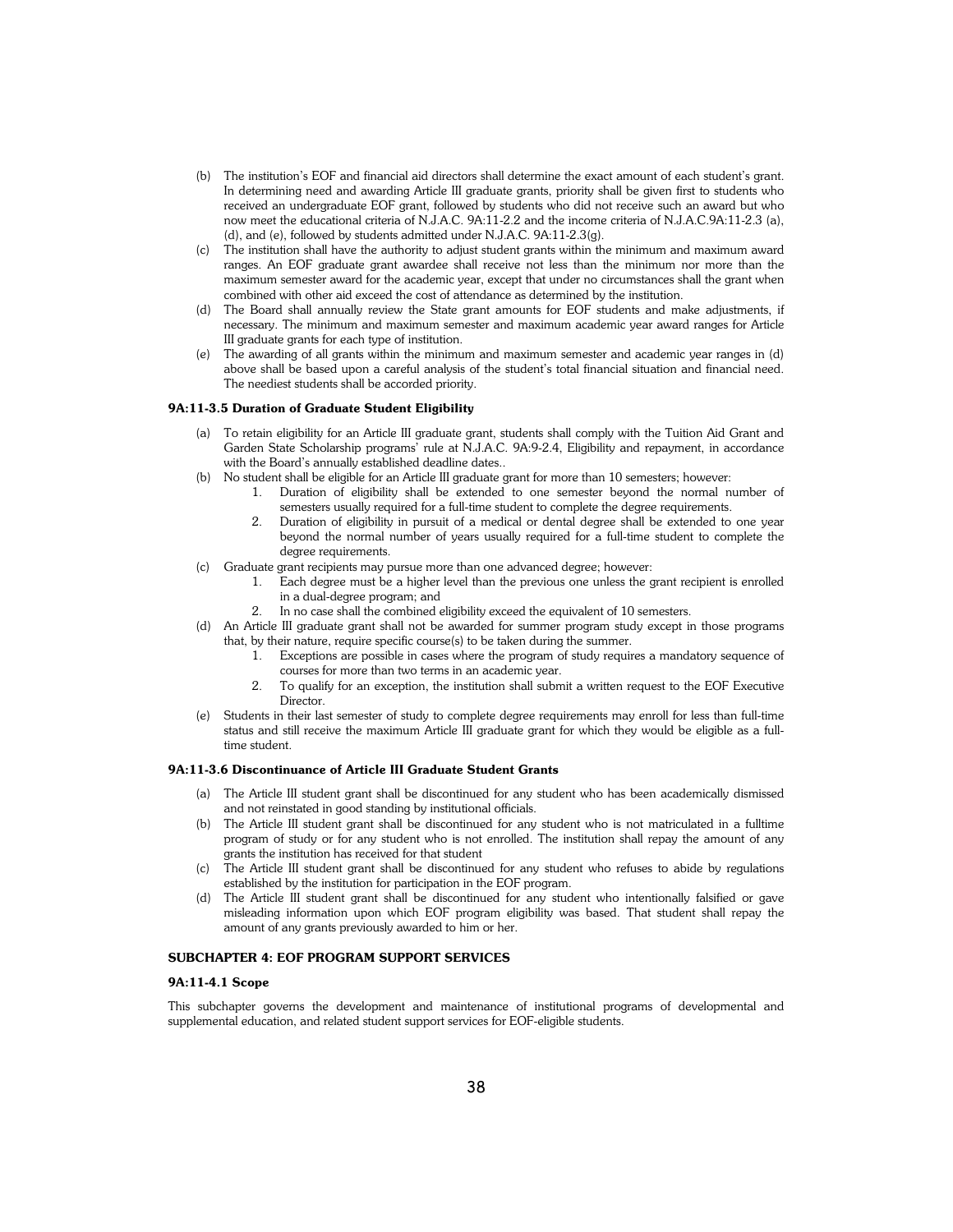### **9A:11-4.2 Institutional Eligibility**

- Each undergraduate institution in New Jersey that enrolls students who receive Article III grants under the EOF program shall submit an annual plan that outlines how program services are structured to promote student retention and graduation.
- (b) Programs shall serve only matriculated students who are working toward a certificate or degree.

### **9A:11-4.3 Eligible EOF Program Requirements**

Institutions that demonstrate they provide access to higher education for students eligible for Article III undergraduate grants, improve EOF student academic performance, and promote student retention shall be eligible for Article IV funding consideration. Institutions also shall promote student progress toward graduation within the established period of program eligibility and within the academic regulations of the institution, as well as provide effective administrative support for the EOF program within the institution.

### **9A:11-4.4 Institutional Administration**

- (a) Each participating institution shall provide administrative support for the efficient operation of the campus EOF program.
- (b) Each participating institution that receives program support funds under Article IV shall appoint a full-time administrator/director responsible for operating the institutional EOF program.
- (c) Each participating institution shall provide for the campus EOF administrator/director to have full policy oversight of the following:
	- 1. Program planning;
	- 2. Budget development and administration;
	- 3. Selection, training, and supervision of staff;
	- 4. Monitoring of students' academic progress;
	- 5. Development and implementation of policies and procedures that facilitate the retention, transfer, and graduation of the target EOF population;
	- 6. Supervision and/or coordination of recruitment and enrollment management activities;
	- 7. Review of financial aid packages for EOF students to determine the appropriateness and adequacy of financial aid awards;
	- 8. Development of collaborative linkages with pre-college programs;
	- 9. Assessment and evaluation of all program components;
	- 10. Supervision and submission of all required materials to the Commission/EOF; and
	- 11. Supervision of all data collection and development of research reports on the program.
- (d) Each participating institution shall maintain clear administrative procedures for cooperative interaction with the various offices responsible for the activities outlined in (c) 1 through 11 above.
- (e) Personnel selected by participating institutions to administer and deliver services to EOF students are employees of the institution and are governed by that institution's personnel policies.
- (f) Each participating institution shall provide for the campus EOF administrator/director to participate actively in all institutional policy making that affects the EOF program and its students, including academic standards, recruitment, and retention.
- (g) At each participating institution with an open admissions policy, the campus EOF administrator/director shall make the final determination on admitting students to the EOF program and awarding EOF Article III grants.

### **9A:11-4.5 Recruitment and Admissions**

- (a) The institution, through its admissions and EOF staff, has the primary responsibility for recruiting EOF students. The staff shall have the requisite skills and information to convey accurately the goals and objectives of the institutional EOF program. EOF staff shall assist in identifying, interviewing, and selecting prospective program participants, but the institution is accountable for the recruitment yield on an annual basis.
- (b) Each participating public institution shall enroll at least 10 percent of its entering fall freshmen through the EOF program; independent institutions are encouraged to meet this goal. The percentage shall be calculated from the number of EOF freshmen in a given fall semester and the number of full-time first time New Jersey residents in the previous fall's freshman class. Students who are counseled at entrance to pursue a part-time course load and receive an Article III part-time student grant shall be counted in calculating an institution's EOF freshman percentage.
- (c) Each participating institution shall annually develop and implement a plan to recruit, identify, and select potential students for the EOF program. This process/procedure shall be subject to audit by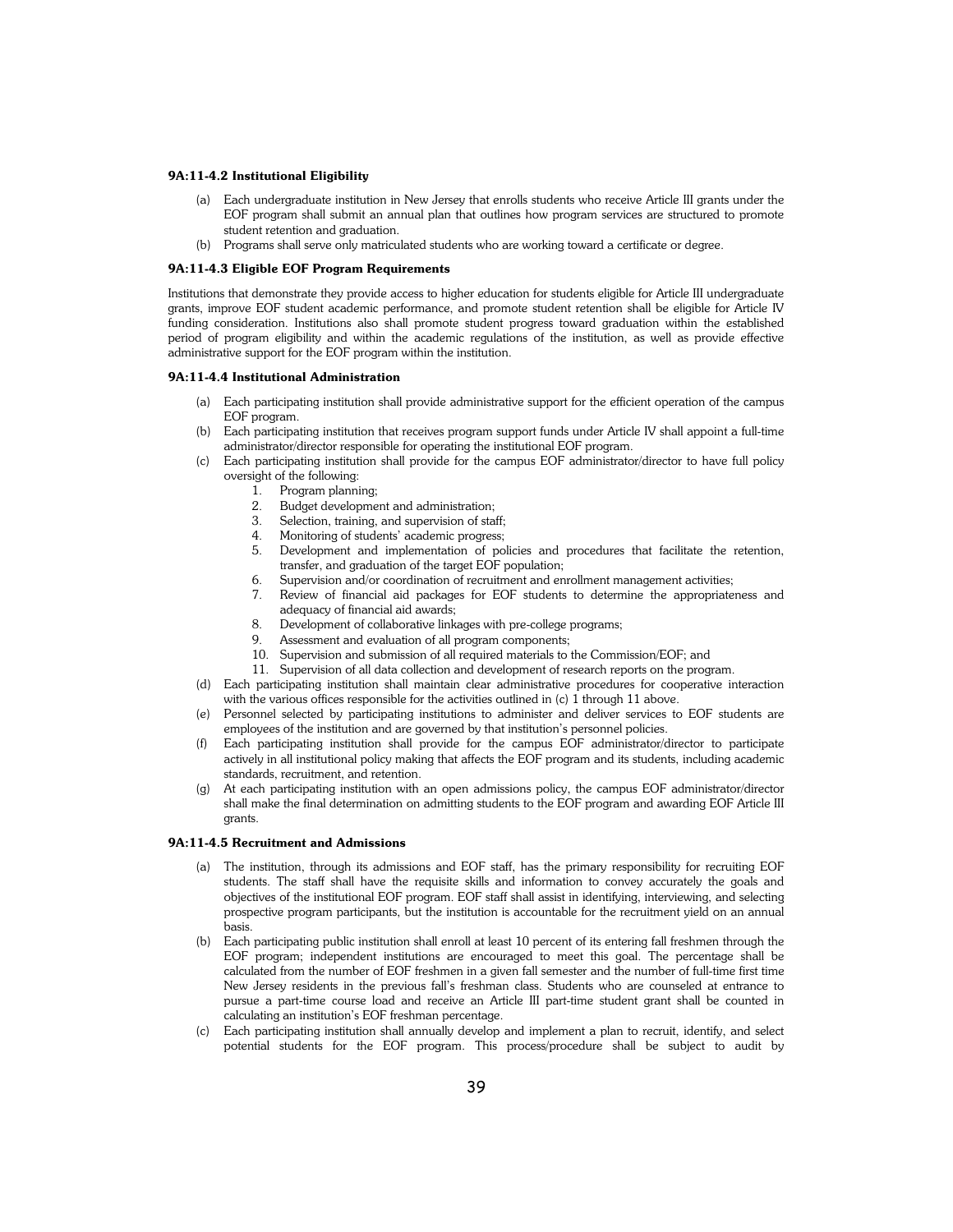Commission/EOF staff at any time. The plan shall focus primarily on identifying a significant pool of potential students who meet the student eligibility criteria in N.J.A.C. 9A:11-2.2 and the financial eligibility criteria defined in N.J.A.C. 9A:11-2.3. The plan also shall establish a priority selection process that includes a waiting list, as well as appeal procedures for EOF freshman, transfer, and readmit applicants.

(d) The campus EOF administrator/director shall make the final determination on the awarding of Article III undergraduate student grant funds to students initially admitted to the institution's EOF program who withdrew or were academically dismissed or suspended but are subsequently readmitted to the institution.

### **9A:11-4.6 Criteria for Admission**

- (a) Each institution shall develop clearly defined criteria for the admission of students into the EOF program. Such criteria shall be consistent with the EOF mission, scope, purpose, student eligibility, and student transfer procedures in N.J.A.C. 9A:11-1.3, 1.4, 2.1, 2.2, 2.3, 2.12, and 5.4(b). Such criteria shall be available to secondary schools and community organizations in the recruitment region.
- (b) EOF admissions criteria shall be derived from a combined assessment of qualitative and quantitative indices. The qualitative indices may include personal interviews, employment history, volunteer and student leadership experiences, and letters of recommendation from knowledgeable community leaders. The quantitative indices may include student aptitude test scores, high school transcripts, institutional entrance and placement tests, and writing samples.

### **9A:11-4.7 Student Transfer Procedure**

- (a) Each participating institution shall develop and maintain a well-defined, written policy to facilitate transfer of EOF students between same-level institutions and from two-year to four-year institutions.
- (b) The campus EOF administrator/director at the receiving institution shall make the final determination on which transfer students shall receive an EOF grant. This is to ensure that the EOF program can provide these students with adequate educational support services and monitor their academic progress, as well as to maintain fiscal controls and budget management.
- (c) The EOF program shall be able to demonstrate delivery of services as outlined in N.J.A.C. 9A:11- 4.8 to students who are eligible for funding consideration under N.J.A.C. 9A:11-2.12, Transfer of eligible students to another participating institution.

### **9A:11-4.8 Eligible Program Support Components**

- (a) The campus program shall supplement, but not supplant, services already available to the general student population.
- (b) Each participating institution shall structure activities that provide educational enrichment for EOF students, improve their academic performance, promote their retention and progress toward graduation, and acknowledge their academic success and leadership development within the period of program eligibility and the institution's academic standards. These activities shall include but are not limited to:
	- 1. Skills assessments: Each institution shall assess EOF students' basic skills needs, learning styles, computer literacy, and ongoing academic performance;
	- 2. Remedial developmental instruction: Each institution shall provide remedial, ESL, and developmental programs designed to remedy academic deficiencies;
	- 3. Monitoring student academic progress: Each institution shall monitor EOF students' academic progress and inform them of their standing in a timely fashion;
	- 4. EOF advisement/counseling: Each institution shall provide counseling programs designed to place students in their appropriate courses for their desired degree program and to help them realize their educational, career, and personal goals;
	- 5. Supplemental instruction/tutoring: Each institution shall provide well-defined programs of supplemental instruction, tutoring, and study supervision to help EOF students resolve learning difficulties. These programs may include peer learning groups and specially adapted versions of courses that are prerequisites to majors;
	- 6. Services for limited-English-proficient EOF students: Each institution that enrolls limited-Englishproficient students in their EOF program shall provide developmental, counseling, and support services to enhance and strengthen these students' academic performance;
	- Preparation for community college EOF students to transfer to four-year institutions: Each institution shall develop initiatives to promote EOF student transfer from county to senior institutions;
	- 8. Preparation for careers, graduate, and professional education: Each institution shall provide programs designed to prepare EOF undergraduates for professional careers and/or enrollment in graduate/professional school. Campus EOF staff working with the institutional placement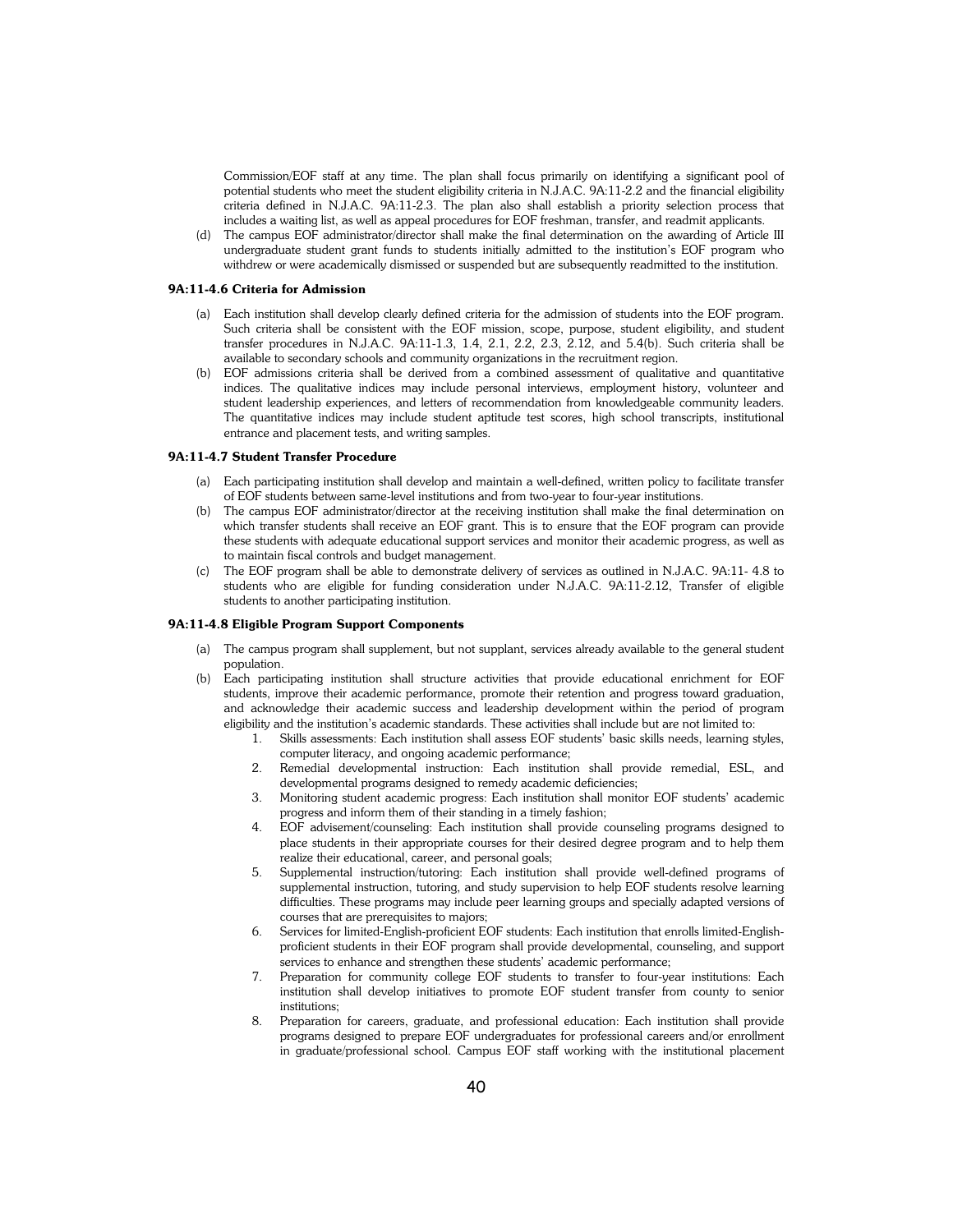office and academic departments shall coordinate these services, which shall include career interest testing, resume preparation, and job search and interview techniques, as well as programs to nurture student interest in graduate and professional education. Such programs may include assistance with the application process for undergraduate research experience programs, graduate/professional school test preparation, graduate and professional school application process, grants, scholarships, fellowships, and other forms of financial assistance;

- 9. Student leadership development: Each institution shall provide programs designed to foster cultural diversity, racial harmony, civic engagement, social responsibility, and the improvement of human relations. The program design may include developing conflict resolution and empowerment skills, as well as an understanding of the responsibilities leaders must assume; and
- 10. Orientation: Each institution shall annually inform students in writing of its policies and procedures for participation in its EOF program and for continued receipt of academic and financial aid support.
- (c) The combination of all services listed in (b) above should facilitate and promote the academic success of students and develop knowledge and skills commensurate with those of the regular student population. The institution, in cooperation with the campus EOF administrator/director, shall establish minimum standards for the campus program and develop processes to evaluate the effectiveness of each program component.

### **9A:11-4.9 Experimental Programs**

- (a) The Board may authorize the EOF Executive Director to work with institutions, other agencies of State government, or external consultants to develop new initiatives to improve the efficiency and delivery of service to students. The Board also may solicit or consider proposals from institutions to support technology, research, or developmental projects to increase program effectiveness and encourage innovative practices. The Executive Director of EOF, upon the approval of the Board, is authorized to grant awards or contracts for such projects. Experimental areas may include, but are not limited to, projects that would:
	- 1. Increase student preparation for and/or placement in careers where disadvantaged populations traditionally are underrepresented;
	- 2. Increase student placement in professional schools of medicine, law, science, and technology;
	- 3. Foster development of exemplary programs that have potential for expansion and/or replication at other institutions; or
	- 4. Improve the efficiency and effectiveness of administrative processes.
- (b) Institutional awards granted for experimental/special projects may be exempt from the provisions of N.J.A.C. 9A:11-6.9, Institutional commitment.
- (c) Notwithstanding the provisions of N.J.A.C. 9A:11-6.10(a), the EOF Board may provide limited funds for the purchase/lease of hardware/equipment that is directly related to implementing an experimental/special project.
- (d) Institutions shall submit reports on the progress of their experimental/special project(s) to the EOF Executive Director as requested.
- (e) Institutions with experimental/special projects that the EOF Executive Director deems successful shall integrate the projects into their overall processes, and after such integration, all provisions of N.J.A.C.9A:11-6.9 and 6.10 shall apply.

### **9A:11-4.10 Discontinuance of Article IV program support services**

- (a) Article IV program support services shall be discontinued for any student who refuses to abide by regulations established by the institution for participation in the EOF program.
- (b) Article IV program support services shall be discontinued for any student who intentionally falsified or give misleading information upon which EOF program eligibility was based.

### **SUBCHAPTER 5: SUMMER PROGRAM**

### **9A:11-5.1 Scope**

This subchapter governs the development and maintenance of the summer program. The goal of the summer program is to introduce initial students to the academic and social demands of college life, as well as prepare them for matriculation into the fall semester. Summer programs may also provide support for renewal students to maintain academic sequence and/or participate in enrichment programs to enhance their academic performance and/or improve their preparation for majors/careers where disadvantaged students are underrepresented.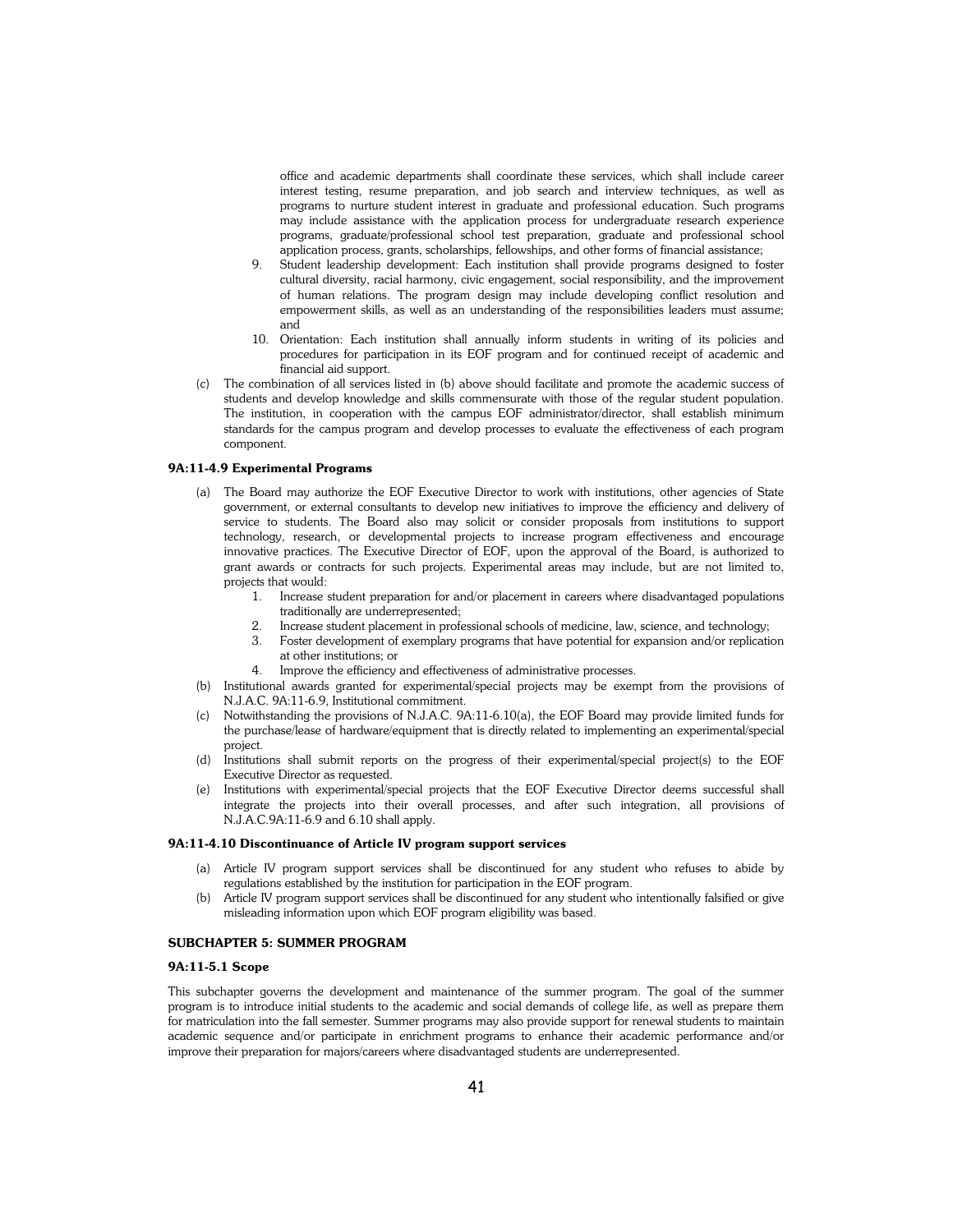### **9A:11-5.2 Institutional Eligibility**

Any undergraduate institution in New Jersey that enrolls students who receive Article III grants under the EOF program and is in compliance with N.J.A.C. 9A:11-1, 2, 4 and 6 is eligible to apply for summer program funds.

### **9A:11-5.3 Summer Program Requirements**

- (a) Summer programs shall be eligible for funding consideration if they:
	- 1. Provide orientation services to acclimate initial students to the academic and social environment of postsecondary education;
	- 2. Provide an assessment of students' motivation and commitment to pursue postsecondary education, including but not limited to academic skills proficiencies, learning styles, and career interests;
	- 3. Provide administrative, counseling, tutoring, and other staff services to ensure adequate student support;
	- 4. Provide an educational program to prepare students for collegiate-level work;
	- 5. Provide continuity with academic year programming activities;
	- 6. Provide in-service training for staff;
	- 7. Improve graduate and/or professional school placement;
	- 8. Provide a systematic effort to help students succeed in majors where disadvantaged students traditionally are underrepresented; and
	- 9. Use research and development models to evaluate and improve the academic support services provided to students.

### **9A:11-5.4 Student Eligibility**

- (a) Any student whom the institution deems eligible for admission to the EOF program in the academic year, pursuant to N.J.A.C. 9A:11-2, shall be qualified to receive additional grant funds for enrollment and full participation in the summer program, in accordance with (b) and (c) below:
- (b) Based upon an assessment of students' preparation and readiness for collegiate study, institutions may require eligible students to participate in a prefreshman summer program as a condition of their admission and/or eligibility to receive EOF grants and support services during the academic year. Institutions may permit EOF freshmen to enroll without attending the summer program but shall provide, during the academic year, alternative activities for such students consistent with the provisions of N.J.A.C.9A:11-5.1 and the criteria in N.J.A.C. 9A:11-5.3.
- (c) Institutions shall establish criteria and a well-defined process for distributing summer program funding for renewal students. Depending on the availability of funds, renewal students may attend summer programs if such attendance accomplishes one of the following:
	- 1. Completion of basic skills requirements;
		- 2. Maintenance of academic progress;
		- 3. Completion of graduation requirements;
		- 4. Completion of prerequisites to remain in academic sequence or gain access to a specific major;
		- Removal from academic probation;
		- 6. Repetition of courses not successfully completed (F, incomplete, etc.); or
		- 7. Acceleration and special summer enrichment programming.

### **9A:11-5.5 Verification of financial eligibility**

- (a) Initial students participating in the summer program shall follow the provisions of N.J.A.C.9A:11-2.5(a) and (d) as part of summer program enrollment procedures.
- (b) (b) Procedures for verifying student eligibility for summer program attendance shall be consistent with those outlined in N.J.A.C. 9A:11-2.5, Verification of financial eligibility.

### **9A:11-5.6 Summer program evaluation**

- (a) Campus programs shall conduct continuous quality assessments of their summer programming, including length of time, academic offerings, supportive services, facilities, etc.
- (b) The Commission/EOF may conduct additional summer program evaluations, including visitations, to ensure maximum program effectiveness and accountability.

### **SUBCHAPTER 6: OPERATIONAL PROCEDURES FOR ACADEMIC YEAR AND SUMMER ARTICLE III STUDENT GRANTS AND ARTICLE IV PROGRAM SUPPORT SERVICES FUNDS**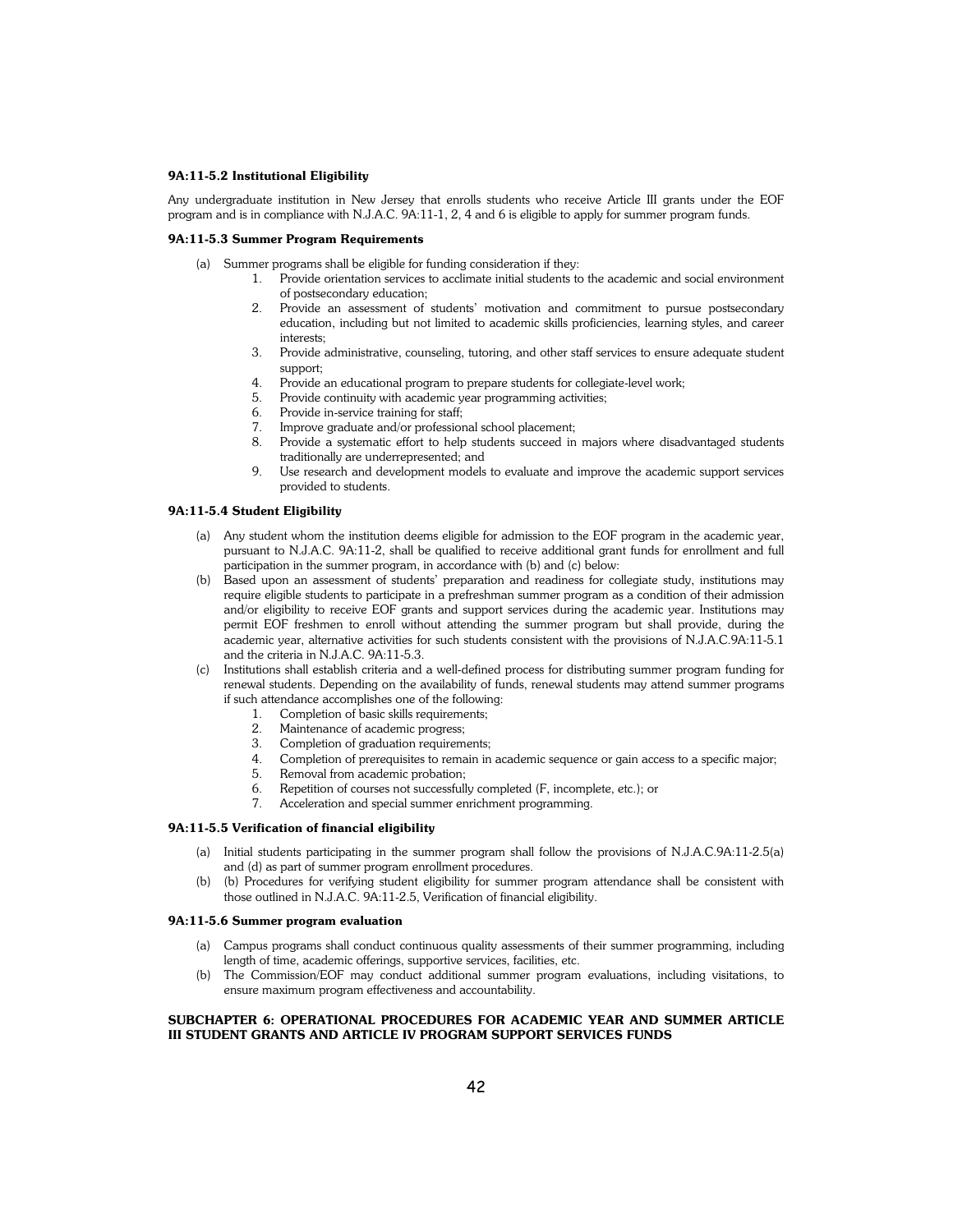### **9A:11-6.1 Renewal Application Process for Article III Student Grants and Article IV Program Support Funds**

- (a) The EOF Executive Director shall annually inform all participating colleges and universities about the availability of EOF Article III undergraduate and graduate student grants and Article IV program support grants for the academic year and the summer program, as well as all policies and procedures that will be used to distribute the anticipated appropriation based on the Governor's recommendation.
- In accordance with the Governor's annual funding recommendation to the Legislature, the Board shall determine annually preliminary funding allocations for the next fiscal year for each institution that received EOF funds during the previous fiscal year.
- (c) The EOF Executive Director shall provide to each participating institution, in writing, notification of the preliminary allocations specifying the funding level and any stipulations regarding the conduct of the program or the disbursement of funds.
- (d) Each participating institution must complete a contract budget for funding that reflects the institution's monetary commitment to the campus EOF program. In addition, a mission statement for the campus program, as well as up to five long-term measurable goals, desired outcomes, and a time-line to improve the campus program's overall student performance must be included as part of the contract.
- (e) An institution shall have the authority to manage its EOF summer student enrollment within the approved Article III and Article IV summer program allocation and to manage its academic year undergraduate and graduate student enrollment within the approved Article III and Article IV academic year allocation.
- (f) An institution may appeal its allocation(s) in writing to the EOF Executive Director within 30 days of preliminary notification. The EOF Executive Director shall consider the appeal and make a recommendation to the Board.
- (g) The EOF Executive Director on behalf of the Board shall execute a project contract with the president of each participating institution in accordance with the final EOF funding level(s) contained in the annual appropriation act. The contract shall include any special provisions or limitations of the EOF funding and a statement of intent to comply with all program regulations and the master contract.
- (h) Based on the institution's annual academic year EOF Article III appropriation, student grant funds shall be awarded to eligible students in the following priority order:
	- 1. Renewal students who were funded during the previous academic year;
	- 2. First-time, full-time freshmen;
	- 3. EOF transfer students who received an EOF student grant at their previous institution, in the preceding academic year;
	- 4. Renewal students readmitted or returning who did not receive funding the prior academic year; and
	- 5. Eligible students who do not fall into any of the other four categories listed above.

### **9A:11-6.2 Application Process for New Institutions to Participate in the EOF Program**

- (a) Institutions of higher education that wish to participate in the EOF program for the first time shall be licensed by the New Jersey Commission on Higher Education and accredited by an accrediting body recognized by the U.S. Secretary of Education and shall submit to the EOF Executive Director a letter of intent and a plan that includes the following information:
	- 1. The identification of an eligible target population;
	- 2. The proposed structure of the institutional program;
	- 3. A description of the processes for delivering the student services outlined in N.J.A.C. 9A:11-4.3, 4.4, 4.5, 4.6, 4.7 and 4.8; and
	- 4. A budget proposal that accords with the provisions of N.J.A.C. 9A:11-6.9 and 6.10.
- (b) The Commission/EOF shall review the letter of intent and may select an external consultant(s) to conduct, at the institution's expense, a site visit to assess the requesting institution's capability to provide the type of program described in the plan.
- (c) The Board shall consider recommendations from the consultant(s). With a favorable recommendation and the sufficient funds available in the annual appropriation, the Board may elect to contract with the institution to establish an EOF program.
- (d) If the consultant recommendation is not favorable, the requesting institution may revise its plan to address the areas of concern identified by the consultant(s) or may appeal the decision of the consultant to the Board.

### **9A:11-6.3 Use of Article III Grant Funds**

(a) The EOF Article III academic year funds are allocated as semester grants per student and shall be applied to the student's educational costs only. Such costs shall include whatever constitutes the participating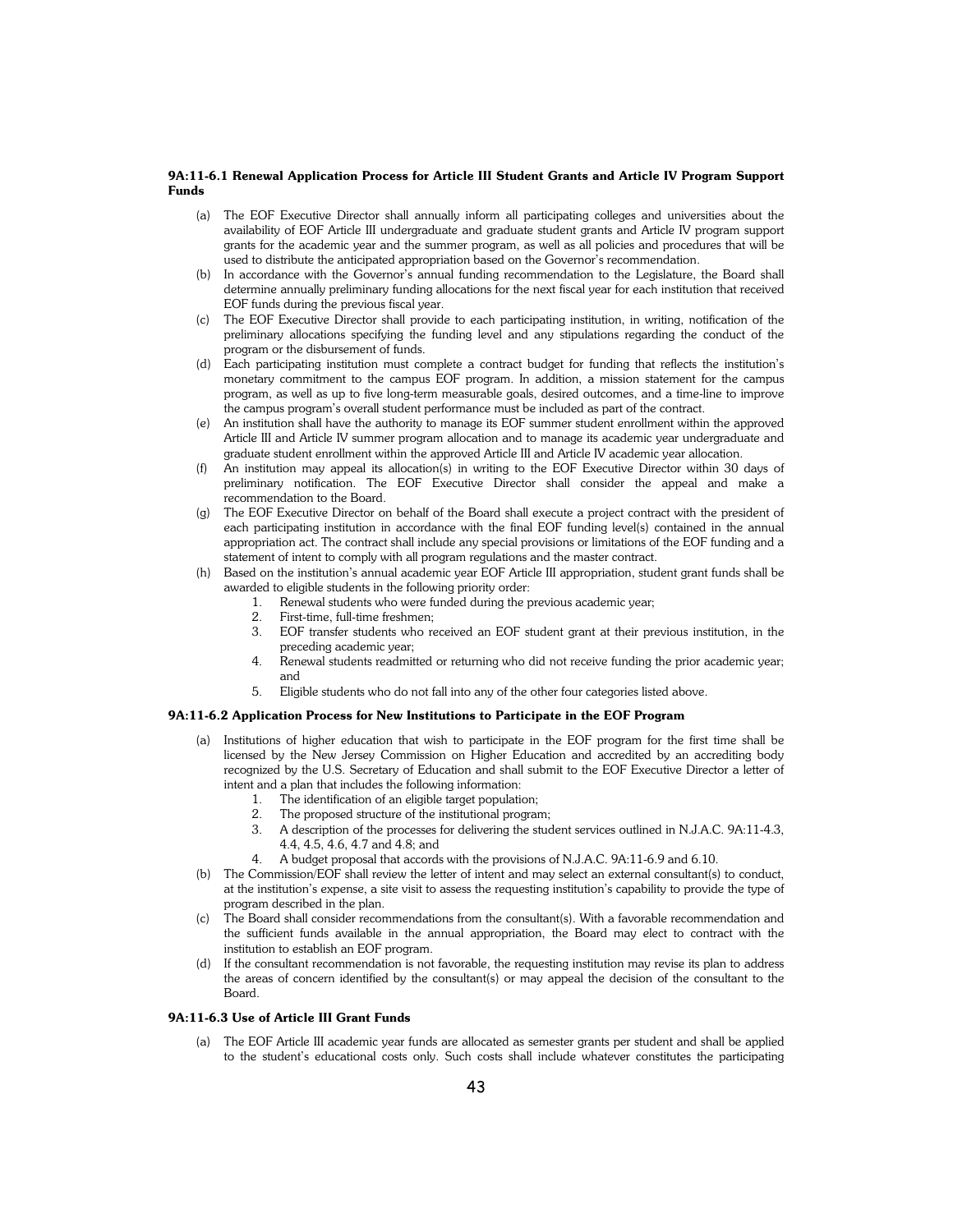institution's educational budget and may include tuition, fees, room and board, books, required educational materials and supplies, transportation and child care.

- (b) The EOF Article III summer program grant shall be applied to the student's educational costs. In the summer, such costs shall include whatever constitutes the participating institution's educational budget and/or instructional costs as follows:
	- 1. Tuition charged per student or instructional costs (that is, instructors' and teaching assistants' salaries), but never both for any single course;
	- 2. Fees, room and board, books, educational supplies, transportation, and child care, as well as stipends and insurance;
	- 3. Salaries, and room and/or board for professional, graduate, and/or peer tutors; and
	- 4. Educational materials used to support instruction.
- (c) Use of Article III student grants for any other costs is strictly prohibited.

### **9A:11-6.4 Academic Year Article III Award Cycle**

- (a) An Article III student grant shall be available for each semester of an academic year, which usually includes two terms.
- (b) If a student is not enrolled for two terms, then the Article III student grant shall be awarded only for the term in which the student is enrolled.

### **9A:11-6.5 Article III Student Grant Notification and Payment**

- (a) Before Article III student grant funds can be disbursed in their name, eligible students shall demonstrate that they have complied with the Military Selective Service Act pursuant to N.J.A.C. 9A:8-5, Selective Service Compliance.
- (b) The institution shall notify a student in writing of the content of his or her academic year financial aid package. The institution's written notification shall contain a clause absolving the State of any obligation for funding if the grant award was based on fraudulent, inaccurate, or misleading information.
- (c) N.J.A.C. 9A:9-2.9, which is the Tuition Aid Grant and Garden State Scholarship programs' rule governing award combinations and overawards, shall apply to Article III undergraduate student grant notifications and payment.
- Payments shall be provided to institutions on behalf of student recipients, which payments shall be made in installments over the summer and academic year, with the number of installments corresponding to the number of terms the student is enrolled.

### **9A:11-6.6 Request for Payment, Adjustment, Refund, and/or Collection of Article III Student Grants**

- (a) Payment deadlines shall be established annually and included as an addendum to the contract between the Board and each participating institution.
- (b) To request payment of undergraduate Article III student grant funds, the campus EOF and financial aid directors shall follow payment procedures as outlined in the EOF Executive Director's annual administrative memorandum.
- (c) At the request of the EOF Executive Director, institutions shall submit to the Commission/EOF student background information that was essential in determining a particular student's eligibility or ineligibility for the EOF program.
- (d) All files of students receiving Article III student grants are subject to audit in compliance with the provisions of the project and master contracts.
- (e) All participating institutional programs shall cooperate fully in specified program analyses and evaluation activities carried out by the Commission/EOF in accordance with N.J.A.C. 9A:11-6.15, Program improvement and evaluation process, and 9A:11-6.17, Fiscal audit requirements.
- (f) N.J.A.C. 9A:9-2.12, which is the Tuition Aid Grant and Garden State Scholarship programs' rules governing award adjustments, refunds and collections, shall apply to Article III student grant disbursements.

### **9A:11-6.7 Appeals**

- (a) A student or his or her parent(s) may file a written appeal with the EOF Executive Director regarding an institutional determination of ineligibility for an Article III student grant, but only after the student has appealed through all institutional channels, because EOF is a campus based program. (Participating institutions are responsible for verifying grant and scholarship eligibility and for establishing appeal procedures.)
	- 1. Appeals shall be in the form of a letter addressed to the EOF Executive Director at the Commission/EOF, P.O. Box 542, Trenton, New Jersey 08625-0542.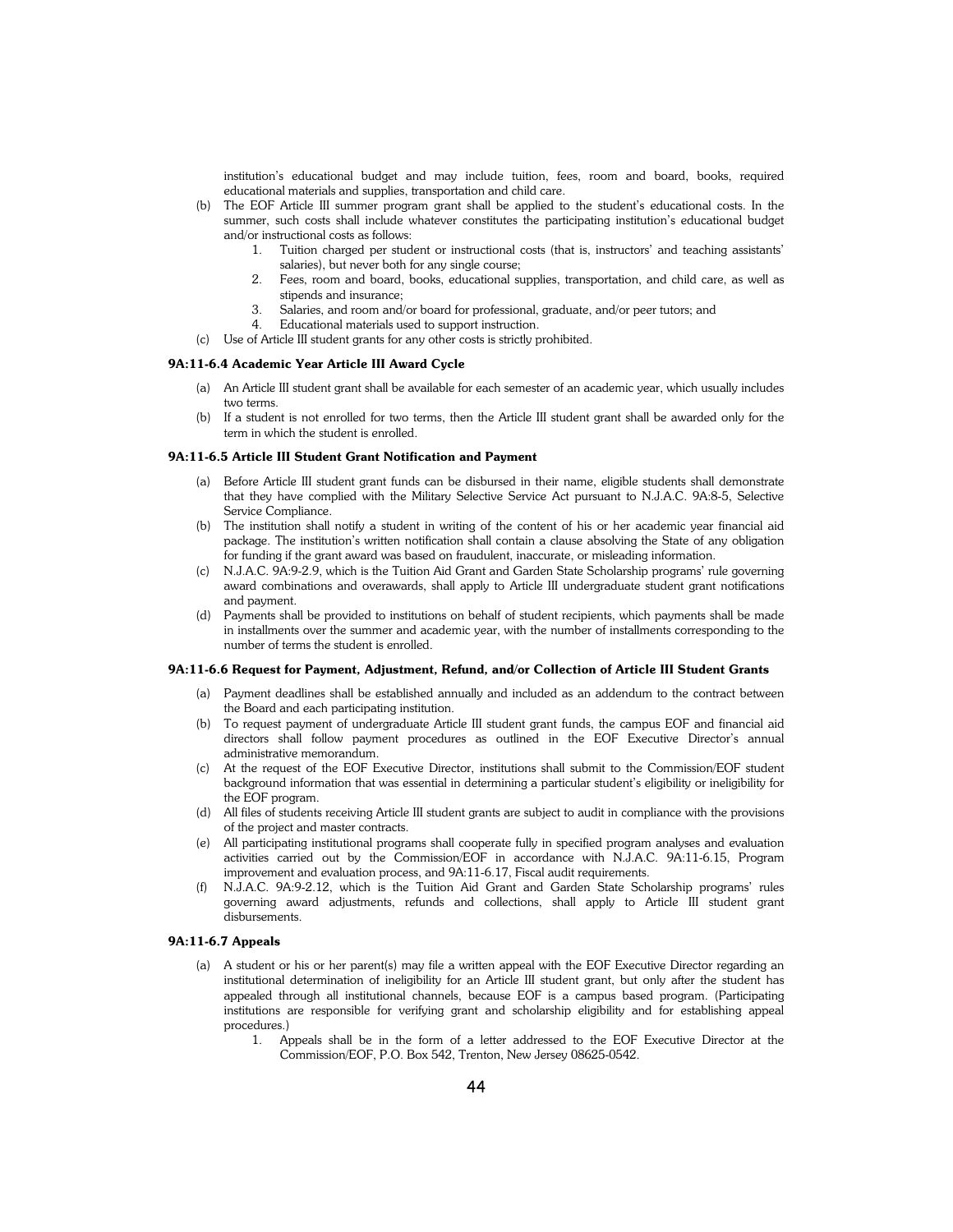- 2. The letter shall contain the student's full name, social security number, and college of attendance, and present detailed information about the case, including a description of the basis for appeal and the names of institutional officials contacted during the institutional appeal process.
- (b) If an institution presents, after State payment deadline dates, new information or evidence that justifies reversing previous institutional determinations of ineligibility, the institution may seek authorization from the EOF Executive Director to receive payments in the same fiscal year, but such requests shall be submitted before June 30th of each year.

### **9A:11-6.8 Liability**

- (a) The basic responsibility for submitting accurate information to institutional officials rests with the student.
- (b) If an institution knowingly conveys fraudulent or misleading information in order to obtain Article III grants for ineligible students, the institution shall be held liable and shall be required to make restitution to the State.
- (c) If an institution makes an award in good faith based on information provided by the student that is later found to be fraudulent or misleading, the student is liable for returning the Article III grant. The institution shall include a written statement to this effect with each student's award notification.
- (d) The institution shall undertake the appropriate steps to reclaim moneys due the Fund from ineligible students. When EOF grants have been received based on fraudulent information, institutions shall notify the EOF Executive Director and shall report on efforts made to reclaim said funds.
- (e) The Board is not liable for institutional financial expenditures that exceed a participating institution's fiscal year budgeted contract allocations for Article III or Article IV funds.

### **9A:11-6.9 Institutional Commitment**

- (a) EOF students, as students who pay tuition and for whom the institution receives State support other than EOF, are entitled to all services available to any other students at the institution.
- (b) Article IV program support funds are intended to supplement, not supplant, existing services provided by the institution. A participating institution shall not charge the EOF program, either directly or through the institutional match provision of (c) below, for services that are not over and above those available to the general student population.
- (c) Participating institutions shall provide a broad range of support services to students enrolled in the program. Institutions shall provide matching funds equivalent to no less than the total academic year Article IV program support allocation provided by the Board.
	- 1. The institutional match for campus EOF program costs may consist of any of the following:
		- i. Funds contributed or donated to the institution by public agencies, private organizations, or individuals;
		- ii. Real or personal property contributed or donated to the institution by public agencies, private organizations, or individuals;
		- iii. The provision and maintenance of state of the art technological equipment (such as computer hardware, modems, fax machines);
		- iv. Direct services rendered by other institutional staff to the EOF program;
		- v. All or a portion of any EOF staff member' salary, wages, or fringe benefits; or
		- vi. Indirect expenses, such as space, light, heat, etc., up to but not more than 10 percent of total program costs.
	- 2. Institutional match items shall not include:
		- The salary and/or fringe benefits of high-level institutional officers who serve all students. Where these individuals are included, a detailed justification shall accompany the proposed contract budget. The justification shall include services provided to EOF students that would not normally accrue as a result of tuition payment. Expenditures for personnel who provide direct services to EOF students will be allowed;
		- ii. Items and services normally provided to students by the institution without charge;
		- iii. Items and services normally provided to the institution by other government agencies without charge:
		- iv. Charges incurred by the institution as program costs but require no cash outlay by the institution during the grant period; or
		- v. Any cost incurred or contribution of services made in a prior fiscal year.
- (d) The contract budget shall provide a format for the institution to record separately all institutional match and grant award items, including fringe benefits; budgets are subject to audit.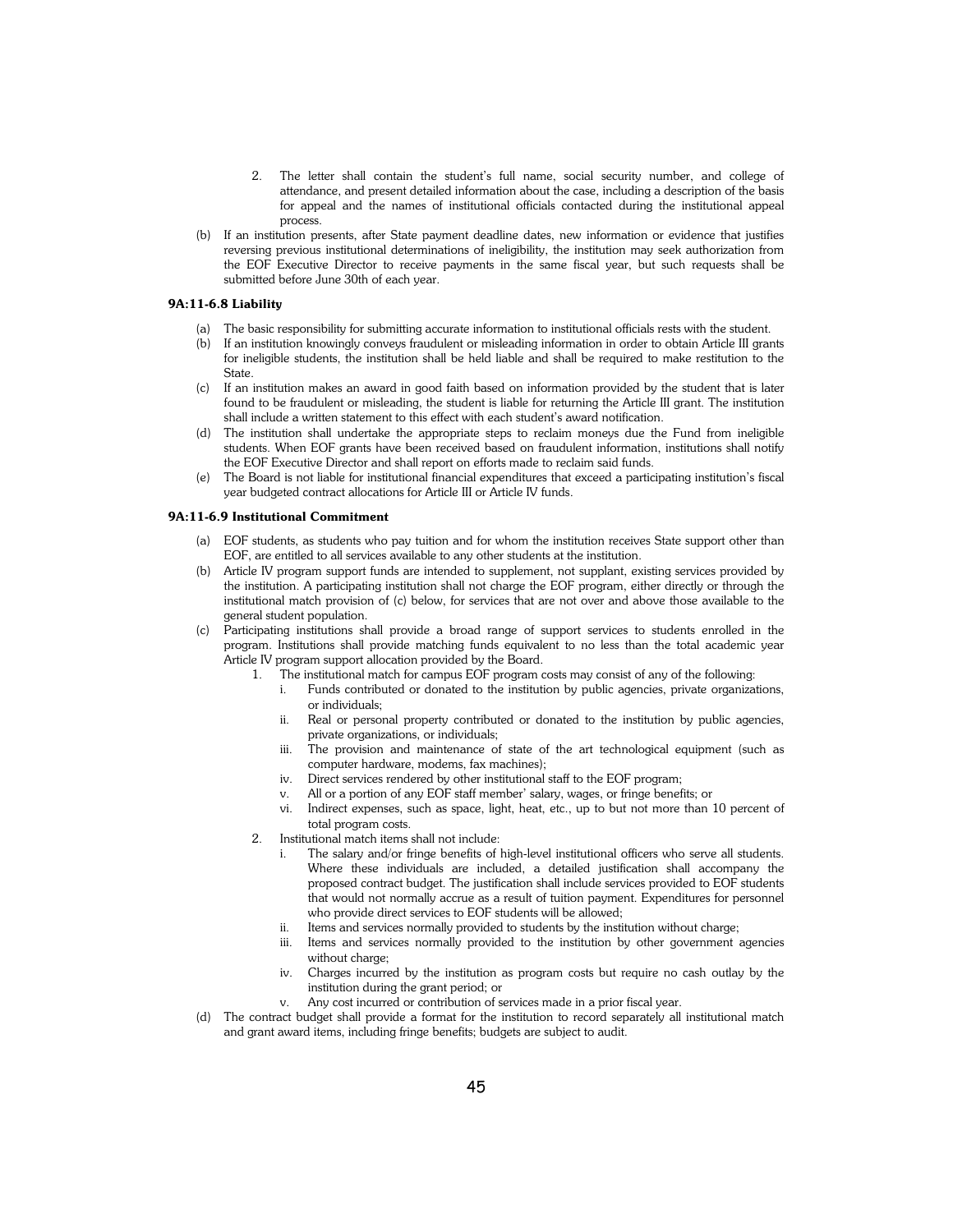(e) The EOF Executive Director shall review all budgets to determine appropriateness of any in-kind contributions offered as institutional match and make recommendations to the Board. An institution may appeal the disallowance of an institutional match item in writing within 30 days of issuance of the formal agreement. The EOF Executive Director shall consider the appeal and make a recommendation to the Board.

### **9A:11-6.10 Restrictions on Use of Article IV Program Support Funds**

- (a) Article IV program support funds shall not be used for the following items:
	- 1. Employee benefits for student assistants and part-time personnel;
		- 2. The purchase of equipment/hardware;
		- 3. Indirect expenses (such as space, heat, lights, postage, and telephone) that exceed 10 percent of the total academic year Article IV allocation;
		- 4. Transportation of students for normal commuting costs;
		- 5. The salary and fringe benefits of the campus EOF administrator/director;
		- 6. Fringe benefits for 12-month EOF staff at public senior institutions;<br>7. Fringe benefits in excess of 21 percent of the salaries and wages
		- Fringe benefits in excess of 21 percent of the salaries and wages paid by EOF funds for 12month EOF staff at community college and independent institutions;
		- 8. The cost of instruction for which students are charged tuition;
		- 9. Other student costs that normally are covered by a student's financial aid package, such as fees, room and board, books, educational supplies, transportation, and child care;
		- 10. Lobbying, partisan political and/or fund raising activities; or
		- 11. The purchase of alcoholic beverages.

### **9A:11-6.11 Transfer of Article IV Program Support Funds**

- (a) Institutions shall not transfer Article IV program support funds to establish new personnel or new otherthan-personnel items that were not part of the original contract without prior written approval by the EOF Executive Director.
- (b) Transfers within existing personnel lines or within existing other-than-personnel-services (OTPS) lines, as included in the original contract, do not require prior approval, but the institution shall notify the EOF Executive Director in writing that such transfers have taken place.

### **9A:11-6.12 Academic Progress**

Each institution shall establish a policy and maintain a process to monitor EOF students' performance and inform students of their academic progress and standing. This process shall include operational procedures to record and review student progress prior to the fall semester of each academic year, in accordance with N.J.A.C. 9A:11-2.13, and to provide student advisement through the counseling component of the program.

### **9A:11-6.13 Procedures Regarding Academic Probation**

- (a) Article III student grants and EOF program support services may be discontinued for reasons outlined in N.J.A.C. 9A:11-2.14, Discontinuance of Article III student grants, and 9A:11-4.10, Discontinuance of Article IV program support services.
- (b) Each participating institution shall have procedures to notify the campus EOF administrator/director about program participants placed on academic probation and dismissal. EOF staff shall conduct a personal interview with each such EOF student and require the student's participation in such support programs as may be appropriate.
- Each participating institution shall establish an appeal process for EOF students who fail to meet the institution's academic progress standards. The process shall involve the campus EOF administrator/director and should employ appropriate academic support remedies before academic dismissal.

### **9A:11-6.14 Recordkeeping and Data Collection**

- (a) Data collection is essential to identifying target populations and developing admissions criteria, as well as designing program services, monitoring student progress, determining the effectiveness of program activities, and documenting outcomes. Each campus EOF program should have access to state of the art hardware/software capabilities, as well as management information systems and research staff. Data to support recruitment and admissions shall include, at a minimum, each student's:
	-
	- 1. High school;<br>2. Home addres Home address;
	- 3. Home county;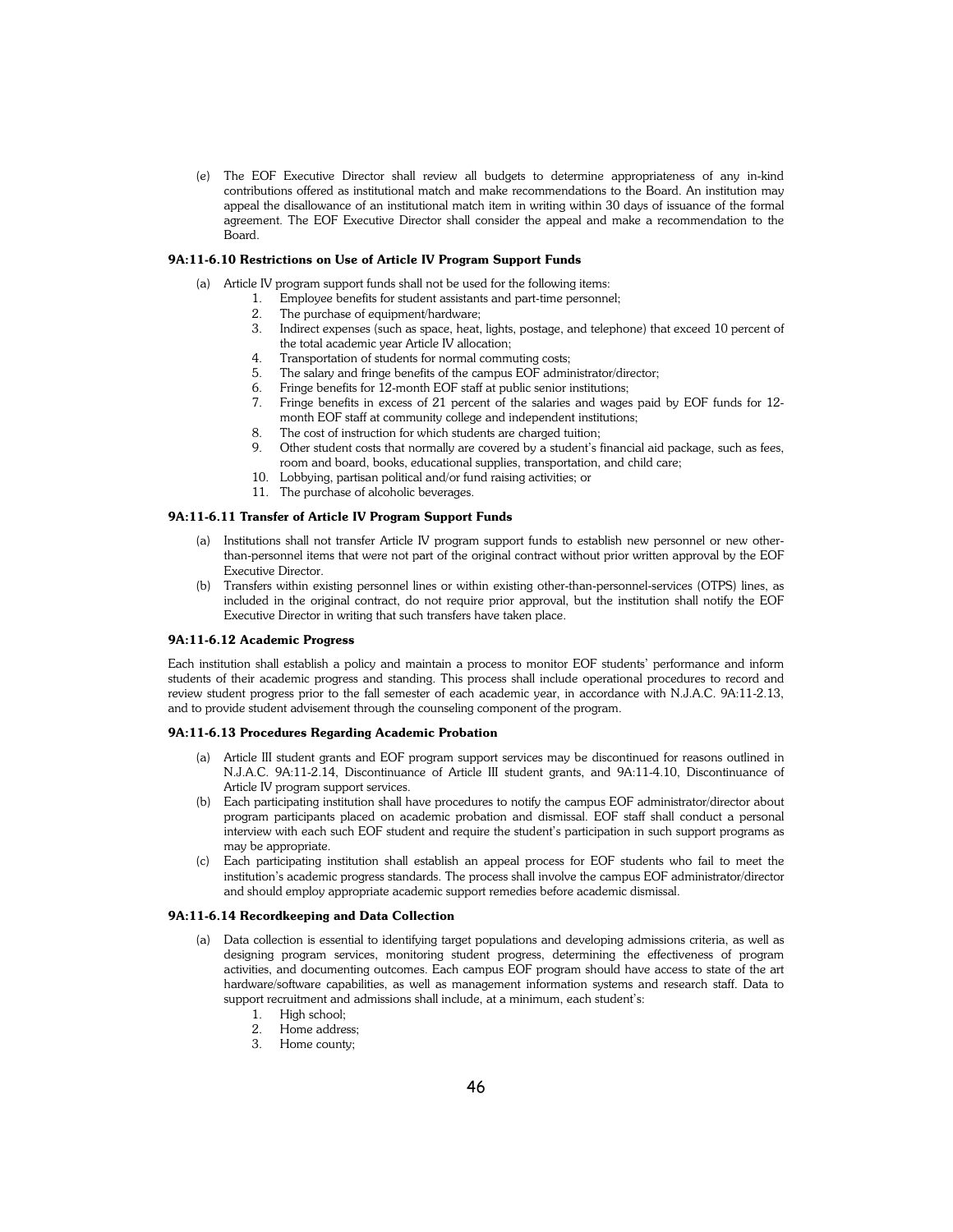- 4. Gender;
- 5. Race/ethnicity;
- 6. Family income used to determine eligibility or continued financial need;
- 7. Standardized test scores, such as SATs, basic skills assessments, ability to benefit;
- 8. High school transcript (rank, coursework, and type of diploma) and college transcript;
- 9. Other educational experience records (such as GED, transfers);
- 10. Renewal status; and
- 11. Historical poverty code.
- (b) Other data elements shall include recruitment schedule, number of applications received, number eligible or ineligible students, number of students admitted, and number of students matriculating.
- (c) Each participating institution shall maintain thorough academic and financial aid files on EOF students. The information for each individual shall include, but is not limited to, the following:
	- 1. Data on and assessment of the student's performance in the areas of basic skills, learning styles, and computer literacy;
	- 2. Data on and assessment of counseling contacts and other initiatives to help students improve their academic performance;
	- 3. Data on and assessment of tutorial/supplemental instruction contacts;
	- 4. Financial data, including eligibility determination and annual notification of financial aid package;
	- 5. Current registration and academic transcripts; and
	- 6. Data on and assessment of the career and graduate placement contacts provided to program participants.
- (d) Each participating institution shall maintain adequate financial documentation of all program budgets and expenditures. Accounts shall reflect EOF and institutional monies separately by line item. State, institutional, Federal, and other funding sources shall be clearly delineated.
- (e) The EOF administrator/director, along with appropriate institutional officials, shall be involved in and responsible for preparing budget documents and coordinating EOF fiscal affairs.

### **9A:11-6.15 Program Improvement and Evaluation Process**

- (a) The EOF Executive Director shall maintain adequate procedures to monitor program components and fiscal functions at institutions receiving Article III and Article IV funds pursuant to this chapter.
- (b) The EOF Executive Director will annually provide each participating institution with both quantitative and qualitative performance indicators that the Board has adopted as benchmarks of satisfactory program outcomes.
- (c) The following indices shall be used to determine the effectiveness of campus EOF programs and their compliance with this chapter:
	- 1. Institutional goals for the EOF program;
	- 2. Program outcomes including:
		- i. Cohort retention rates;
		- ii. Cohort graduation rates;
		- iii. Enrollment through the program of at least 10 percent of the full-time first time New Jersey residents in the institution's freshman class, as specified at N.J.A.C. 9A:11-4.5(b); and
		- iv. The number of EOF community college students who transfer to New Jersey senior institutions; and
	- 3. Fiscal budgets and expenditure reports.
- (d) The EOF Executive Director shall conduct regular program audits and evaluations to determine regulatory compliance and program effectiveness. The Commission/EOF or its assigned representatives shall provide due notice of a visit to a participating institution to conduct monitoring activities, which may include evaluation, audits, and post audit activities.

### **9A:11-6.16 Annual Program Report**

- (a) Participating institutions shall submit to the Commission/EOF reports of program activities, outcomes, and fiscal expenditures in a format established before the reporting period.
- (b) The timetable for submission of the reports shall be included in the final contract executed with each participating institution.
- (c) Institutions that fail to report in a timely manner shall not receive their next scheduled grant payment and may not receive any payments for the rest of the fiscal year.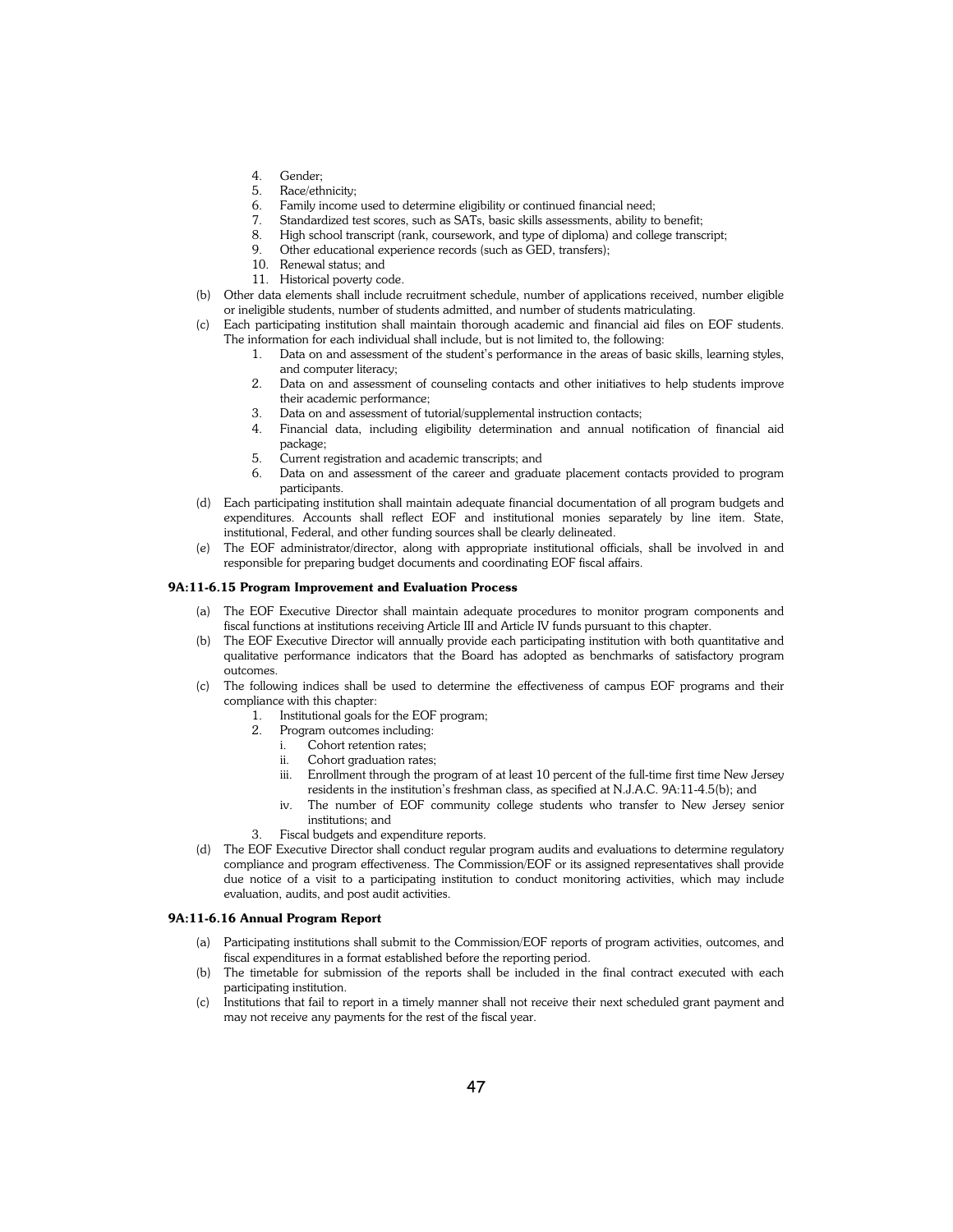### **9A:11-6.17 Fiscal Audit Requirements**

- (a) Participating institutions shall either have separate accounts for each EOF allocation for which funds are received or deposit State funds in a general account, the latter only if funds are identified by their separate EOF categories; in either case, the institution shall maintain a clear audit trail. The institution also shall maintain student records that include name, address, social security number, date, amount of each EOF semester award, and such other information as required for compliance with 20 U.S.C. 1070 et seq.;34 C.F.R. § 668.24; the Single Audit Act, as contained in the New Jersey Department of Treasury, Office of Management and Budget (OMB) Circular Letter 98-07, and as further specified in this chapter. Records of receipts and disbursements shall be maintained in accordance with generally accepted accounting principles.
- (b) The institution's EOF program shall be included as part of the institution's periodic audit by an independent accounting firm to ensure compliance with this chapter, and the institution shall provide a copy of the audit report to the Commission on Higher Education. The Board through the Commission reserves the right to conduct its own institutional audit.
- (c) Institutions shall, upon reasonable notice, make available to the EOF Executive Director or his or her designee access to institutional and student records for audit purposes.

### **9A:11-6.18 Program Noncompliance**

- (a) Upon an institution's unsatisfactory program evaluation or fiscal audit or its failure to achieve the program outcomes contractually agreed upon, the EOF Executive Director or his or her designee may conduct an inquiry at the institution. The purpose of the inquiry shall be to discuss and investigate the apparent noncompliance with the institutional president, EOF director, and other appropriate officials.
- (b) The EOF Executive Director shall make a written report on the findings of the inquiry and shall transmit a copy to the institutional president and campus EOF administrator/director. The report shall describe the noncompliance in detail and provide specific recommendations to correct the situation within a time period that the EOF Executive Director shall determine.
- (c) The institution may appeal the findings. Such appeal shall be in writing and directed to the Chairperson of the Board; the Board shall consider the appeal within a reasonable time period. The Board may uphold or overturn the report of the Executive Director and modify the recommendations as it deems appropriate.

### **9A:11-6.19 Program probationary status**

- (a) The Board may place an institutional EOF program on probation for failure to correct program deficiencies within the time specified by the EOF Executive Director. The Board shall impose such restrictions as it deems necessary, which restrictions may include, but are not limited to, the following:
	- 1. Restrict the recruitment of new students into the program,
	- 2. Withhold funds for the program pursuant to provisions of the contract, and
	- 3. Terminate an institutional program pursuant to contractual provisions.

### **9A:11-6.20 Program Advisory Board (PAB)**

- (a) Each participating institution shall establish a Program Advisory Board (PAB). The size and method of selection of the PAB shall be at the institution's discretion. Membership may include representatives of its students, faculty, and administration, as well as local citizens who reflect the student population being served by the campus program. The campus EOF administrator/director shall serve exofficio on the PAB.
- (b) The PAB shall establish a meeting schedule for the academic year. The PAB shall demonstrate, at a minimum, its involvement in the following activities:
	- 1. Advising during the search and selection of the campus EOF administrator/director;
	- 2. Acquainting the local and campus communities with the goals and objectives of the EOF program;
	- 3. Reviewing the admissions criteria and the procedures used in recruiting EOF students;
	- 4. Being knowledgeable about institutional methods for recruiting, interviewing, and screening potential students for admission into the college who may require EOF financial assistance and/or special educational assistance;
	- 5. Serving as a resource for student mentoring, internships, and employment opportunities; and
	- 6. Reviewing and commenting on the institution's program goals, objectives and outcomes.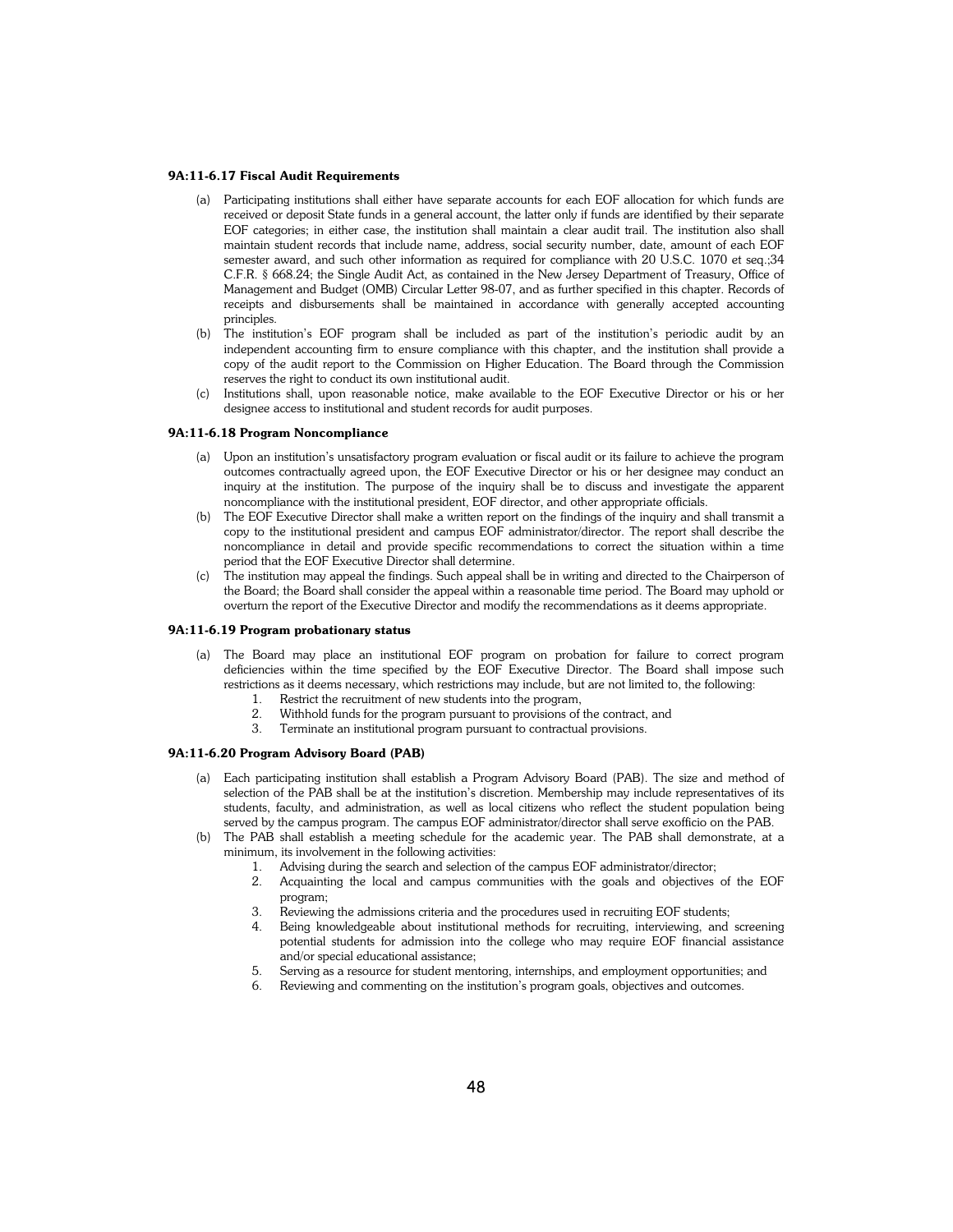### **SUBCHAPTER 7: C. CLYDE FERGUSON LAW SCHOLARSHIP**

### **9A:11-7.1 Student Eligibility**

- (b) To be eligible for a C. Clyde Ferguson Law Scholarship (Ferguson Scholarship), a student shall demonstrate that he or she:
	- 1. Is or has been a legal resident of the State of New Jersey for at least one year immediately before receiving the scholarship;
	- 2. Is from a disadvantaged background, as demonstrated by inclusion in at least one of the following categories::
		- i. Meets the requirements of N.J.A.C. 9A:11-2.3;
		- ii. A former or current recipient of the New Jersey EOF Article III undergraduate or graduate grant; or
		- iii. Is a student who would have been eligible as an undergraduate for a New Jersey EOF Article III student grant (N.J.A.C 9A:11-2.3); or
		- iv. Is a first-generation college student whose immediate family is or was eligible for government assistance and/or education programs targeted toward low-income and disadvantaged populations (TRIO programs, NJ GEAR UP, free and reduced breakfast/ lunch programs, food stamps, or at least one year of Pell grants); and
	- 3. Is or will be a full-time student enrolled for an initial law degree at Rutgers, The State University School of Law-Newark and participating in the Minority Student Program there; Rutgers, The State University School of Law-Camden; or Seton Hall University School of Law.
- (c) Students shall not receive assistance under the programs administered by the Board if they owe a refund on a grant or scholarship previously received from a State or Federal program through any institution or are in default on any loan made under any State or Federal student financial assistance program at any institution. However, such students may receive State financial assistance if they make satisfactory repayment arrangements with the appropriate office.

### **9A:11-7.2 Grant Amounts**

- (a) The maximum and minimum award ranges for a Ferguson Scholarship shall be annually established by the Board but shall not exceed the maximum amount of tuition, fees, room, and board charged at Rutgers University School of Law-Newark.
- (b) The amount of each Ferguson Scholarship shall be based on the financial need of the student determined pursuant to N.J.A.C. 9A:11-3.4(a), (b) and (c).

### **9A:11-7.3 Rules Incorporated by Reference**

The following provisions of this chapter governing the EOF program shall also apply to grants made under the Ferguson Scholarship unless they are inconsistent with, or otherwise excepted within, the provisions of this subchapter: N.J.A.C. 9A:11-3.2(b), 3.5, 6.1, 6.3, 6.5, 6.6, 6.7 and 6.8.

### **SUBCHAPTER 8: MARTIN LUTHER KING PHYSICIAN-DENTIST SCHOLARSHIP PROGRAM**

### **9A:11-8.1 Student Eligibility**

- (a) To be eligible for a Martin Luther King Physician-Dentist Scholarship (King Scholarship), a student shall demonstrate that he or she:
	- 1. Is or has been a legal resident of the State of New Jersey for at least two years immediately before receiving the scholarship;
	- 2. Is from a disadvantaged background, as demonstrated by inclusion in at least one of the following categories::
		- v. Meets the requirements of N.J.A.C. 9A:11-2.3;
		- vi. A former or current recipient of the New Jersey EOF Article III undergraduate or graduate grant; or
		- vii. Is a student who would have been eligible as an undergraduate for a New Jersey EOF Article III student grant (N.J.A.C 9A:11-2.3); or
		- viii. Is a first-generation college student whose immediate family is or was eligible for government assistance and/or education programs targeted toward low-income and disadvantaged populations (TRIO programs, NJ GEAR UP, free and reduced breakfast/ lunch programs, food stamps, or at least one year of Pell grants); and
	- 3. Is or will be a full-time student enrolled for an initial M.D., D.O., or D.M.D. degree at the University of Medicine and Dentistry of New Jersey.